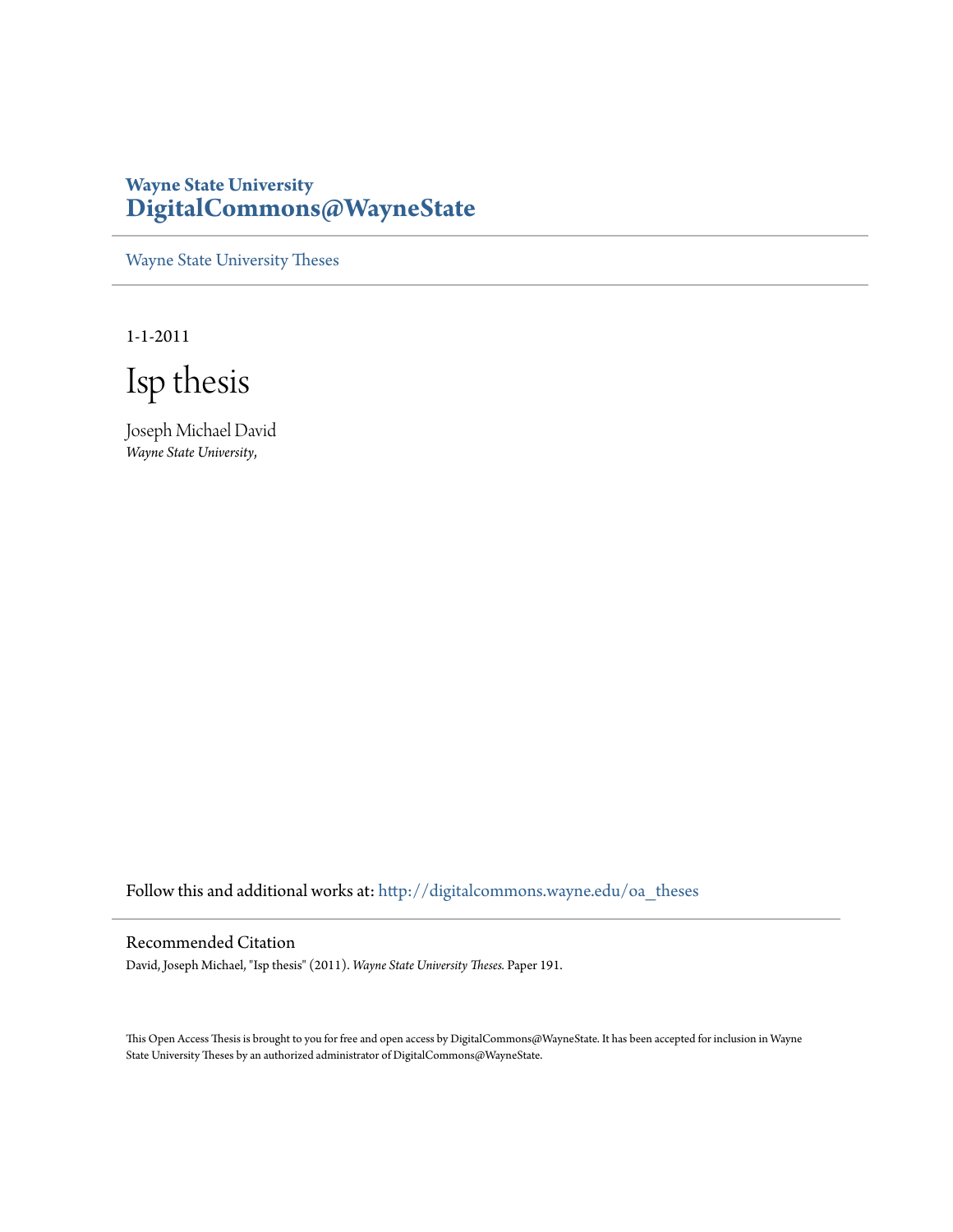## **AN INTERDISCIPLINARY PERSPECTIVE ON TRANSFORMATIONAL LEADERSHIP**

by

## **JOSEPH DAVID**

### **THESIS**

Submitted to the Graduate School

of Wayne State University,

Detroit, Michigan

in partial fulfillment of the requirements

for the degree of

# MASTER OF INTERDISCIPLINARY STUDIES

2010

MAJOR: INTERDISCIPLINARY STUDIES

Approved by:

Advisor Date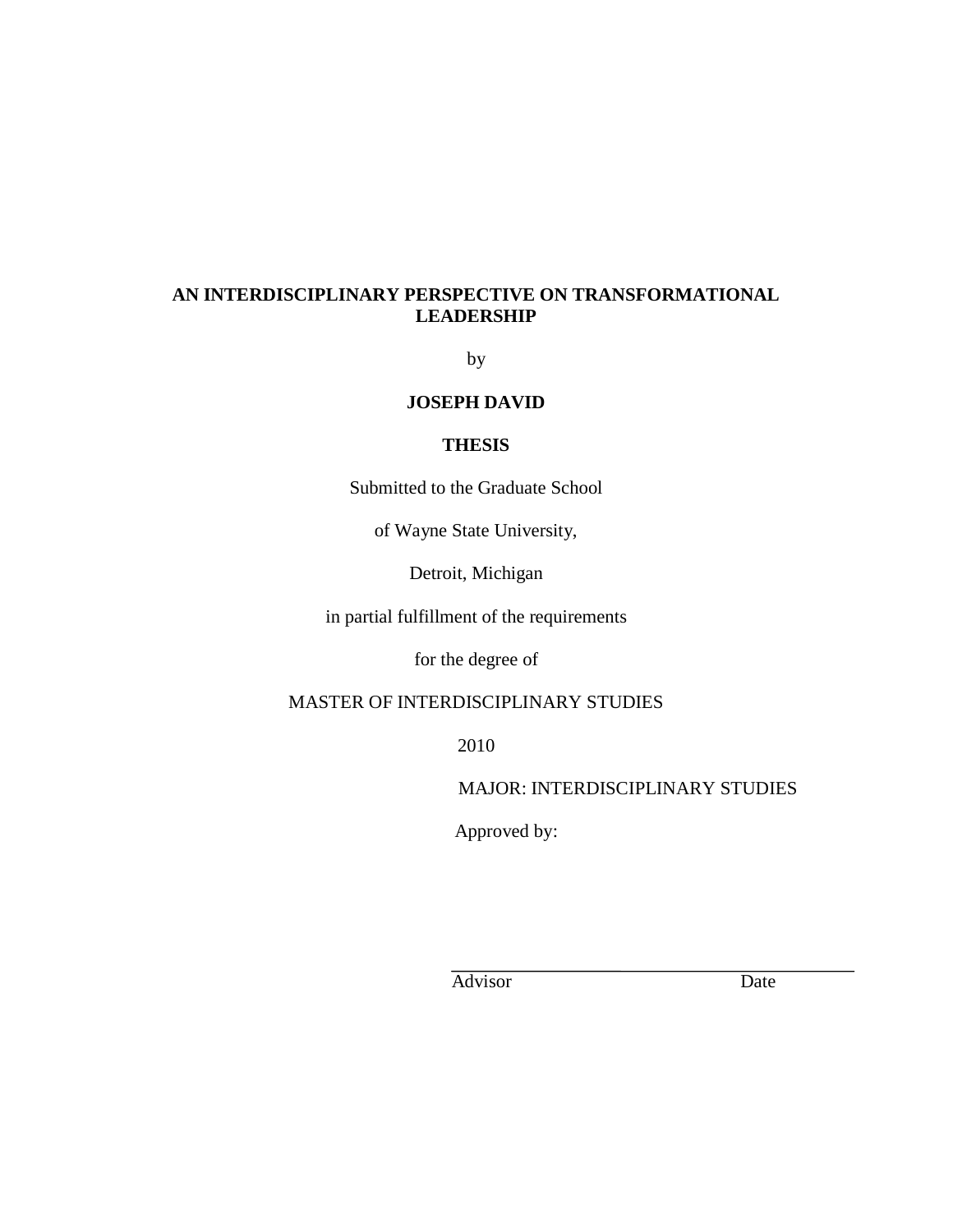# **TABLE OF CONTENTS**

| Black Rain: Culture, Leadership and the American Way 19                |
|------------------------------------------------------------------------|
|                                                                        |
|                                                                        |
|                                                                        |
|                                                                        |
|                                                                        |
|                                                                        |
| Transformational Leadership: Integrity, Authenticity and Deception. 57 |
|                                                                        |
|                                                                        |
|                                                                        |
|                                                                        |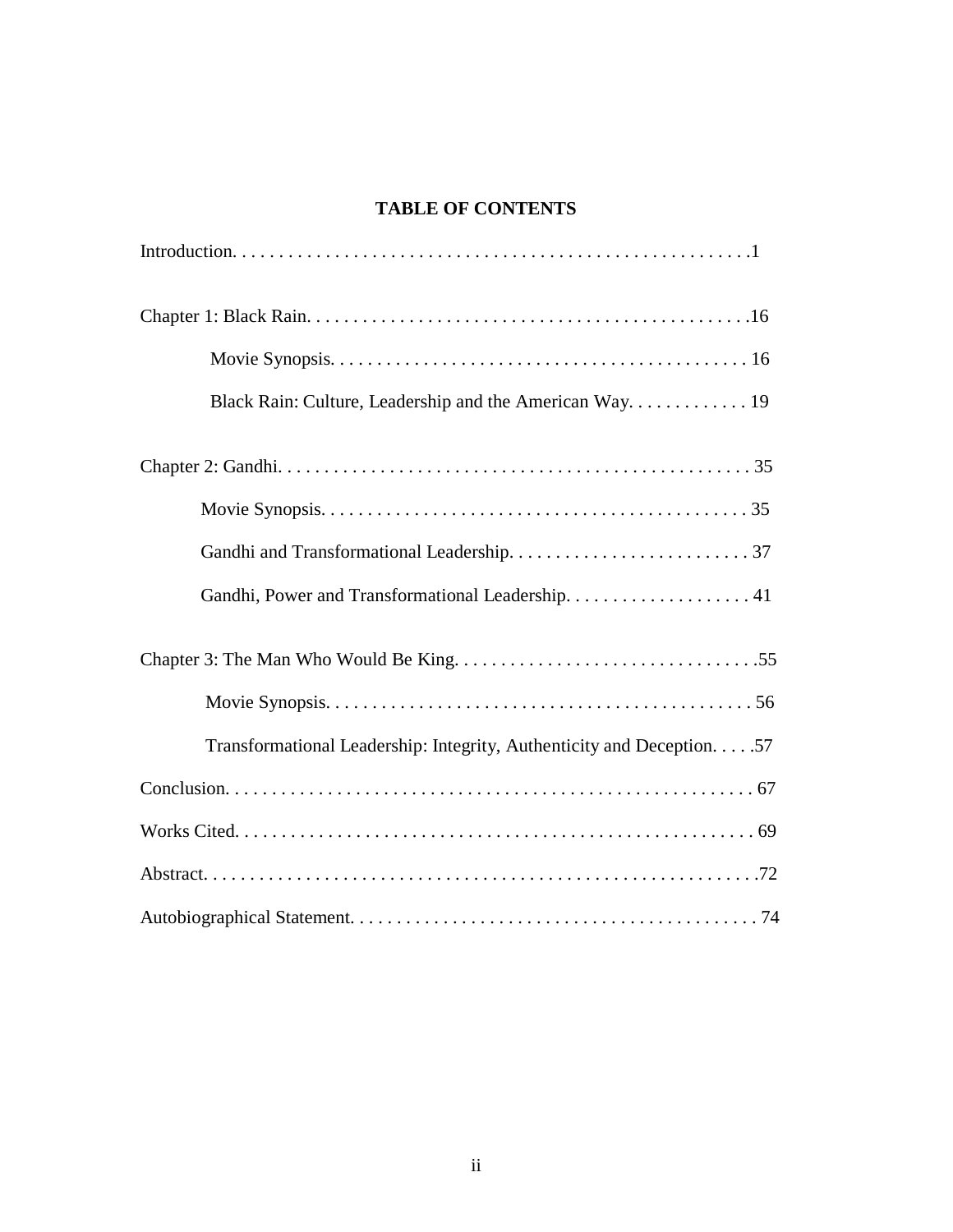### **Introduction**

 In the modern world, cultural intelligence and communication have become increasingly vital for all commercial functions. Understanding a culture enables one to understand a client. The handshake in America translates as the bow in the Orient. Toasting a closed business deal with whiskey in America would be a deal killer in Bahrain. Cultures all possess their own special "rules" for how to do everything from celebrate a given event, to first introductions.

 There are cultural rules for acceptably expressing human emotions (Tuleja 32-38). People feel joy, pain and happiness in response to tragedy or a big success like a promotion. Human emotions are a constant anywhere. Although universal, each culture has its own unique communicative modes of expressing the panhuman; anger, happiness, joy. Many Americans assume a kiss is universally a sign of affection. Some cultures interpret a kiss as a sign of cannibalism not affection. Considering a business engagement or any other sort of meeting, information of this sort would certainly be important for someone of Mediterranean descent in visiting a country where kissing has an opposite context. Cultural competence in business enterprises demands understanding each other from our respective frames of cultural reference.

 Culture is broad and complicated. In today's age of information overload, condensing is king. Condensing is transforming complexity into easily comprehended and concise terms. To achieve this end, let's first assume the basic idea that leaders are the embodiment and best representation of a given nation. The additional assumption can also hold true that by observing and understanding the leaders of a nation one can better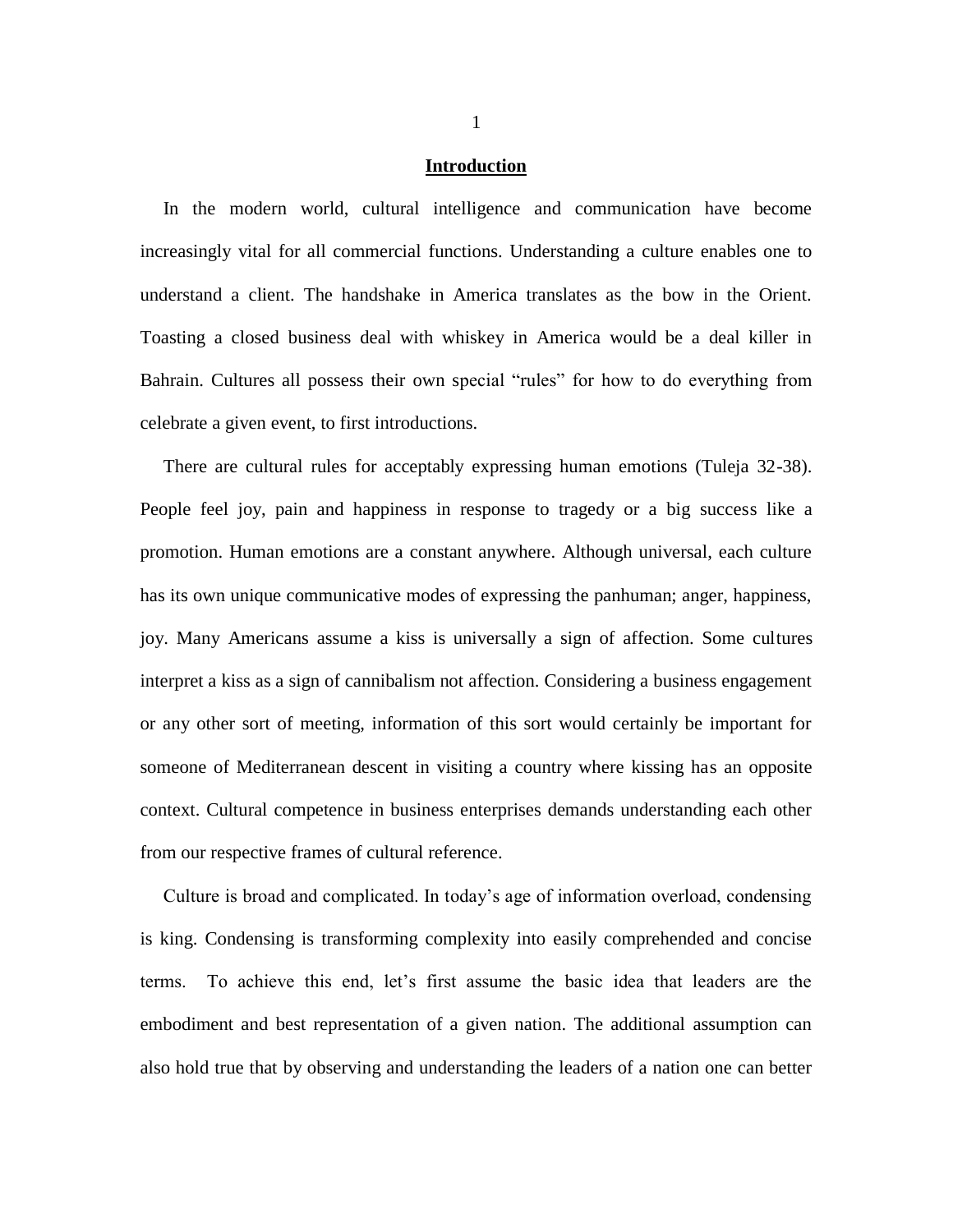come to understand the people and their culture more quickly. Leaders are for the most part chosen because they represent what the people of that nation consider to be the best expression of all they hold in high esteem. The interdisciplinary perspective of my thesis will be based on intercultural communication, anthropology and transformational leadership. Intercultural communication will examine the cultural differences between high and low context communication. High context referring to a cultural group's assumed understanding of expectations and perceptions. Low context refers to a culture where everything must be clearly verbally explained. The anthropology portion will involve cross-cultural analysis from Business Anthropology. Transformational leadership is the process of leaders transforming followers to a higher moral and ethical standard. By examining the common principles of effective transformational leadership, this thesis will provide a reference point for readers to understand other cultures through their transformational leaders. Three films will be used as case studies of transformational leadership: Black Rain, Gandhi, and The Man Who Would Be King. My approach will be informed by a method of analysis commonly used by Business Anthropologists to describe leadership style and behavior

 Business Anthropology involves analyzing management factors of an organization (business) through the anthropological study of culture (shared set of beliefs and traditions of a common group). Business Anthropology accesses a wide range of methods to understanding culture and human behavior. As a sub-discipline of applied cultural anthropology, Business Anthropology employs much of the same methodology involving: participant observation, informant interviewing, focus groups, survey methods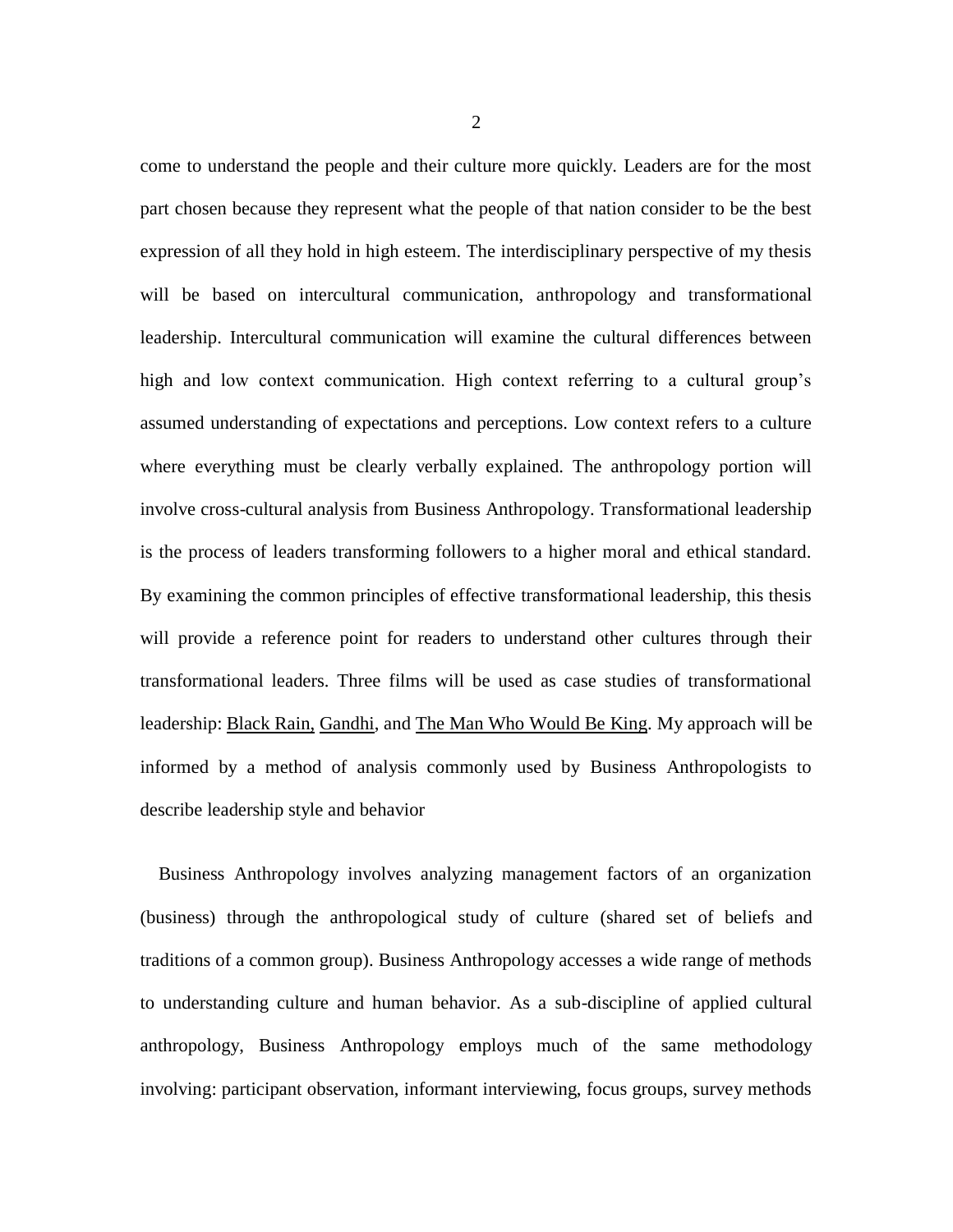and network analysis. Business Anthropology also acknowledges many of the same cultural variables as applied cultural anthropology such as beliefs, values and social structure. The main distinction between Business Anthropology and other fields of applied cultural anthropology lies in the methodology. Due to the fact that most businesses exist to make a profit, competition runs very high. The time interval from when a product or service enters the market to its demise is usually short. This reason alone allows Business Anthropologists very little time to conduct their work. The short time factor accounts for the brevity of Business Anthropology research and the lower number of informants compared to conventional research.

 Business Anthropology attempts to utilize the anthropological method of participant observation. By observing group interactions, Anthropologists are provided a wealth of information about a particular group's values, perceptions, and the relationship between group members. In a cross-cultural environment, for example a Japanese manager in an American company, an Anthropologist would notice specific details about the Japanese that could conflict with the American way of doing business. The high context communication of the Japanese (the shared system of expectations) creates a system of anticipating one another's needs and responsibilities that are already understood between co-workers and managers in Japan. In America low context communication requires every detail of every job to be spelled out and clearly communicated for a successful outcome. So it becomes evident where a Japanese manager would have difficulty relating to his American co-workers. The methodology of close observation will be used in examining the transformational leadership styles showcased in the films Black Rain,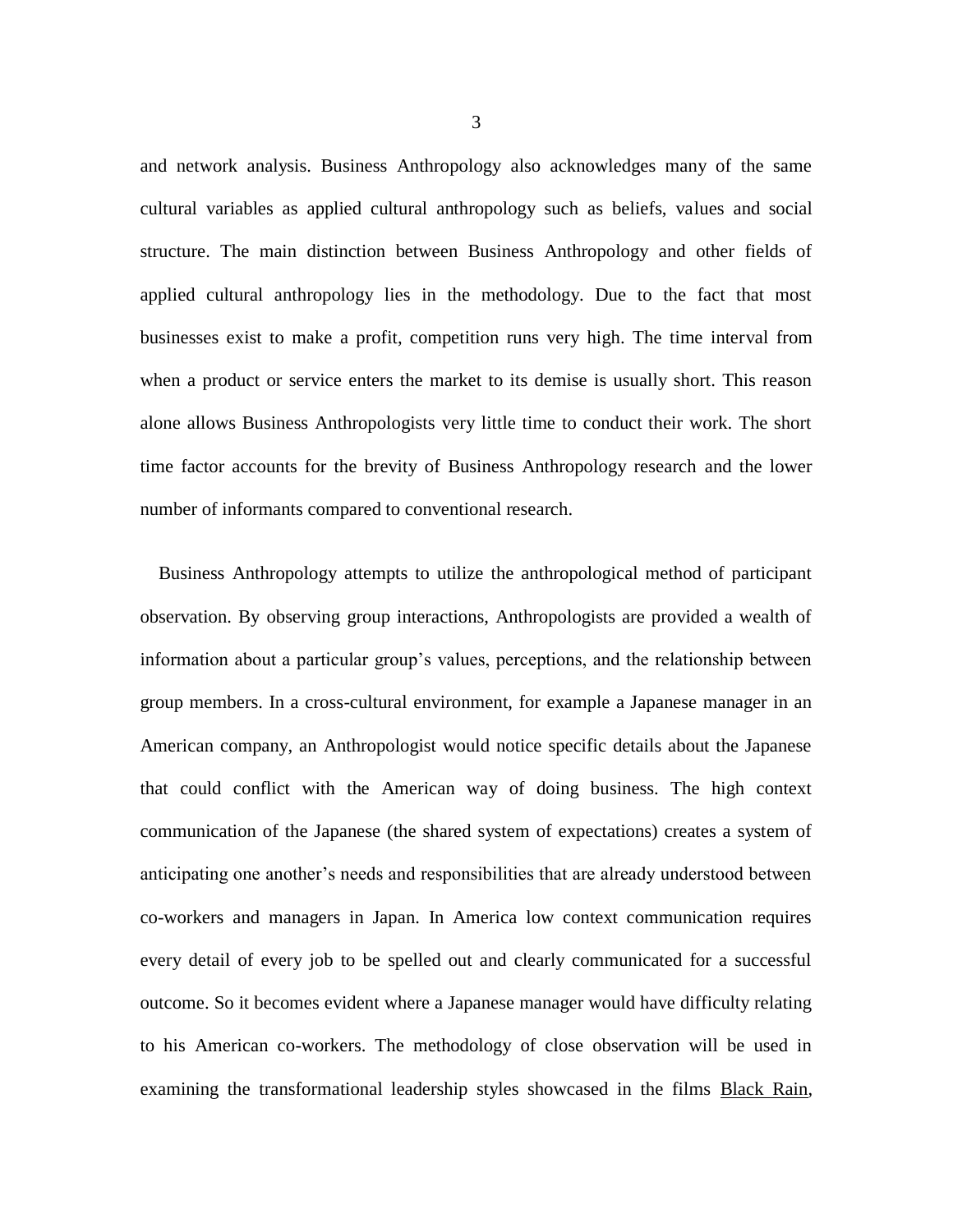Gandhi, and The Man Who Would Be King, from an organizational standpoint. The Anthropological method that analyzes culture and organizational group dynamics in combination is the perfect tool in analyzing this paper's thesis.

 Case studies and cultural analysis are sources of information that can be used to prevent cultural blunders. But published works sometimes utilize very specialized topics that require a background in foundational theory that can limit the audience and in turn the accessibility of the information. To remedy this intellectual hurdle, the use of visually active scenarios, such as film have the power to incorporate communicational mediums such as body language as well as dramatize cultural conflict in action as it's occurring. Images clarify concepts in a way words alone cannot. Particularly in today's visual culture "a picture is worth a thousand words". A movie has the potential to touch an audience deeply because it appeals to both understanding and emotion. When we watch a great film, our feelings can be stirred before we are aware of why we feel as we do. Feature films as case studies will educate those who wish to expand their cultural and communicative knowledge. But only those films that demonstrate transformational leadership will be used.

 A common question for any reader would be what exactly transformational leadership is. To answer this question, the works of Bernard Bass, transformational leaderships biggest proponent, and G. Yukl will be used. According to Bernard Bass, the best definition of transformational leadership is a ["style](http://www.businessdictionary.com/definition/style.html) of [leadership](http://www.businessdictionary.com/definition/leadership.html) in which the [leader](http://www.businessdictionary.com/definition/leader.html) identifies the needed [change,](http://www.businessdictionary.com/definition/change.html) [creates](http://www.businessdictionary.com/definition/create.html) a vision to guide the change through inspiration, and [executes](http://www.businessdictionary.com/definition/execute.html) the change with the [commitment](http://www.businessdictionary.com/definition/commitment.html) of the [members](http://www.businessdictionary.com/definition/member.html) of the [group.](http://www.businessdictionary.com/definition/group.html)" (Bass  $\&$  Bass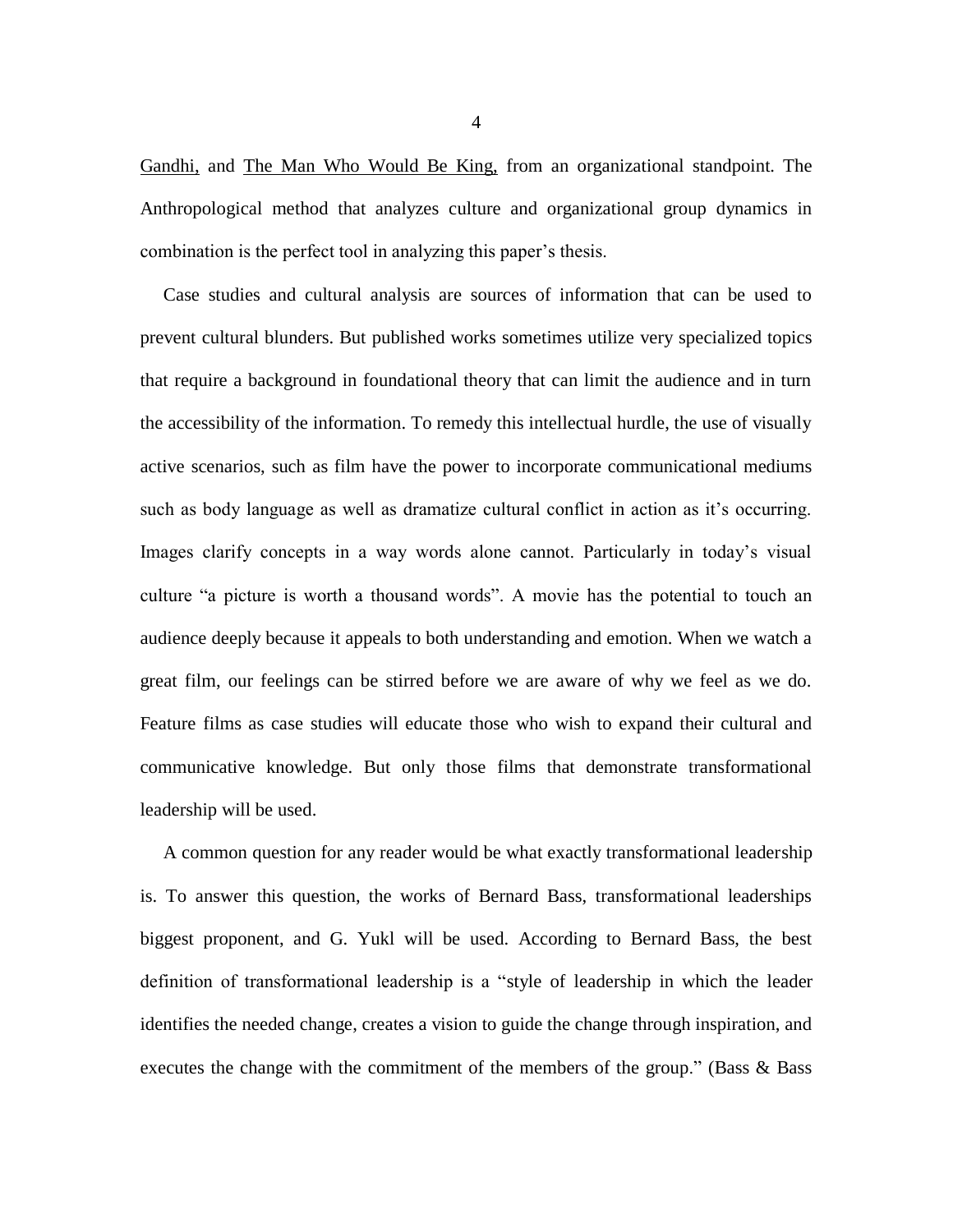581). According to Yukl, transformational leaders follow a particular format in how they lead. All transformational leaders begin by developing a challenging but compelling vision tied to a strategy on how to achieve the vision. The vision is developed by the leader and then translated to action. During this part of the process, it is imperative that the transformational leader expresses confidence in both behavior and words (i.e. being decisive and optimistic about accomplishing the vision). In the interest of continued loyalty from followers and continued leadership, a transformational leader must achieve minor victories leading up to the vision.

 In all three films, all of the transformational leaders employ these five competencies. Black Rain involves the objective of apprehending the film's villain, Sato and dissolving the counterfeit scheme. The strategy and actions are slightly different between the Americans and Japanese. The Japanese have strict procedures for investigating and working as a team to accomplish these objectives. The Americans Nick and Charlie move ahead acquiring leads with little regard for protocol. Gandhi creates the vision of an independent India, free of British rule. Gandhi achieves this goal by unifying his followers under the strategy of nonviolent protest. The Man Who Would Be King involves a ruler, Danny Dravot, whose unrealistic vision to modernize a third world country under his guise as a god. Danny fails to unify his followers under nothing more than the deception of his false godhood and ultimately, loses everything including his own life. However, the five competencies listed here really function more as guidelines for how transformational leaders enact their goals. Successful achievement for a transformational leader involves more specific principles.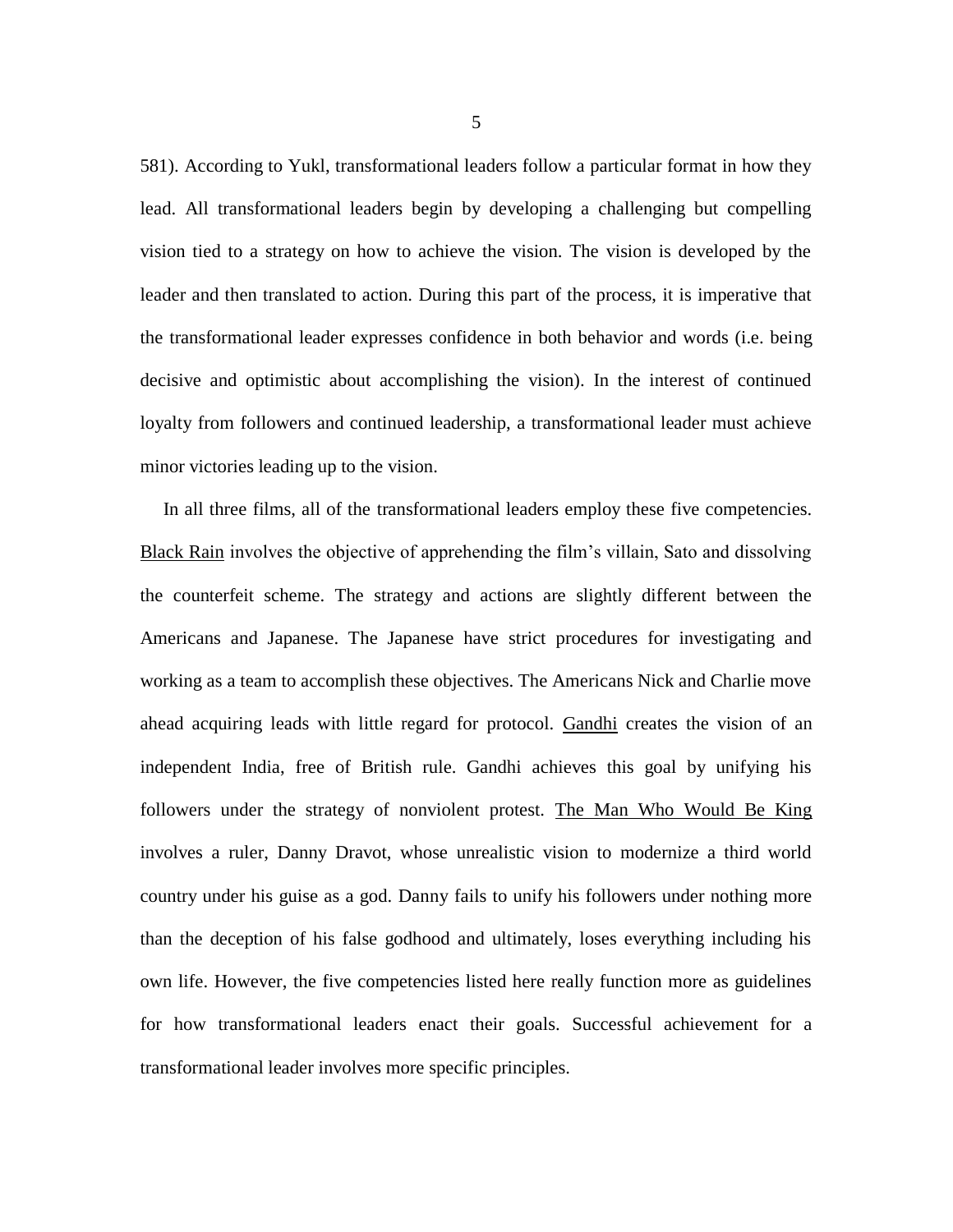In addition to Yukl's format, there are core principles that are vital to the determination of a transformational leader as authentic, authentic being used here to suggest a leader whose actions and transforming of their followers precludes any selfserving notions in any way. A good, authentic transformational leader garners trust, respect and admiration from followers" (Bass & Bass 619-621). Determining to what extent a leader encompasses these qualities can be measured by a criterion of four rules. Effective transformational leadership involves four basic components (fundamental four) that are further compounded by six universal principles of transformational leadership

Bass & Bass argue for the fundamental four components for transformational leadership:

- 1. Individualized Consideration the degree to which the leader attends to each follower's needs, acts as a [mentor](http://en.wikipedia.org/wiki/Mentor) or coach to the follower and listens to the follower's concerns and needs. The leader gives empathy and support, keeps communication open and places challenges before the followers. This also encompasses the need for respect and celebrates the individual contribution that each follower can make to the team. The followers have a will and aspirations for self development and have intrinsic motivation for their tasks.
- 2. Intellectual Stimulation the degree, to which the leader challenges assumptions, takes risks and solicits followers' ideas. Leaders with this style stimulate and encourage [creativity](http://en.wikipedia.org/wiki/Creativity) in their followers. They nurture and develop people who think independently. For such a leader, learning is a value and unexpected

6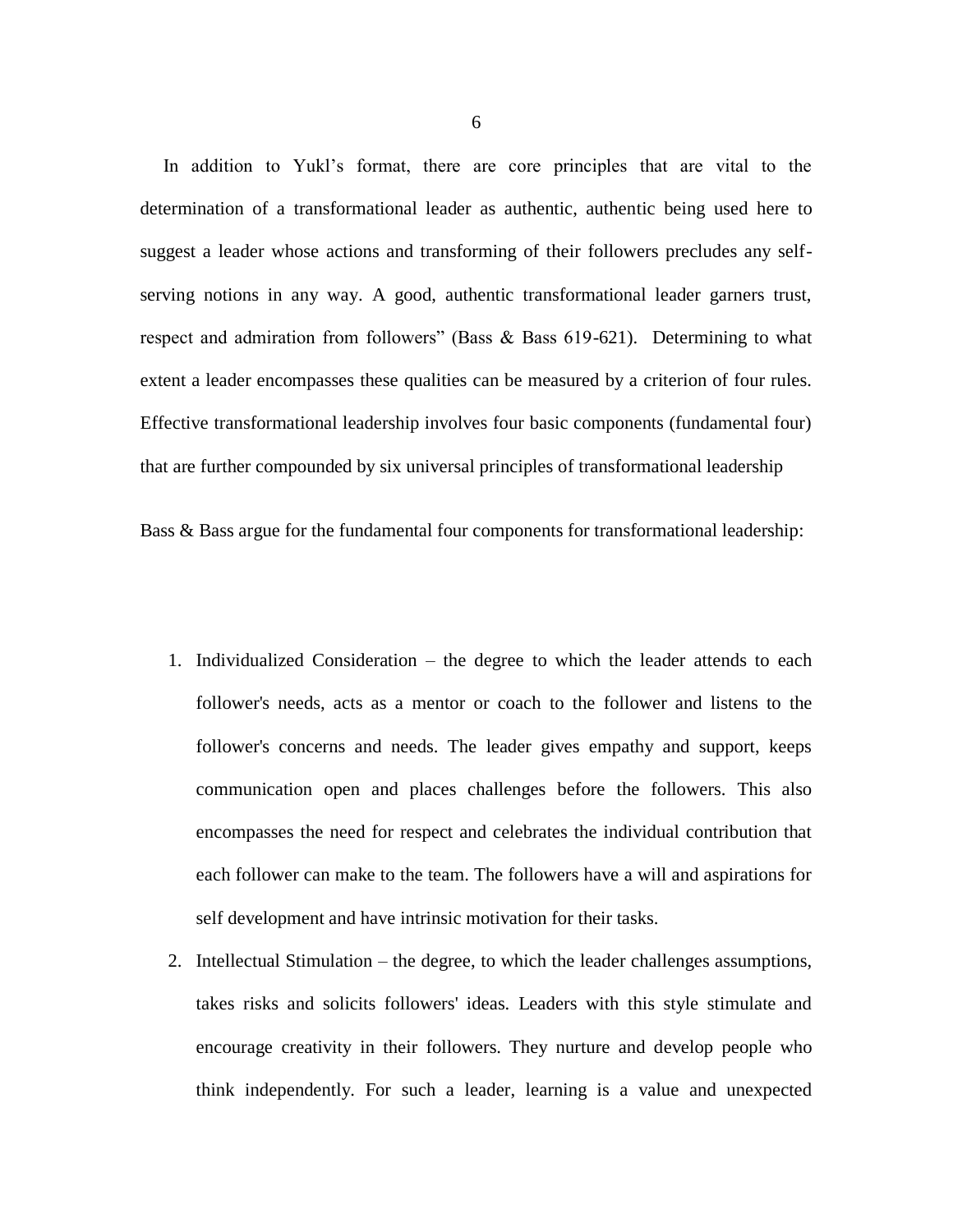situations are seen as opportunities to learn. The followers ask questions, think deeply about things and figure out better ways to execute their tasks."

- 3. Inspirational Motivation the degree to which the leader articulates a vision that is appealing and inspiring to followers. Leaders with inspirational [motivation](http://en.wikipedia.org/wiki/Motivation) challenge followers with high standards, communicate optimism about future goals, and provide meaning for the task at hand. Followers need to have a strong sense of purpose if they are to be motivated to act. Purpose and meaning provide the energy that drives a group forward. The visionary aspects of leadership are supported by communication skills that make the vision understandable, precise, powerful and engaging. The followers are willing to invest more effort in their tasks; they are encouraged and optimistic about the future and believe in their abilities.
- 4. Idealized Influence Provides a role model for highly ethical behavior, instills pride, gains respect and trust. The degree to which the leader behaves in admirable ways and displays convictions and takes stands that cause followers to identify with the leader who has a clear set of values and acts as a role model for the followers. (619-624)

These fundamental four function as guidelines which, for better or for worse, depending on the leader, can produce a dream result or a nightmare. The Japanese chief inspector from Black Rain is very attentive to hearing the concerns of Nick and his partner Charlie. Nick challenges many of the assumptions that Matsumoto holds about the absolution of authority when he decides to follow Nick in pursuing Sato despite being suspended.

7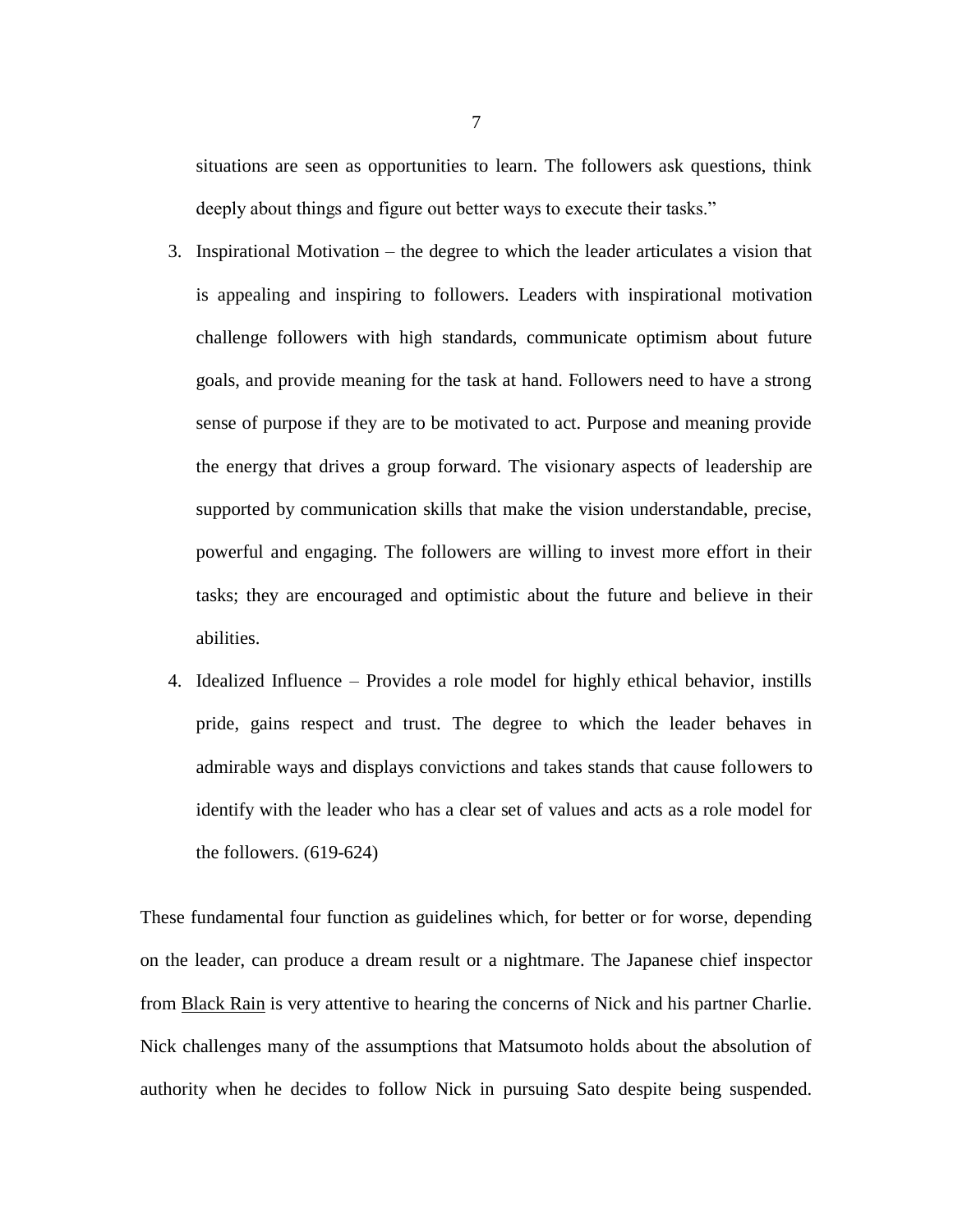Gandhi is the very picture of individualized consideration. The beatings and imprisonment Gandhi endures to give strength to the nonviolent marches lends power to Gandhi's vision and strategy of winning India's independence. Danny Dravot (The Man Who Would Be King) fails to consider anyone other than himself. Although Danny does have a vision to modernize Kafiristan (modern day Afghanistan) and to accomplish that goal by producing an heir through marriage; Danny's motives are still very much self centered. The deception and causative decay that results is the focus of Danny's failed leadership. The issues of moral and ethical standards are what highlight Danny's case study apart from the first two. The moral and ethical compass the enables the true transformational leader to lead to a constructive result are the six universal principles of transformational leadership.

Bass & Bass argue for six universal ethical principles of transformational leadership (203):

 The first principle considers maintaining a balance between freedom and equality. To preserve equality individual freedoms must be kept as widely available for as many people as possible. If a leader begins to reduce liberties or put special restrictions on who has access to particular liberties, equality is lost. The loss of equality is due to the fact that restrictions by nature create a division between those who have and those who do not have access to certain freedoms. Maintaining freedom requires that social values, the values a society considers important, not be adjusted to the point where everyone is included in every freedom. Restrictions within reason and in the interest of keeping balance must be present. The rights of some people must take precedence over others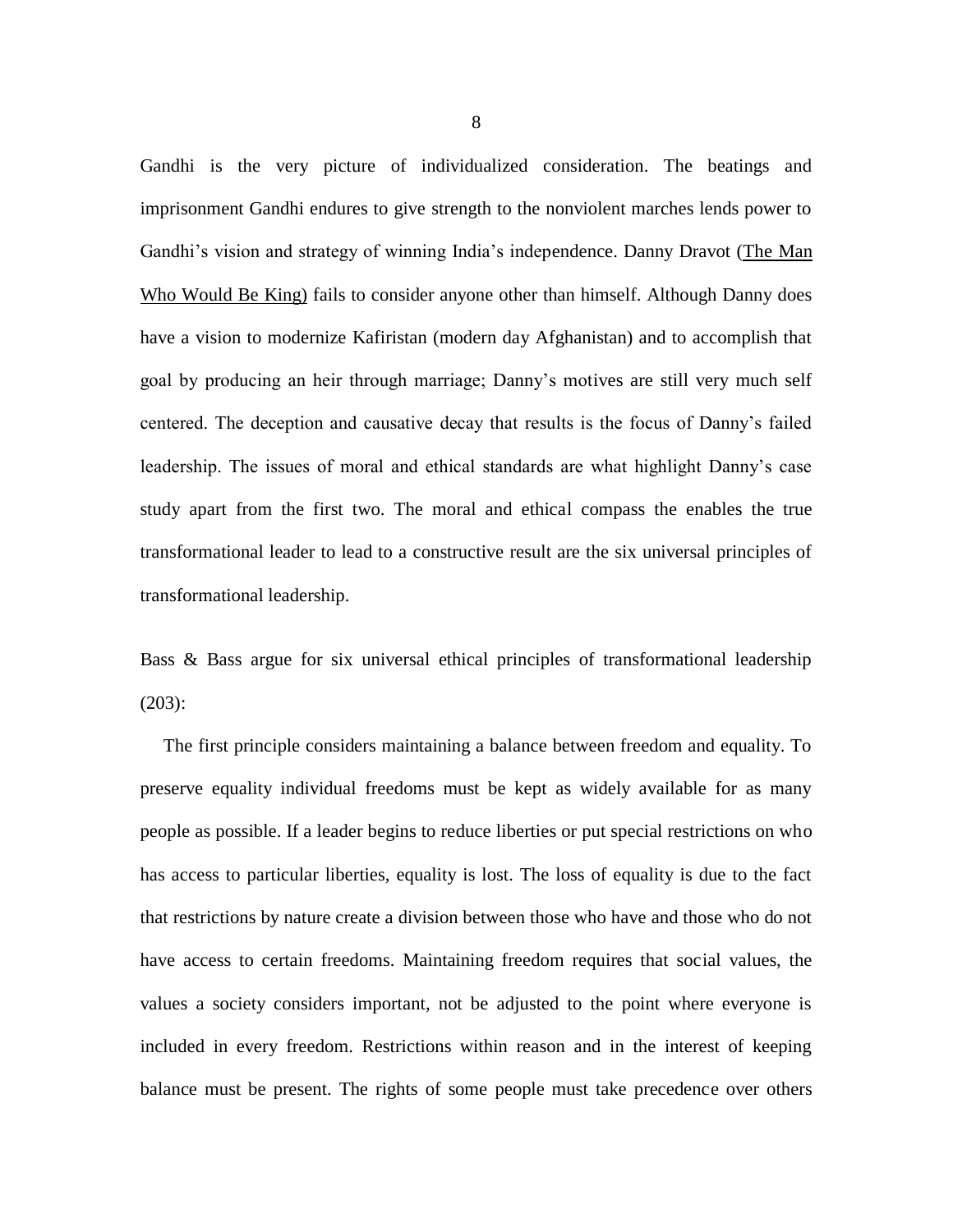under certain freedoms. Imagine if everyone, convicts included, had the right to bear arms at any time, anywhere. The personal safety and welfare of many law-abiding citizens would be in jeopardy. In this case, the freedoms of those who have violated the law must be limited for the greater good. The unjust British laws in Gandhi exemplify this principle as well. The oppressive South African law that prohibits Indians from riding first class is one that has reduced Indian freedoms to a level less than the average White British citizen. Everyone, including Indians, should be able to ride in the first class section of the train. By excluding the Indians from first class, equality was lost. This restriction on Indians was one that was both unfair and very biased. There was no practical, just need to keep Indians out of first class. In the limited context the aforementioned examples provide, it is vital to make clear distinctions in what considerations are made to determine what is fair and unbiased. Sharp, clear and fair distinctions are those that are based on objective facts. The objectivity of the facts used can best be ascertained by demonstrating if a given freedom, social value or group pose a viable and significant threat to the majority. The Indians posed no threat in any way by riding in first class hence the South African law can be considered both biased and unjust. Convicted felons with a history of violence have already proven in their own behavior that limiting their freedom based on the threat they pose to the welfare of the general public is legitimate.

 The second principle regards the value of solidarity. Teamwork, mutual respect and strength of character all help to create strong group cohesion. To effectively work together, people must know that they can trust and rely on the their team mates. Trust is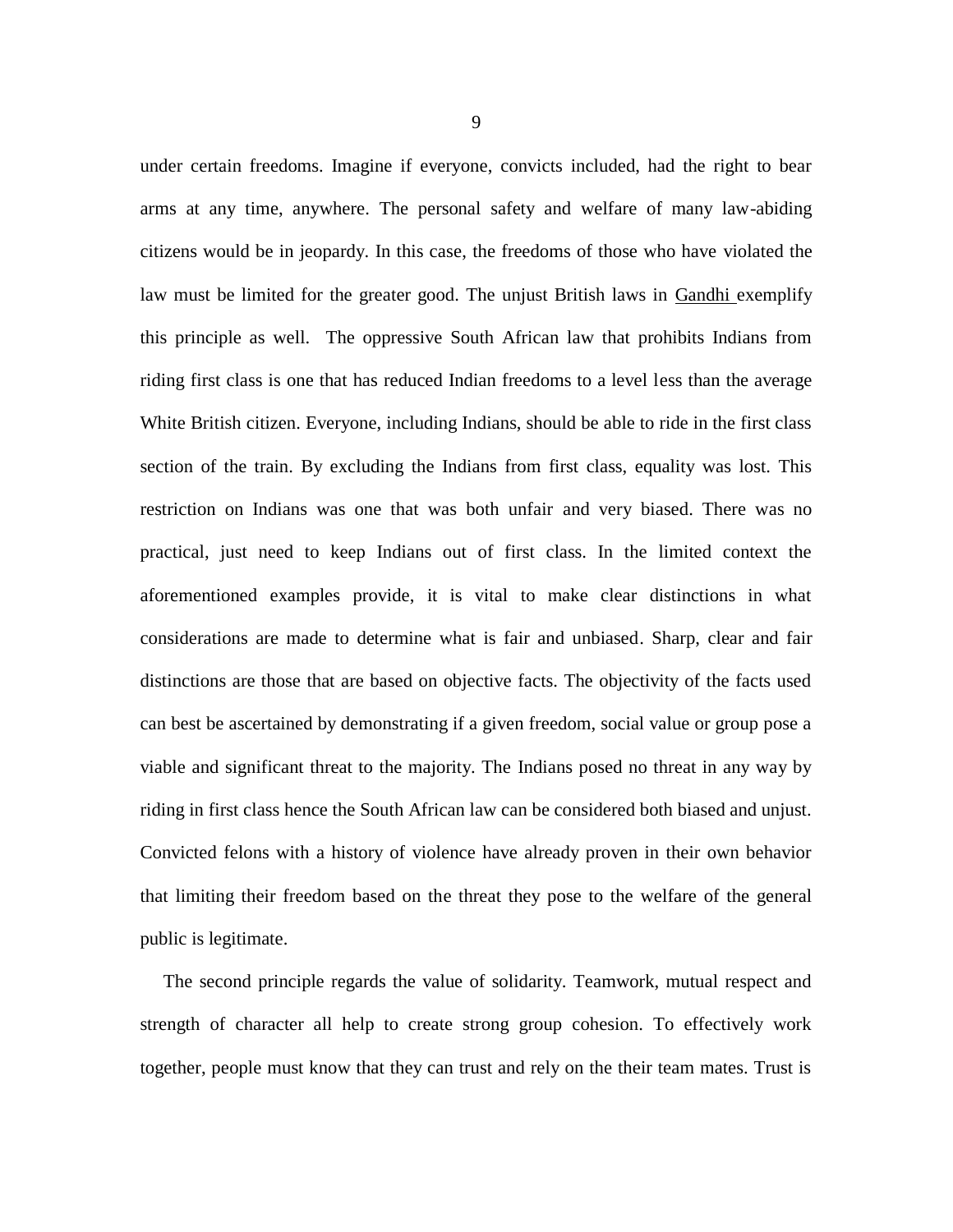best earned when demonstrated in behavior as well as words. The supervisor, who makes promises that never fall through, will quickly lose employee trust and respect. Trust is heavily based on reliability. Those who find such effort in team-based relationships to burdensome will sometimes resort to more self-centered behavior. Relationships are vital and a more practical means of survival in any organizational environment. Thinking only of your own needs leads to manipulate behavior, which eventually destroys trust and respect.

 The third principle involves failure. The simple reality of the world sometimes punishes those who do not deserve to be. Failure in a crusade, no matter how just, is a very real possibility. Members of a crusade must be prepared for failure by expecting the possibility from the start. This will help to avoid the pitfall of disappointment that can sabotage motivation. Gandhi's followers were aware that their initial failure to secure India's independence would be met by the British with severe penalties (police brutality and imprisonment).

 The fourth principle emphasizes a leader's recognition to lead by informed consent. Followers cannot be forced to comply with a leader-loyalty must be earned. Leaders can generate sustained loyalty by encouraging the generation of ideas and opinions from followers. This principle encompasses a core component in the process of how a transformational leader 'transforms' followers to a higher moral and ethical standard of living. By encouraging followers to create their own ideas, independence is encouraged. Followers are trained to think on their own but along the same line of reasoning as the transformational leader.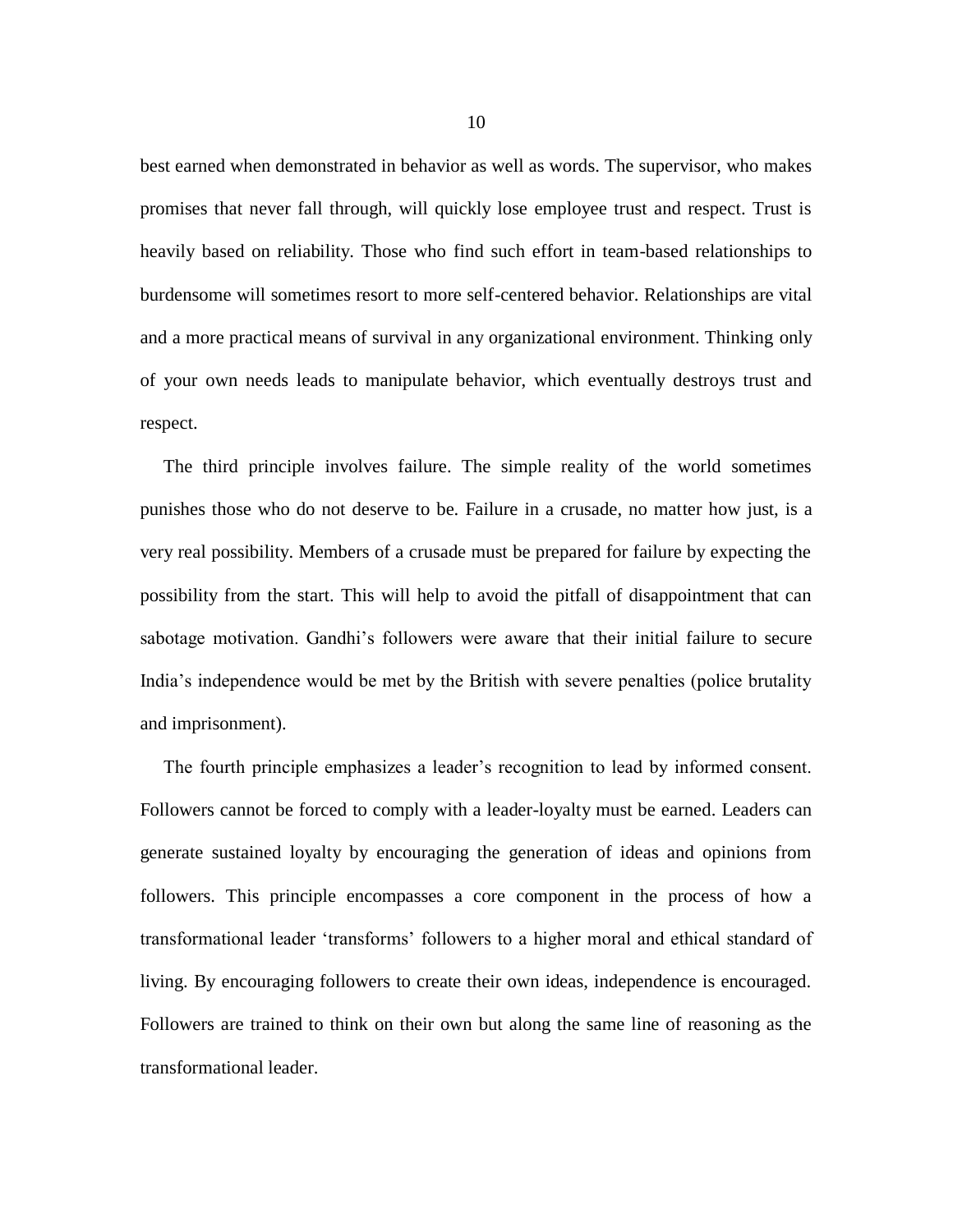The fifth principle states that transformational leaders must appeal to what followers can be rather than what they currently are. Transforming followers to their highest potential involves a leader appealing to them by way of strong logic, emotion and character. Gandhi had very strong reasoning in convincing his followers to rise up against biased and unfair British laws. The brutal enforcement of those laws inspired an even stronger emotional response that motivated Gandhi's followers to willingly comply with his vision for an independent India.

 The sixth and final principle stresses accountability. Effective and competent transformational leaders must take responsibility for failure. Accountability acknowledges ones mistakes, and in doing so the very flaws that must be corrected to improve oneself and leadership that much more. Admitting failure also requires a high degree of humility, another hallmark feature of competent leadership. Leaders who demonstrate humility in behavior usually further ingratiate themselves with followers.

 These six principles serve aptly in all three films. The Japanese maintain a balance between their group centered social values and individual freedom. The chief inspector meets individual needs by meeting group needs. This is accomplished by every member in the group adhering to the specific responsibilities of their job title. Whereas from Nick's point of view, job responsibilities are somewhat blurred. American police do their job and other duties from other job titles if needed. Danny defies the six principles but still qualifies in their application for the purpose of exploring the severity of deception in transformational leadership, a comparison of what not to do as a transformational leader. Gandhi battled against the tyranny of the British whose laws were built on undermining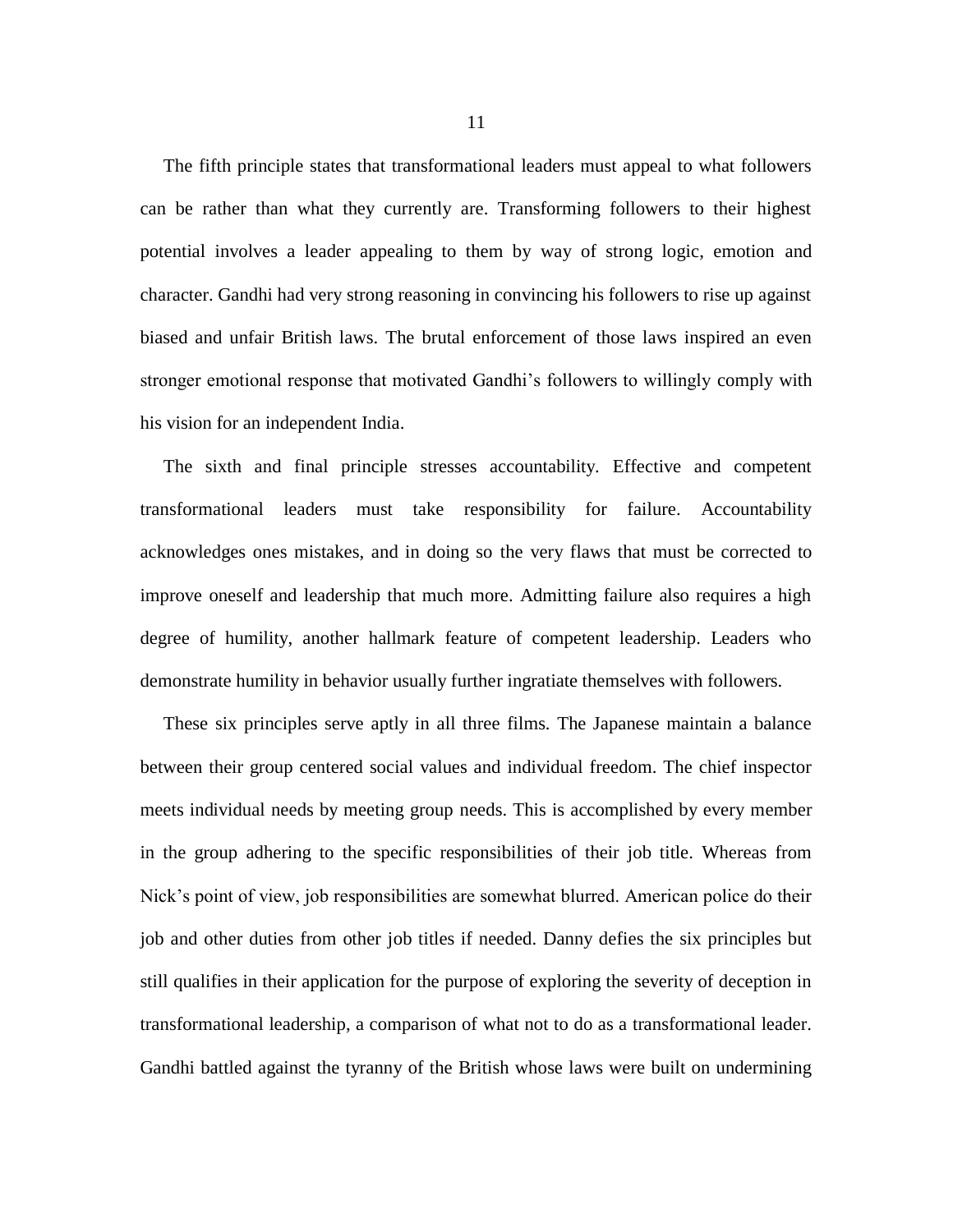Indian freedom in the interest of dominance. Gandhi used the antithesis of British rule, peace and nonviolence. No one was ever forced to follow Gandhi; his followers did so out of a common goal and desire to become more like their leader. Gandhi inspired such devotion from strong logic and the fact that the British were oppressive to Indian rights. The pathos (emotion) that helped to fuel Gandhi's follower's devotion stemmed from a shared sense of accomplishment of enduring British brutality. The severity of the oppression only served to further unify the Indians as hardship gave them a sense of moving closer to their goal.

 Each of these six principles must be observed to a reasonable extent, the measurement of which is determined by a transformational leader's daily adherence and mindfulness to the practice of the Universal Six. The Confucian proverb "to begin each day with the end in mind" would serve aptly here to provide the transformational leader with the format of how to best use the Universal Six and Fundamental Four together. Both must be a daily mindset in every interval of a leader's engagement of official responsibilities. In the event that the reader has questioned the use of the words, universal and fundamental, consider first the cultural factor behind transformational leadership.

 Cultures may disagree on certain ideas about how people are best governed (Democratic vs. Socialistic) or any subject matter in particular. But in the same way gravity is a hard law that must be recognized, respected and obeyed, so are certain rules of effective transformational leadership. Regardless of the culture, there are rules of the physical world that require certain principles be followed for a desired result to be achieved. In much the same way that precise measurement and careful planning builds a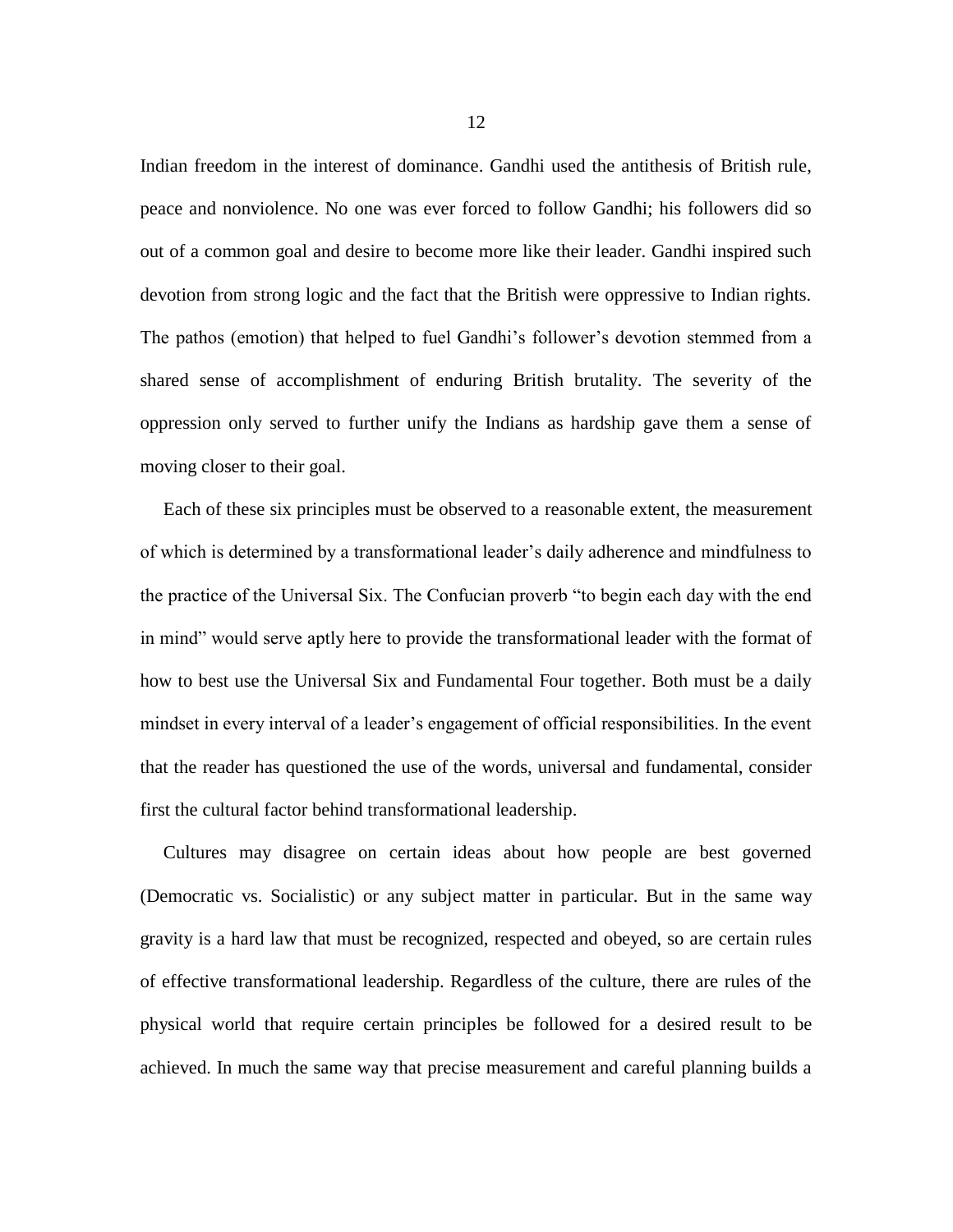house that will last, so do leadership principles. People recognize on average that certain principles are timeless and work no matter what day, age or culture applied in. Treating others the way you want to be treated is one universal many would agree on. Leaders who consider the needs of followers ahead of their own are complying with a timeless principle of effective leadership; if you want others to follow you must lead by example, (sacrifice first whether by fasting such as Gandhi or any other means), all to show a strong level of dedication to the proposed vision. Transformational leaders must be able to enact a level of change in followers to help them meet the leader's level of moral and ethical prowess. Transforming followers in this way requires a leader who can stimulate followers by challenging assumptions, taking risks and listening to follower's ideas. The leader also encourages independent thinking, asking questions and developing new creative ways to solve problems. Followers who are nurtured by leaders in this fashion are more willing to commit to a leader's vision. When people are made to feel as if they are sincerely valued, loyalty and informed consent will naturally result. The Fundamental Four and Universal Six are not culturally specific; they apply to any people in any country in any day and age regardless of cultural context. Despite the smoke and mirror effect that culture provides in convincing people of how different they think they are, principles such as the aforementioned help to remind just how similar human beings are.

 Transformational leadership, the universal principles of effective leadership and the individual and cultural differences in leaders will be the subject of my thesis. I will be analyzing three films using perspectives from the fields of Business Anthropology and leadership studies. I will explore the films: Black Rain, Gandhi and The Man Who Would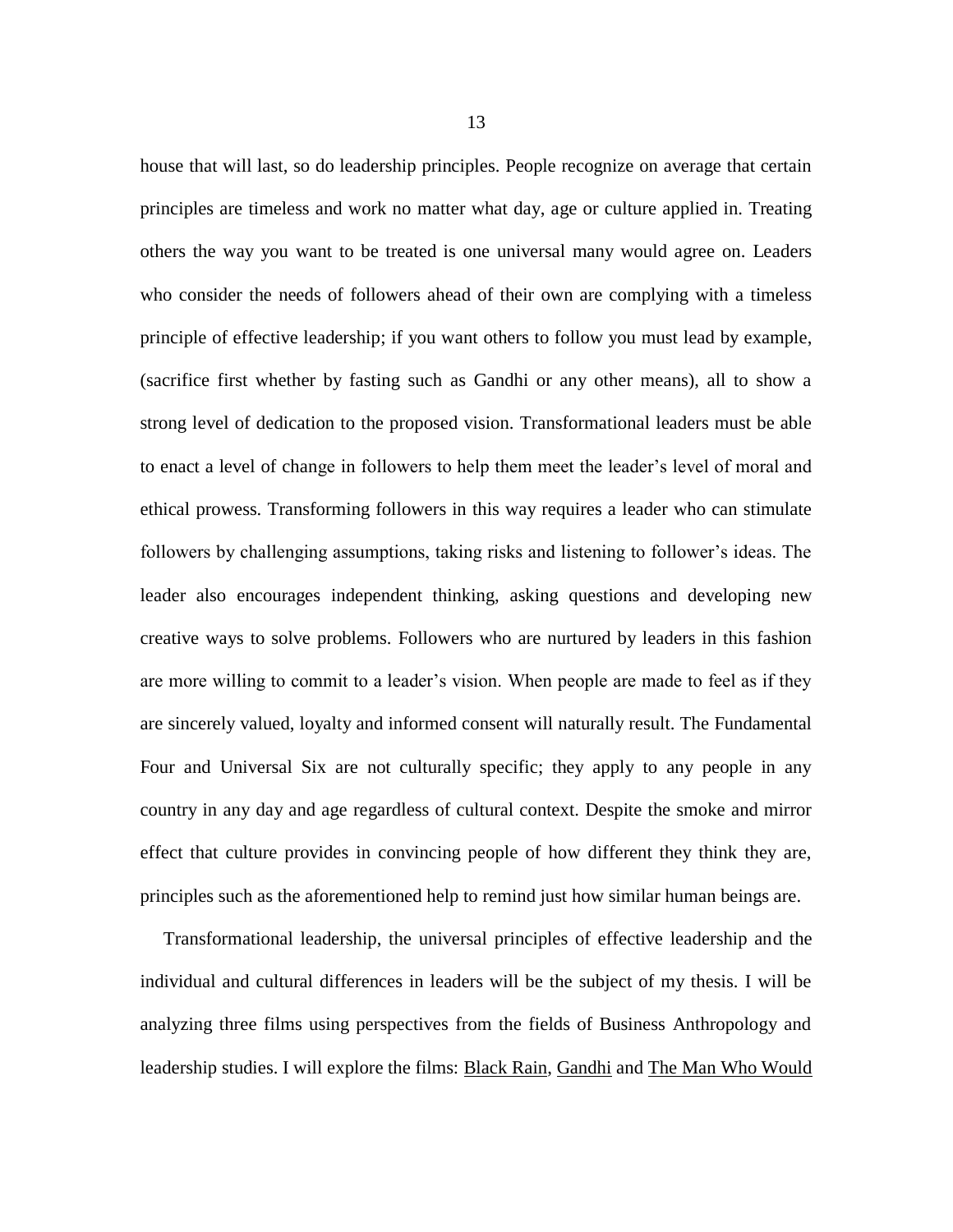Be King, each film being a separate chapter. The "leaders" in each of these films will be analyzed relative to their universal and communicative strengths and weaknesses as well as failures and successes in transformational leadership skills. The types of communication relative to the fundamentals of effective leadership each culture has on these fundamentals will be explored. Understanding how transformational leadership principles apply will help to give shape to the previous concepts discussed in each case study. The cultural portions of each case study will create an observational framing of Business Anthropology that will be used to translate, highlight and connect the communicative and leadership portions of each film. The combination of Business Anthropology and transformational leadership studies creates a highly interesting Interdisciplinary synthesis (Repko 3-7). In the beginning of each case study, a brief synopsis of the film's plot and characters will be given to provide the reader with the necessary background. The synopsis will help to provide the reader with enough plot details in the interest of following the analysis with that much more ease. Black Rain will dichotomize the cultural differences in transformational leadership such as the Japanese need for order, rank and proper hierarchy contrasted with a more relaxed American chain of command between superiors and subordinates. Cultural differences in how information is handled communicatively such as high vs. low context communication will help to illustrate the Japanese high context communication method as opposed to the low context, individualist American style. The film, Gandhi, will explain how innovative, skillful transformational leadership and a shrewd understanding of Indian and British societies produces the very model of the Fundamental Four and Universal Ethical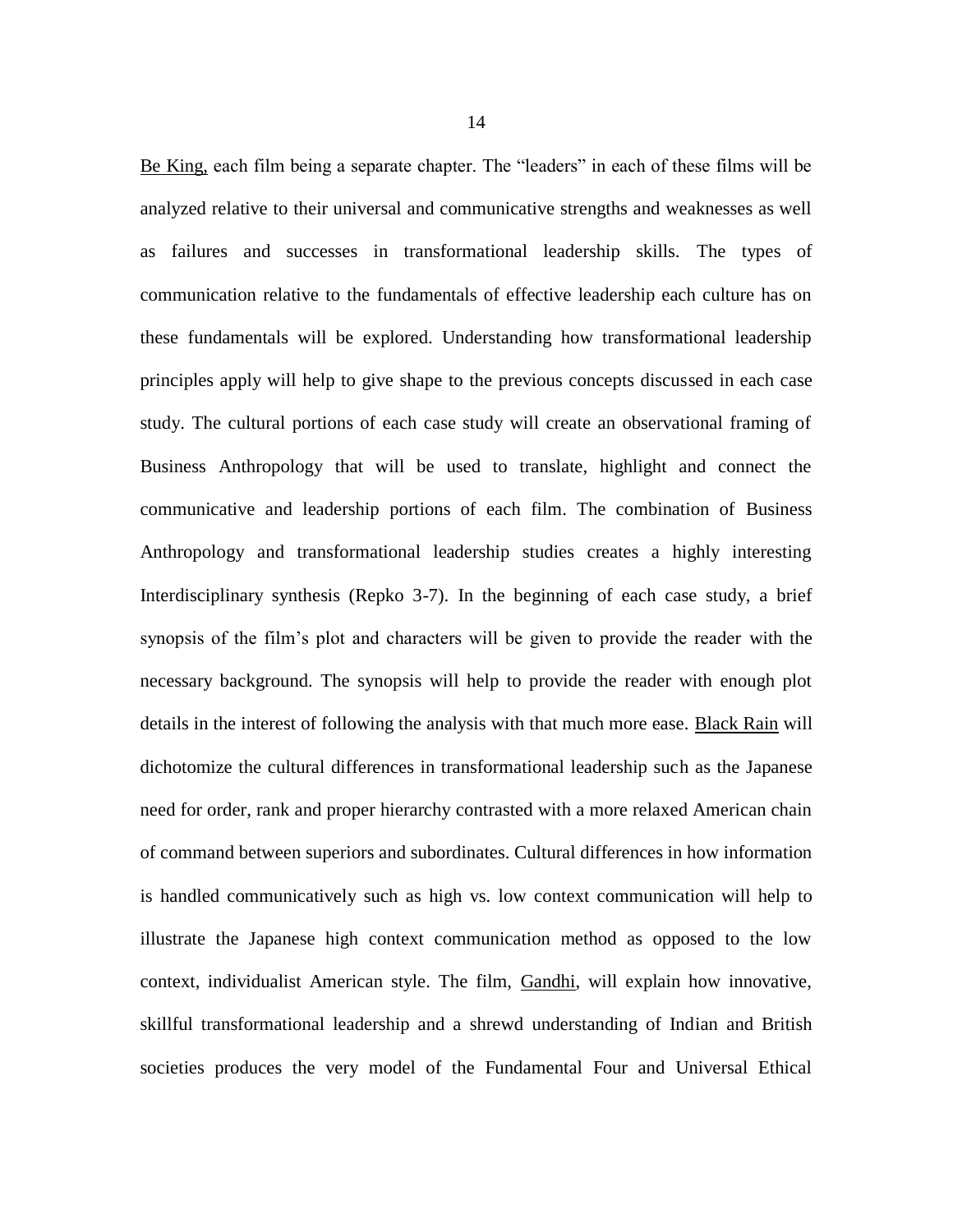Principles of transformational leadership. The Man Who Would Be King shows the dangers when leadership fails before it even begins. The result of such failed leadership develops from an unbalanced practice of power ascribed from the beginning by dishonest means. The authority that is abused and cultural sensitivity neglected are both fueled by the leader putting his needs ahead of his followers resulting in deceptive and failed leadership.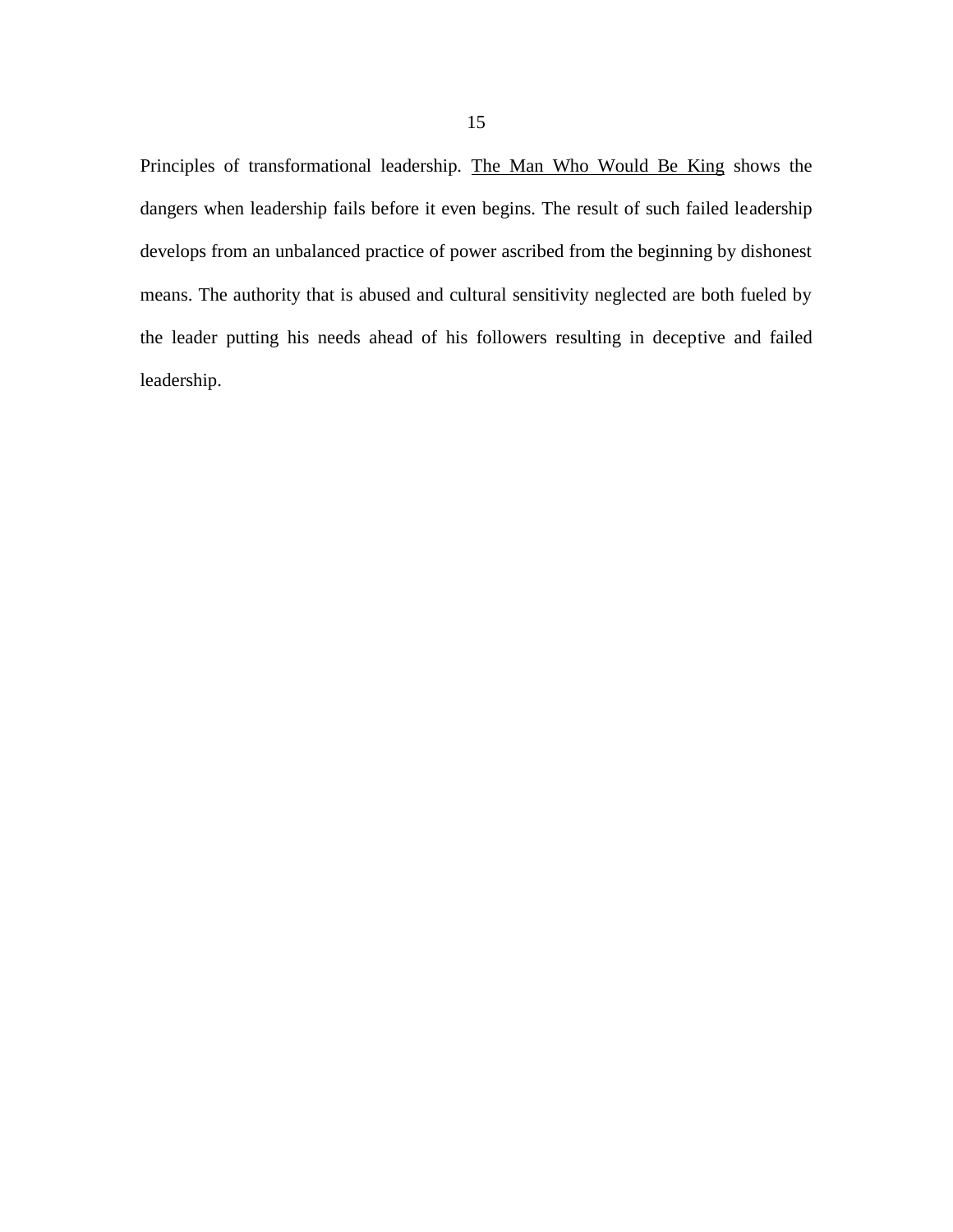### **Chapter 1**

#### **Black Rain**

### **Movie Synopsis**:

 Black Rain is a film about the conflicts that arise from the cultural differences between Japanese and American people. The characters introduced in the film are Nick Conklin, Charlie Vincent and Matsumoto. Nick is a New York City cop who has worked the streets for years and is also being investigated by Internal Affairs (IA) under suspicion of bribery. Nick's partner Charlie is the opposite of Nick, sophisticated, patient, and far more diplomatic. During a bar scene where Nick and Charlie are having lunch, both witness a Japanese Yakuza (gangsters) killing. Nick and Charlie pursue and apprehend the Yakuza gangsters. The main Yakuza leader, Sato, must be extradited to Japan, escorted by Charlie and Nick. Once in Japan, Charlie and Nick are greeted by what they are deceived into thinking are the Japanese police but are really Yakuza friends of Sato. Shortly after Nick and Charlie realize they have been tricked, the Japanese chief police inspector grants them official status as "observers" in the effort to recapture Sato. To ensure that Nick and Charlie do not interfere, the Japanese chief police inspector assigns Officer Masahiro Matsumoto as a guide and translator. During the investigation Nick breaches protocol several times acting in the most American of ways, as a lone wolf with no sense of teamwork. One such incident of Nick's overly individualistic American way is displayed when he liberates evidence from a Yakuza crime scene without permission. Despite the fact that the evidence Nick took was valuable in proving the counterfeiting scheme Sugai is planning, "acting without permission" no matter what the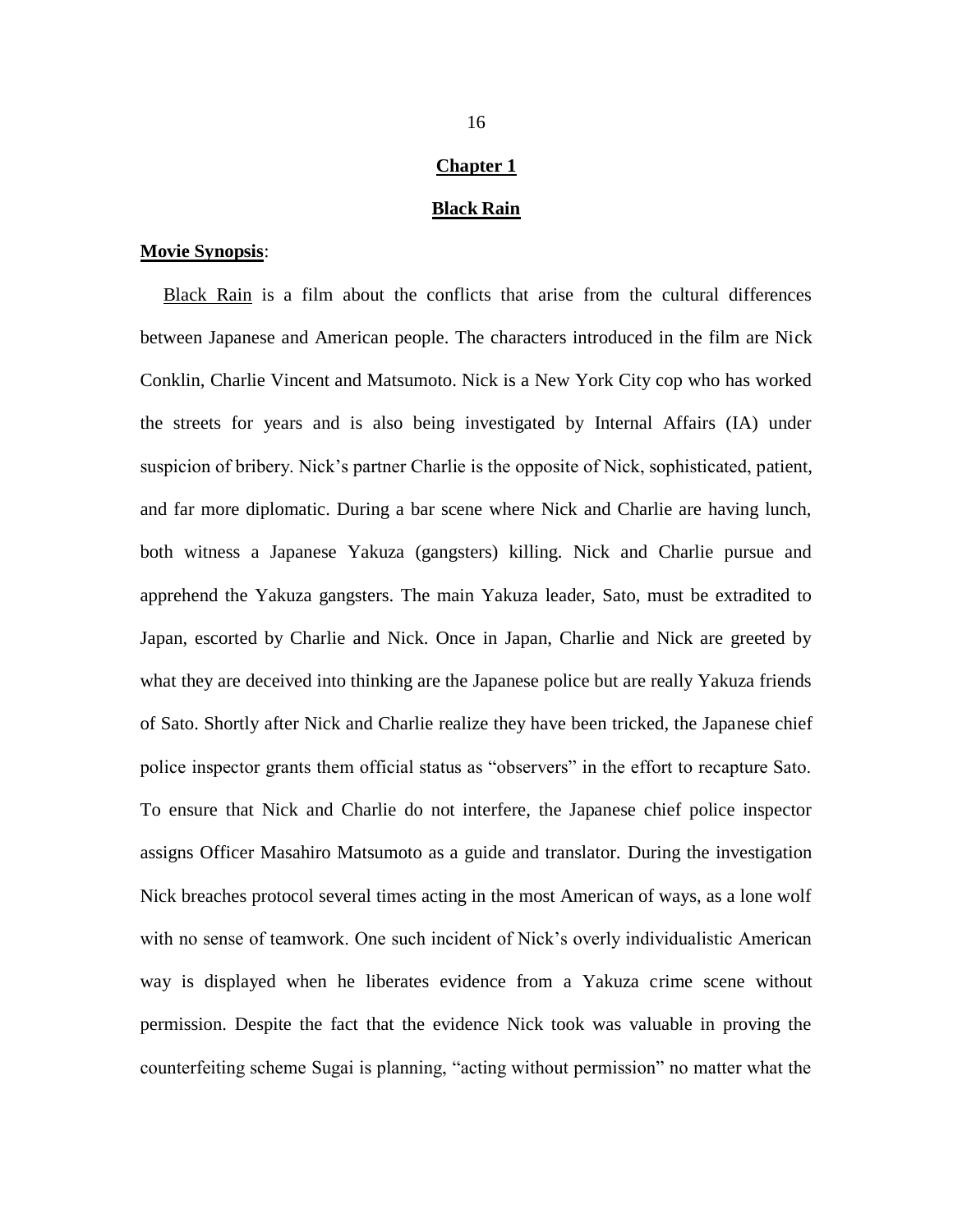discovery, is not justified from a Japanese perspective. Through an American nightclub hostess, Joyce, Nick discovers that Sato is fighting a gang war with a notorious crime boss, Sugai. Sato himself used to be an enforcer for Sugai and now wants his own territory to rule. Sato had traveled to New York to disrupt a [counterfeiting](http://www.bookrags.com/Counterfeit#Counterfeiting_of_money) scheme run by Sugai involving perfectly crafted printing plates for American currency. Sato had managed to only obtain one of the printing plates in New York.

 While walking home after the first few days of investigating Sato's possible whereabouts, Nick and Charlie are attacked by a group of Yakuza on motorcycles, led by Sato. Having stolen Charlie's raincoat, Sato leads him into a trap in a sealed part of a garage. After a brief chase, Nick and Charlie are separated and unable to help one another. Nick must now watch helplessly as Sato beheads Charlie. While grieving for Charlie at Joyce's apartment, Nick is visited by Matsumoto who offers his condolences and Charlie's personal effects. According to Japanese tradition, Nick is allowed to choose one item to keep; Nick decides to take Charlie's gun. After tracking a woman working for Sato, Nick and Matsumoto obtain a sample counterfeit dollar bill printed only on one side. This provides the evidence they need to further their investigation. They then track another of Sato's agents to a steel factory where a secret Yakuza meeting is taking place. Sato is petitioning the Oyabun Sugai (Oyabun is a Japanese Mafia Don equivalent) to rule his own territory as an Oyabun. Sugai agrees but the terms set require Sato to return the printing plates, and atone for the New York incident. Nick and Matsumoto are discovered, cutting the meeting short, after a short gunfight, Sato escapes again. Upon drawing his gun in public to stop Sato, Nick is jumped by several Japanese police and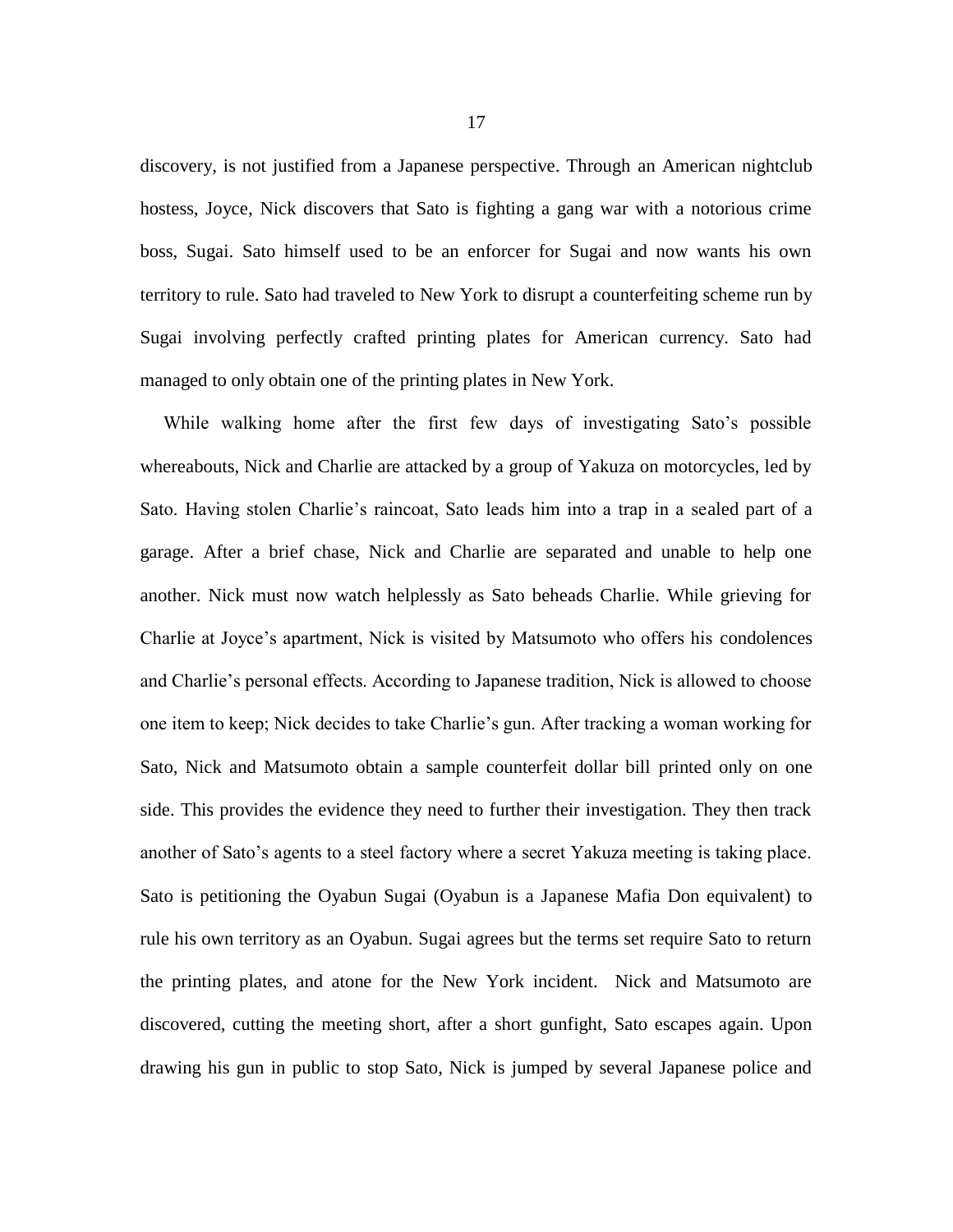arrested. The Japanese chief police inspector tells Nick his interference is intolerable and that he must go back to New York. Matsumoto is suspended, put on leave of absence and also banned from his club for his involvement with Nick. Acting again in a very rebellious and single-minded attitude, Nick leaves the airplane at the last second and visits Matsumoto. The two argue, Nick tells Matsumoto to set higher priorities than wallowing in shame and regret, that finding Sato takes precedence over department policy. Matsumoto refuses, standing firm that he must serve his punishment. Nick leaves disgusted, to visit Sugai, the only person who can find Sato. Sugai explains to Nick that the counterfeiting scheme goes beyond just profit, that it is revenge for the atomic bombs during World War II that "brought the rain, the black rain". Through a moment of strong humility, Nick appeals to Sugai to workout a deal to kill Sato. Nick and Sugai arrive at a remote tea farm somewhere in the country where Nick is given a loaded shotgun. As Nick approaches the hut where the meeting is taking place, Matsumoto arrives now willing to help Nick. Sugai and Sato meet after introductions, the stolen printing plate is returned. After placing himself right next to Sugai, Sato atones for his misdeeds by cutting off one finger, wrapping it in white linen and passing it to Sugai. Unfortunately, the entire act turns out to be a farce as Sato stabs Sugai in the chest with the very knife he used to cut off his finger. A gunfight ensues; Nick chases Sato through the tea fields where the two fight. Although Nick is tempted to kill Sato for Charlie's murder, he opts to bring Sato in and to let the Japanese Police take custody. Nick and Matsumoto are awarded commendations for their work by the chief inspector. Following a brief lunch at the airport, Nick gives Matsumoto a dress shirt as a gift. Looking underneath, Matsumoto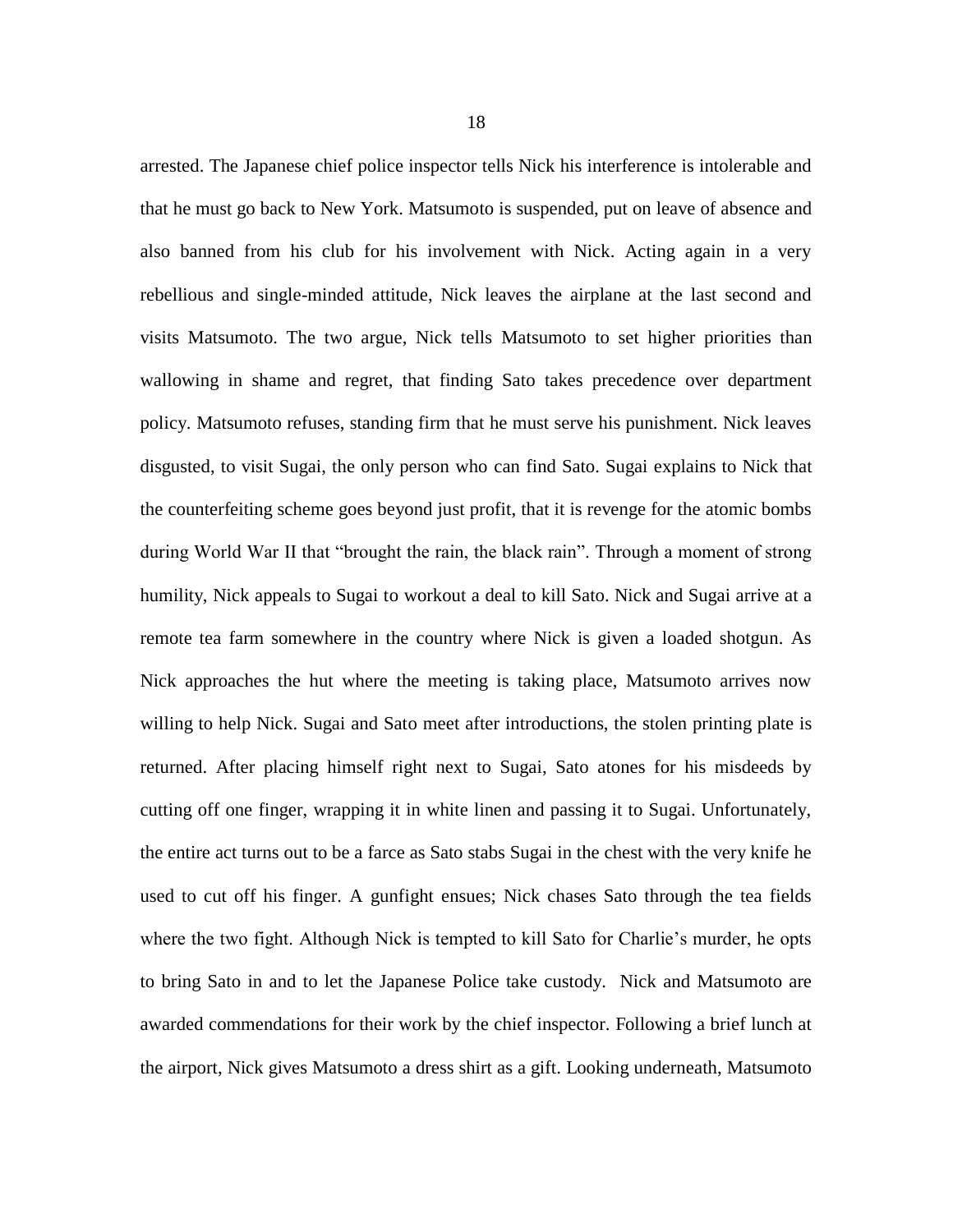discovers both counterfeit printing plates, Nick's gift to Matsumoto in honoring their newly established friendship.

### **Black Rain: Culture, Leadership and the American Way**

 Ridley Scott's film, Black Rain, is a story that demonstrates the problems that develop from Japanese and American cultural differences in communication and transformational leadership. In the discussion of this film, the fundamental four and Anthropology will be used to explain the sources of conflict, and unique cultural translation the Japanese and Americans have on leadership and subordinate roles.

 Black Rain is a film that demonstrates the issues that arise from different culturally influenced attitudes toward leadership. In the beginning of the film, sharp differences are immediately established. Nick and Charlie, despite differences in rank, are very close friends and have no social boundary to indicate otherwise. While eating in a diner, Nick and Charlie converse and react to one another as close friends, even siblings, frequently addressing each other on a first name basis. This chummy sort of professional relationship is solidified in Nick's relationship with his superior, Captain Oliver. Questioning of leadership and authority is another feature in Black Rain.

 During the Internal Affairs (IA) interview, Nick is interrogated regarding an alleged bribe. Despite the fact that the IA agents are obnoxious and insulting, Nick shows little to no regard for the delicacy of the accusations much less any respect to the agents for the authority of the office they represent. Nick's attitude is very singular and reflective of an intensely individualistic way of thinking. These actions in many ways quickly show Nick as someone who is not a team player. The arrival in Japan consolidates all of these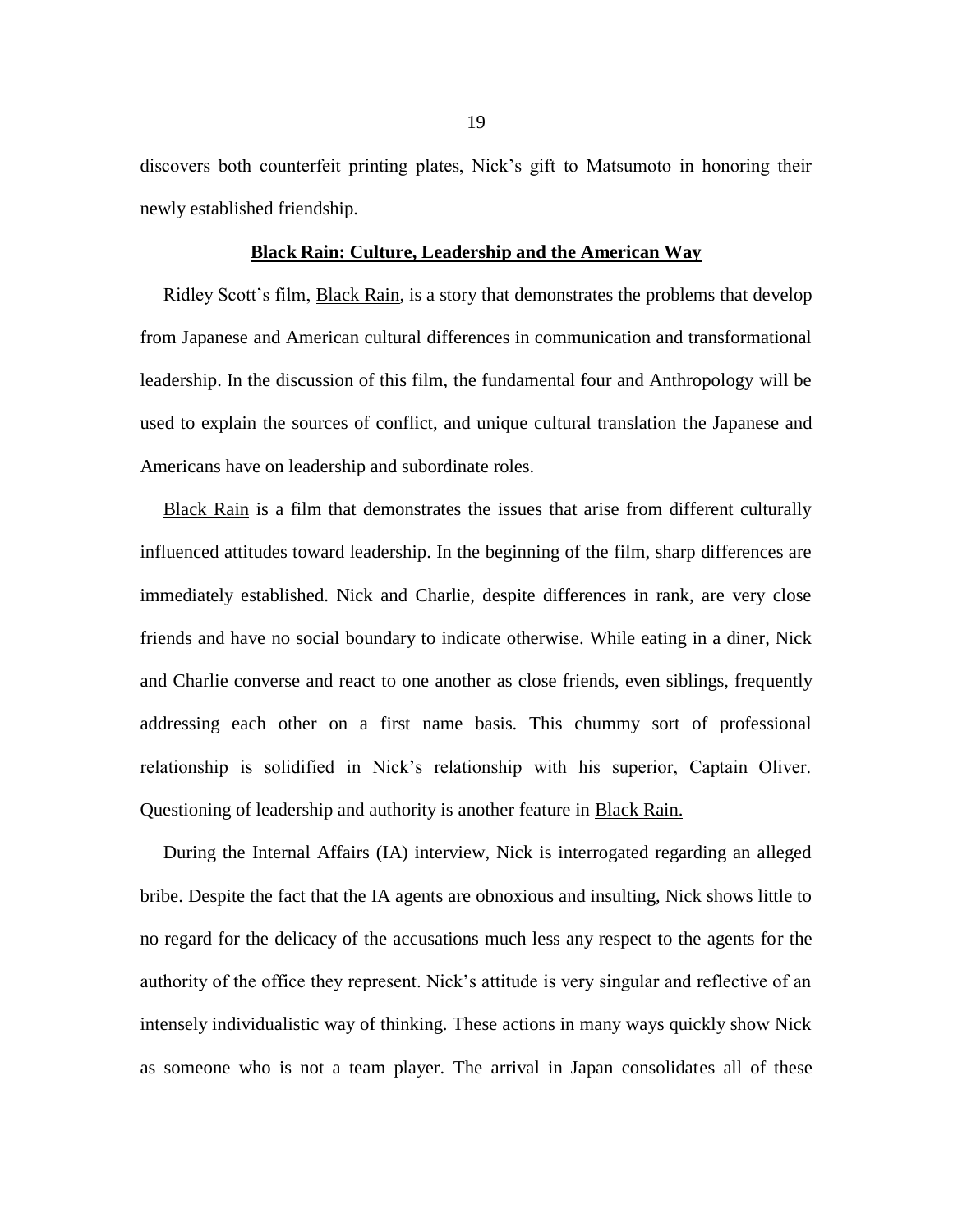American features on leadership highlighting the Japanese/American differences and hence source of conflict.

 Once in Japan, the first obstacle is literally speaking another language. While mediating the prisoner extradition, each side at first seems to assume that the other holds the responsibility to accommodate the linguistic barrier. The forms that Nick and Charlie are given to sign are written entirely in Japanese. In the no nonsense fashion that appears typical of all Americans, Nick and Charlie simply sign the forms without even attempting to make any arrangements to have the document's content translated. This laissez-faire attitude leads to the disaster that is the remainder of the film's plot and also lays the foundation for discerning the differences between the Japanese and American way of leading and following. The clashing concepts on responsibility and leadership held by Japanese and Americans highlight sharp differences in perspective.

 In Japan, a prisoner extradition or any task for that matter would have been handled with the utmost precision for two reasons. First, the Japanese have an intense adherence to process and hierarchy. Everything must have a precise method very clearly spelled out and followed exactly. Second, each subordinate is held entirely responsible for the outcome of every task they are given; whether a failed outcome was within the subordinates influence or not does not matter, responsibility must be taken. Therefore, every Japanese subordinate takes every measure to ensure success of every job. Nick and Charlie did not approach their prisoner extradition with the "Japanese attitude". From an American perspective, the Japanese were seen as responsible for accommodating the language barrier and provision of proper security. No matter how you try to weigh the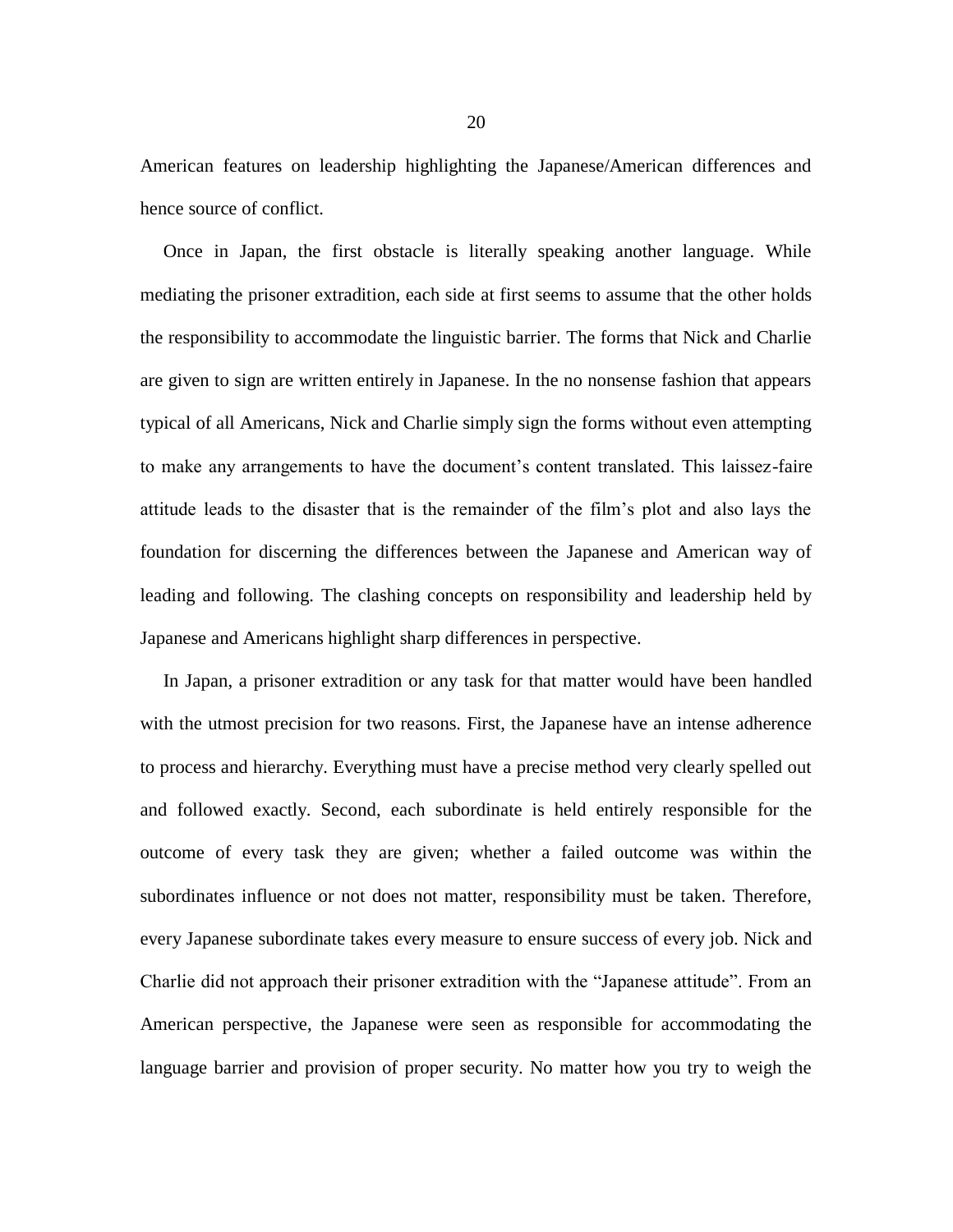situation, both sides have equal ground in their respective arguments. Both have justifications that can be traced back to their own cultural perceptions of how the situation should have been handled. This being the case, the best possible scenario would have been for both sides to exercise some initiative. Nick and Charlie should have been more cautious and attentive and the Japanese police should have taken extra precautions given that the Japanese police had a greater knowledge of Yakuza tactics and trickery. The different attitudes based on the different expectations of leadership created the disastrous outcome of Sato's escape.

 Particular scenes in Black Rain help to convey real-life examples of cross-cultural attitudes to authority. The following scene selection demonstrates the nature of leadership in America as opposed to the Japanese way. It is important to take note of the friendly attitude and casual use of first names between Nick and Captain Oliver.

Leadership and subordinate relationships take on very different contexts from one culture to another. Black Rain exemplifies the sharp contrast between the American and Japanese attitudes on transformational leadership. The American portion of leadership is demonstrated when Nick's superior, Oliver engages a discussion revolving around the possibility of Nick having taken a bribe. Oliver takes Nick aside and asks him directly, "All crap aside, did you take a bribe or not? If ya did you have to tell me, I can't help you if you're not straight with me Nick". Superior-subordinate relationships in America are sometimes acceptably practiced as near equals (Jordan 46-47). Despite administrative formalities of job title, a superior can, within reason speak, address and engage with a subordinate on a level that can be construed as very casual. There is no procedure, no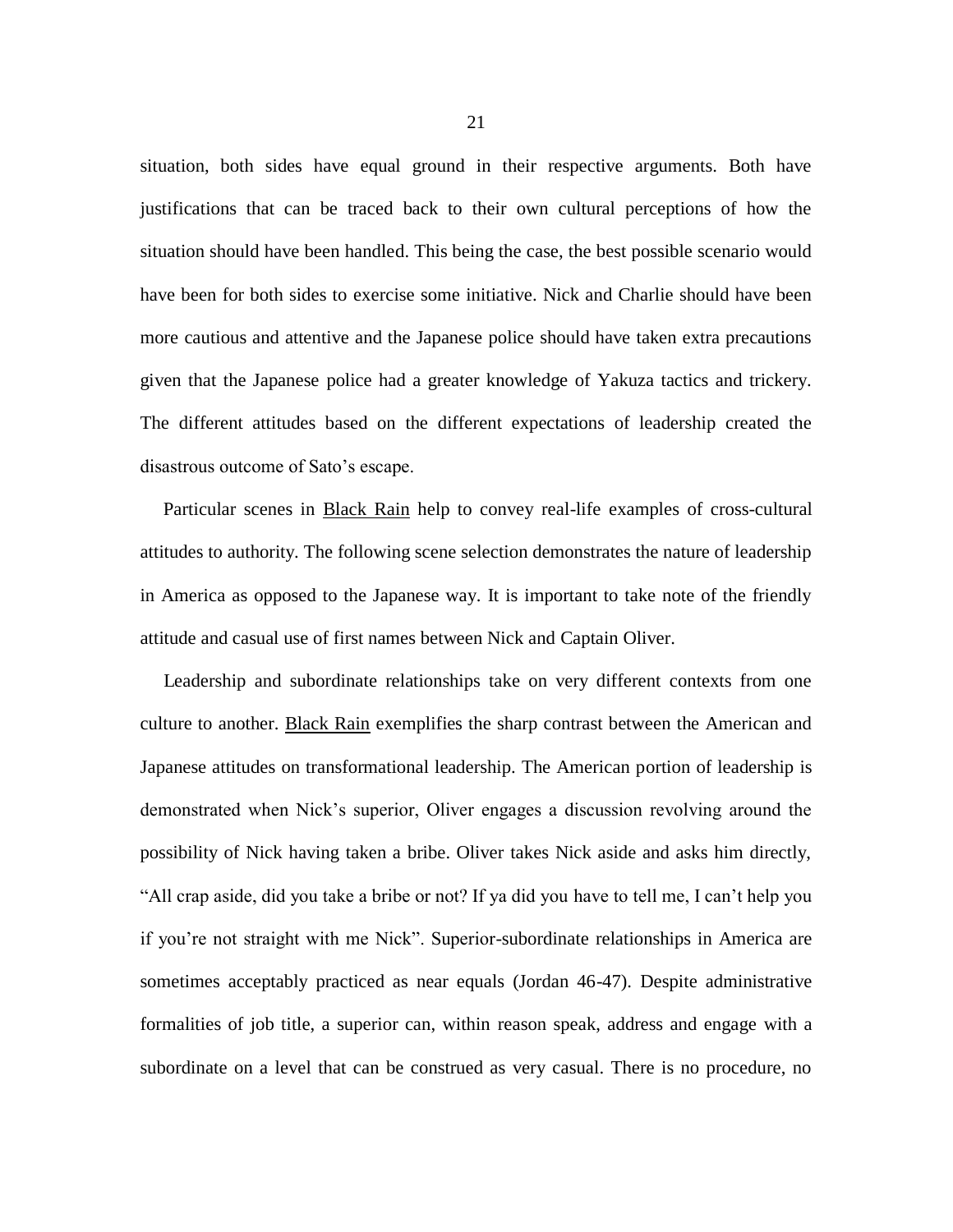symbolic division between rank where Oliver sits behind a desk and Nick on the other side. Nick recognizes and even refers to Oliver as captain, but the mutual expectation between the two is that they are practically equals. Difference in rank is merely part of the American police hierarchy, not a true measure of any superiority (Hall, Understanding 15-20). The relationship between Nick and his partner Charlie functions relatively the same. Although Nick actually have seniority on Charlie, they relate to each other as if they were complete equals, or to some extent brothers. In the face of an Internal Affairs (IA) investigation, Nick speaks and acts to the IA agents as if both were subordinates worthy of only his contempt. The American police department is united on the value of a "brotherhood". Adherence to the core job principle of investigating and convicting criminals and anything else is secondary, even "skimming off the top". The justification for taking a bribe mainly falling under the reasoning of the measly wage police are paid in the face of family stressors and bills; providing that "skimming off the top" doesn't become a regular habit and you only take what you need. Under the rules of the police department's group dynamics, the department would most likely not suffer any real embarrassment especially due to the fact that "the whole damn system is falling apart….what about all the crooks down at city hall?" as Nick complains to the Internal Affairs Agent. The police are only taking what they need and nothing more, in response to the fact that they work a dangerous job, keep society together and should to some extent be allowed to "skim off the top". All of this is reflective of highly individualistic thinking which is very characteristic of American culture. This mentality is also reflective of a strong element of organizational entry, assimilation and exit (Jablin 756). Jablin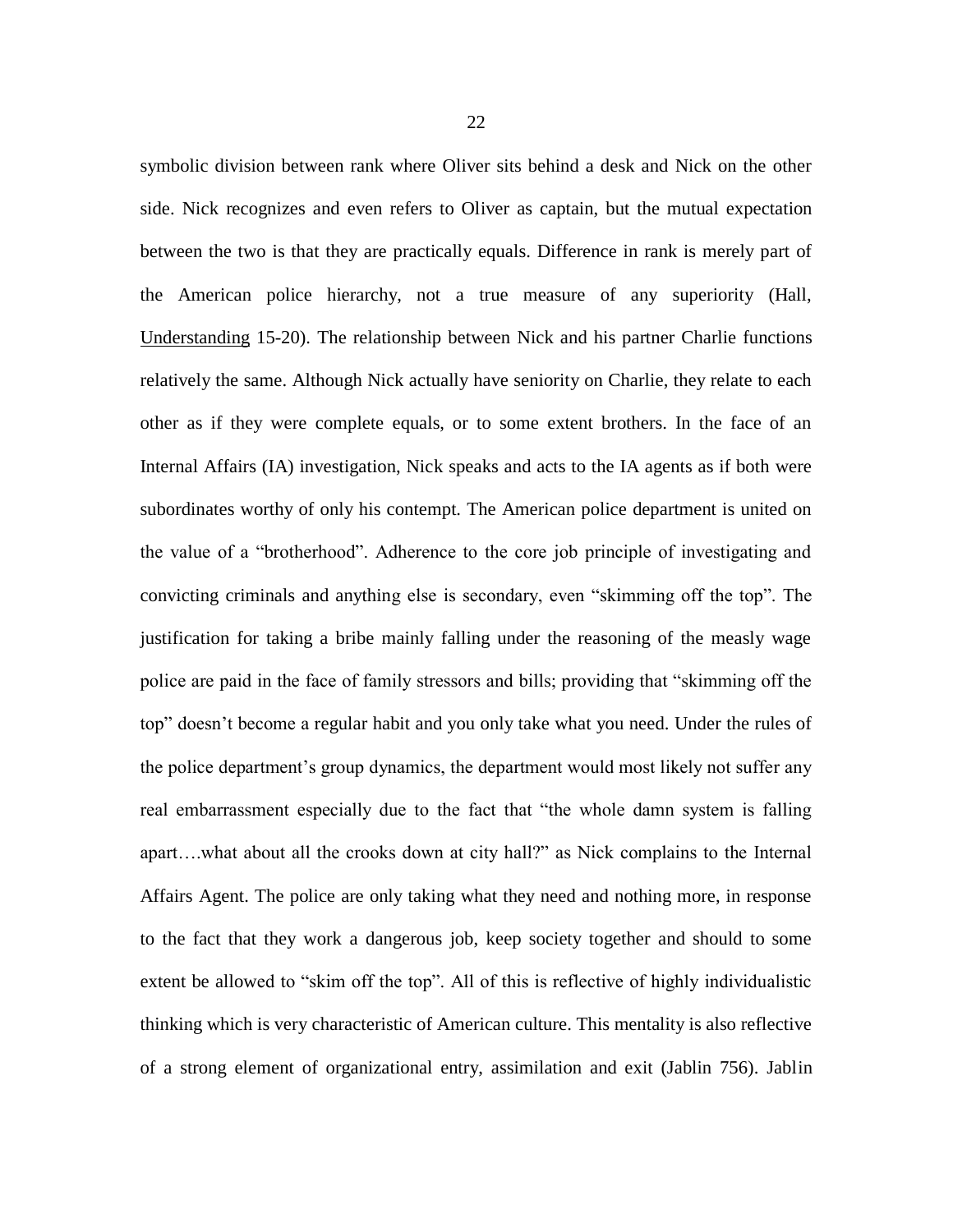states in his article "Organizational entry, assimilation and exit" that within organizations exist even smaller subcultures that each have their own rules for entry into the group. The American Police, have a strict criteria for what binds them together, supporting each other to almost any end. It is also this same criteria that determines who is a legitimate member of the group and who isn't. The rights and needs of the individual should be prized and preserved by those in power (Hofstede 107-108). In part Nick has a point. If the good of the whole group had been respected or individualized consideration from City Hall on down, the police would have their financial needs met more adequately. Yet "skimming off the top" is still theft and illegal but at the same time the irresponsibility and selfishness that comes from the unbalanced nature of individualistic thinking has created the desperate scenario that has caught westerners like Nick between a rock and a hard place. The failure to properly anticipate the needs of those in service is mainly, whether Japanese or American, the responsibility of those in power. The situation between Nick and IA is basically neither side willing to take responsibility for their respective faults. This creates divisions, Nick and the other cops band together with an "us verse them" mentality. The cops blame IA and IA blame the cops, regardless of how good the reasons either side has. This fragmented portion in the chain of command between IA and the police department compounds the loyalty members of both sides have to each other, ergo Nick and Captain Oliver. This divide between IA and the police is also what creates the blame game. What blame amounts to in low context American culture is nothing more than a parochial attempt at pretending that a problem has been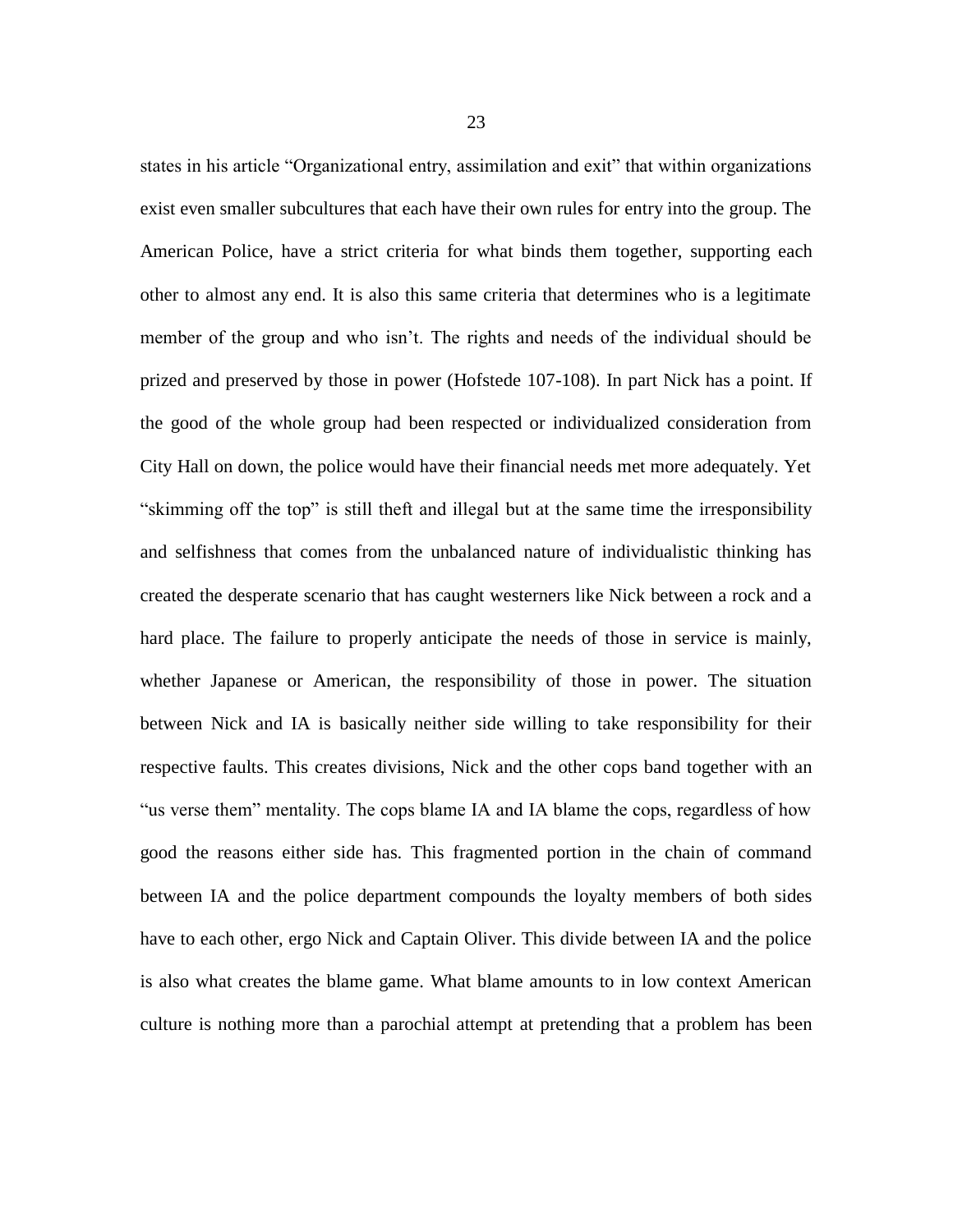solved through accusations when in fact nothing is ever really accomplished. Blame is the trend that usually passes for problem solving in blame-based cultures such as America.

 The result of Sato's escape creates a rift involving accountability between the Japanese and the American police. In much the same scenario between Nick and IA, an equal share in failure falls short of Nick's point of view. Rather, Nick accuses the Japanese for Sato's escape. The Japanese blame Nick for negligent incompetence. Nick's perspective amounts to little more than a weak attempt at avoiding responsibility for the fact that he unreasonably refuses to admit any fault. In the Japanese mind, one takes responsibility for mistakes. The actual problem, the lack of communication between the Japanese and American police, is not recognized at all. There is more emotion than logic revolving around all of the problems between Nick and the Japanese. This outcome is fairly typical, especially when a very high context culture becomes involved with a low context culture like American. As is usually the case, rarely is the issue addressed directly rather than the traditional scapegoat found and assigned. This practice of finding a person or group to blame as the lone cause for a given problem is indicative of several things. First, blame based thinking does not analyze problems based on reality. The basic belief behind a scapegoat is that by punishing those assigned blame, the problem will somehow magically go away. One person or group is basically sacrificed for the sake of everyone else, or in some cases leaders themselves, being exonerated from taking responsibility. Second, the willingness to sacrifice others for responsibility that should be shared jointly is supremely the mark of individual based values severely out of control. There is no regard for functioning as a group, as every person motivated and working for the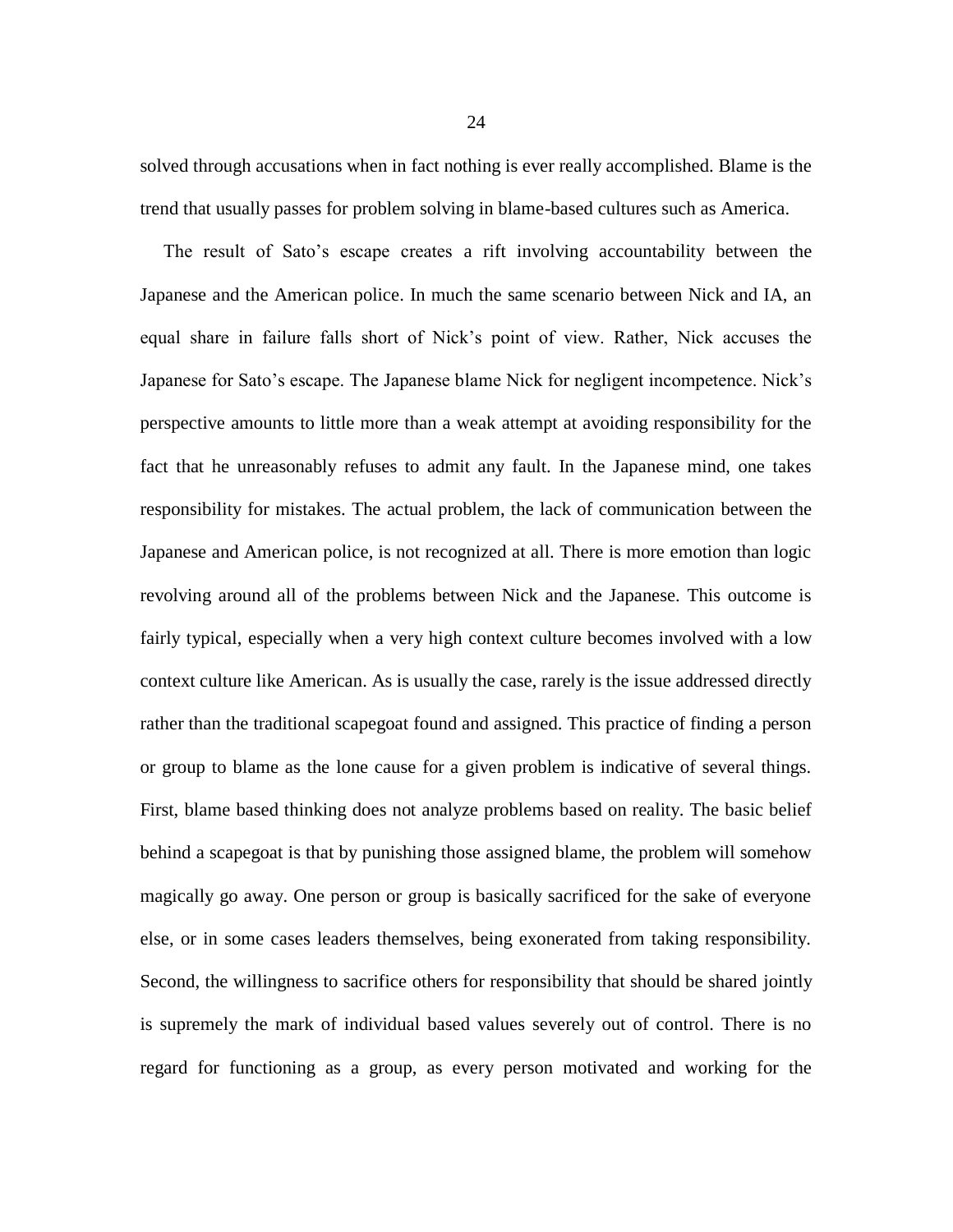betterment of each other, as in Japan. The Japanese address the problem, not the blame. Problems are engaged, explored and resolved on a group-based effort. The individual is in service to the greater good of the group, whereas in America the individual is in service to the group only as long as individual needs are continually met. If individual needs are somehow threatened, cooperation comes to a stop. The Japanese have an attitude that is the opposite, group process and teamwork are the norm and only way to accomplish any task.

 In Japan, the Japanese have a tremendous respect and commitment to hierarchy and the order it provides. There are strict divisions between subordinate and superior (Hall, Hidden 73-77). The different attitudes to authority are further illustrated when Nick is in Japan speaking to the Japanese police chief. Nick's Japanese liaison, Assistant Inspector Masahiro, enters the room with Nick and Charlie. Once seated at the table, the Japanese police chief, 'pretends' not to be able to speak English, so Masahiro translates. Authority in Japan is conceptualized differently than in America. Americans would usually have the most powerful and important figure in a situation enter the rooms first, subordinates following close behind, and the leader would begin speaking first. In Japan it is just the opposite and for a very good reason, tactics. The Japanese leader sits back and allows the subordinate to engage the client. By observing this engagement, the leader is able to observe and learn without revealing anything about themselves. This practice develops from a strongly cultural based attitude about business. Business for the Japanese is engaged with the same mentality that one engages war, assessing and outmaneuvering the opponent. By gathering information about the client and revealing nothing about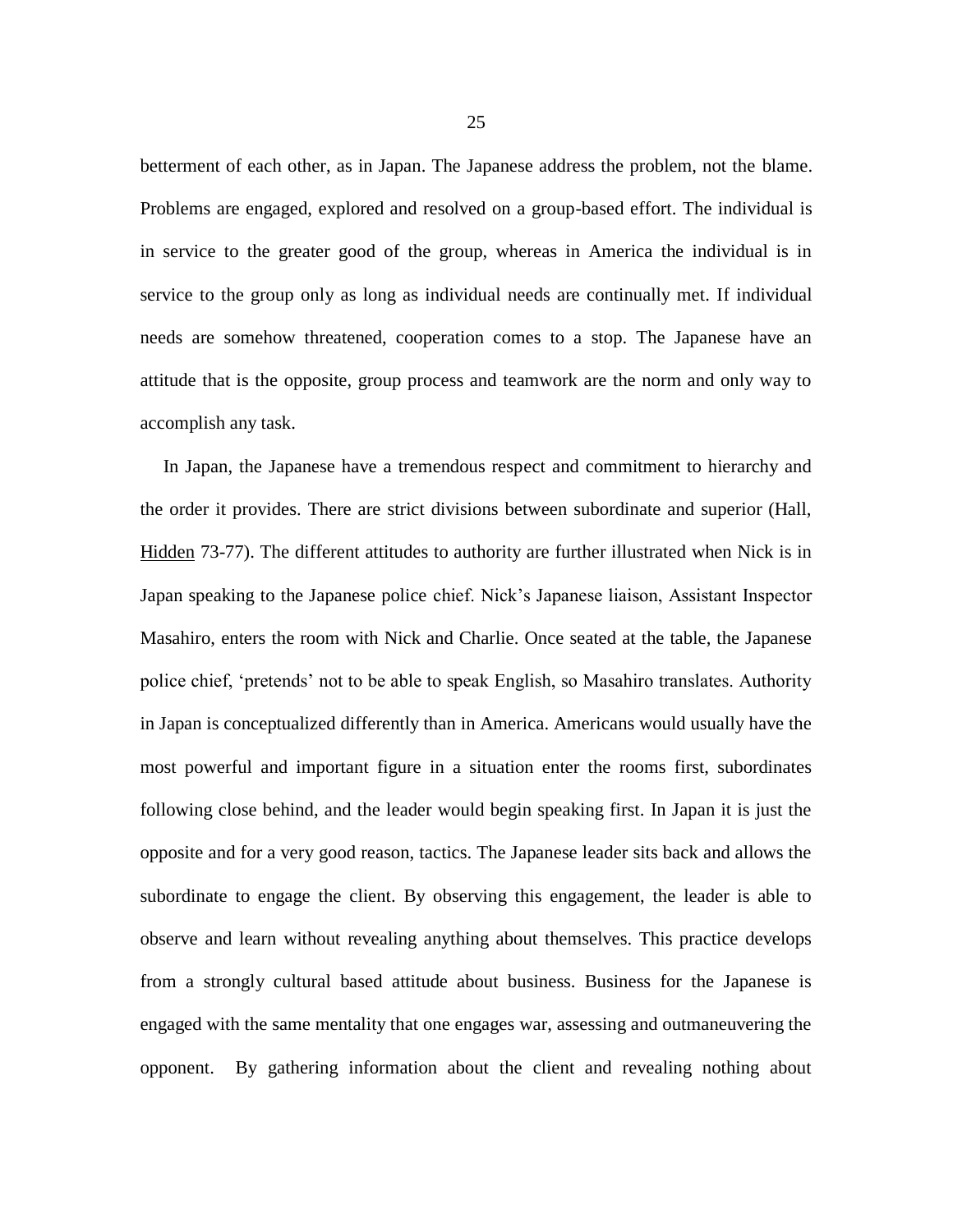themselves, the Japanese leader gains a huge advantage by keeping the 'opponent' ignorant. This practice is in its essence even better than the standoffish American approach. The Japanese police chief inspector practices this same tactic traditionally used for business in Japan. In the beginning of the film, Nick and Charlie must communicate to the Japanese police chief through Masahiro translating. By the police chief allowing Masahiro to literally do all talking first, the police chief is free to observe all of the valuable information that Nick and Charlie's behavior reveals about who they are, their values, all the while revealing nothing about himself. This act sets the tone for giving the advantage to the police chief as the flow of information becomes unilateral and is literally controlled by the mechanism created. The most important person or persons in the room are not those you meet upfront but rather those who stand behind in the background observing.

 Culturally, respect has different forms of expression. In Japan, bowing and tone of voice used in different ways give context to a situation. Masahiro continually bowing and speaking to the Japanese police chief in a constant civil tone of voice reveals the Japanese attitude of respect for rank. The main reason being that to the Japanese, every interval of respect for one's superiors must be practiced in the interest. Preserving the respect helps to maintain the structure that is best for group cohesion. Maintaining order gives function to every job for the purpose of preserving the order that gives the best possible result for everything the group does. Whether making TV's or investigating a crime scene, each job with a particular responsibility has a series of expectations that are to be obliged. The group as a whole relies that every member fulfills the responsibilities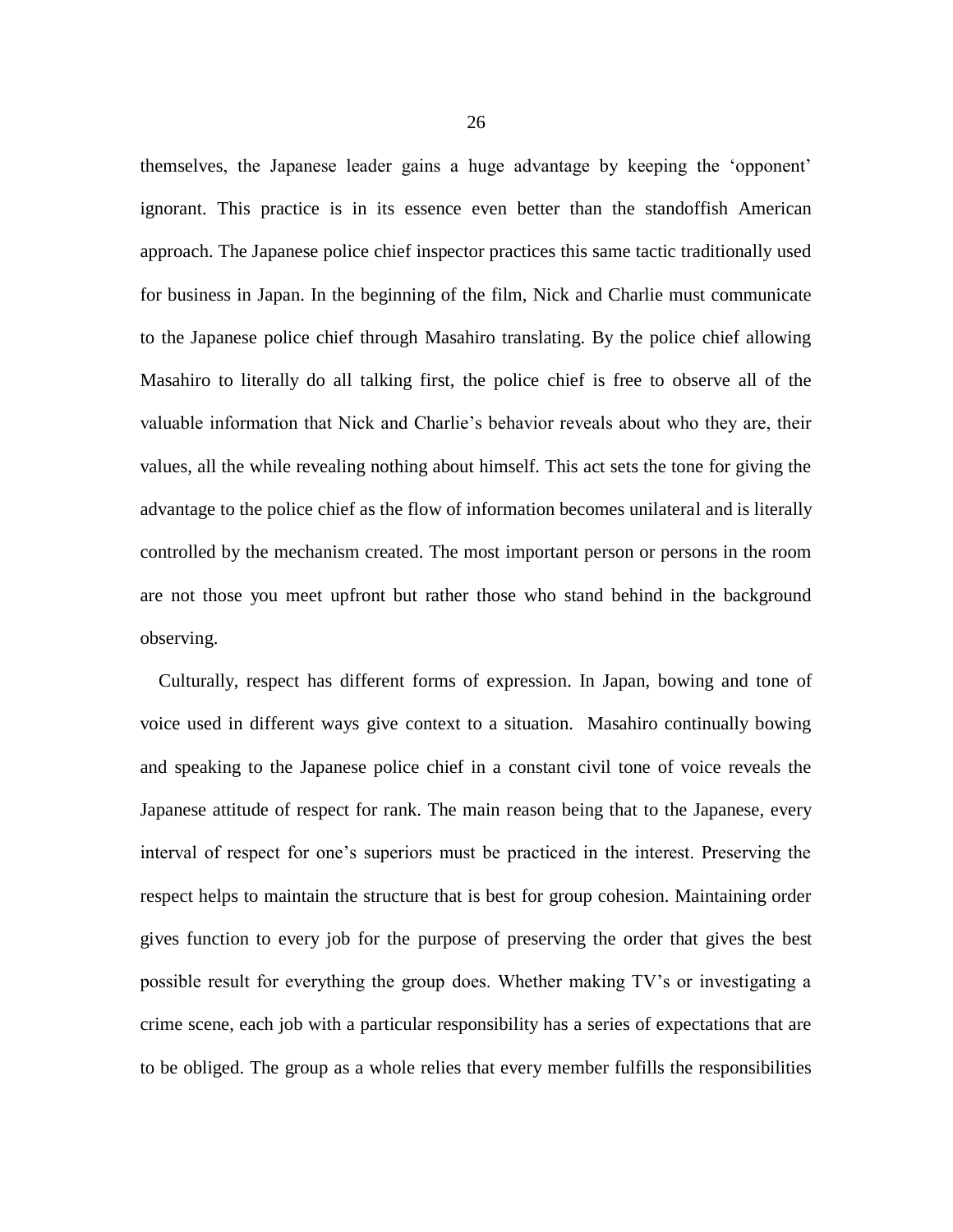assigned. Failure in one's job puts the rest of the group at risk for failure as well as losing face. The humiliation is doubly augmented by the knowledge that the group member who did not fulfill the expectations of their job also failed to function as a productive and meaningful member of the group. Losing face also could mean that by failing, you may have actually become a possible danger to the productivity of the group, which as in Masahiro's case in being demoted and thrown out of his social club. Failure can sometimes result in being expelled from the group or like Masahiro, a social club. The key to Japanese social dynamics can be found in learning how to think in-group terms. When Masahiro begins to fall away from this portion of his cultural programming, this is the point when he is rejected socially and humiliated professionally through demotion. The obvious conflicts that can arise from high context values against low context become more apparent during Nick's very American rationale for removing evidence from a Yakuza crime scene.

 The scene where Nick "liberates" several forged American dollar bills from a Yakuza crime scene creates other culture clash incidents. The Japanese need for proper communication through the right channels spirals around situations that may seem ridiculous or even a waste of time to the American mind. In this scene, Masahiro observes Nick taking dollar bills from a Yakuza crime scene. Recall that the Japanese have a fondness for rank, which in turn demands a strong adherence to rules and protocol. Rules and protocol help preserve those all-important divisions of rank that keeps everything organized. This means that any behavior that reflects independent thinking requires formatting to the Japanese way. The fact that Nick takes the money, despite his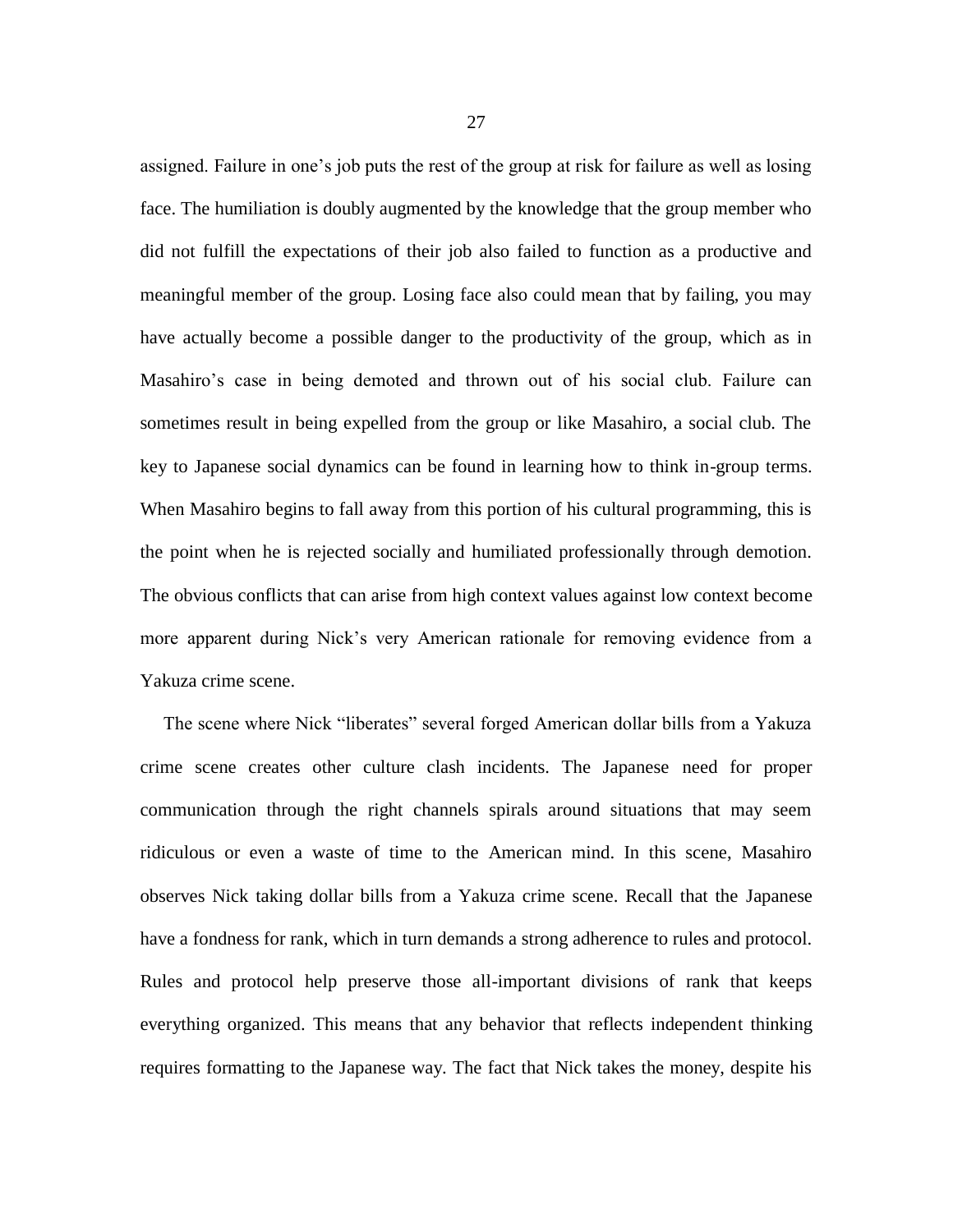good intentions to investigate the money, leads Masahiro to assume only what his Japanese cultural frame of reference allows him to think, that Nick is stealing the money. Nick acts independently, not even aware that acting without requesting permission to remove evidence contrasts with Japanese group values. By skipping Japanese protocol Nick is violating the shared Japanese group expectations that demand rules be followed. Cooperating with Japanese procedure produces the additional benefit of shared communication in the group (Dong and Yammarino 12). Since Japanese communication flows through multiple channels of several people, every act is communicated and handled and determined by the whole group. So Nick taking the 'initiative' to simply take the money is not about getting the job done or lack of recognition for the forgery discovery, but ignoring what should be a group process.

 The conflict from the incidents discussed thus far all can be traced back to differences in types of communication. Primarily the main two categories of communication utilized in the film are high context communication and low context. The basic idea behind low and high context cultures reveals communicative means other than words. High context communication is most prevalent in eastern countries, like Japan. This type of communication relies on less verbal cues, usually more body language based on culturally shared expectations. For instance, there is more internalized understanding of what is communicated which results only from long term, well-established relationships (Hall, Hidden 7-11). For example, periods of silence have meaning for the Japanese during conversation (anger, disappointment). Relationships in high context also depend on trust, which can only develop stably over a slow period of time. The use of these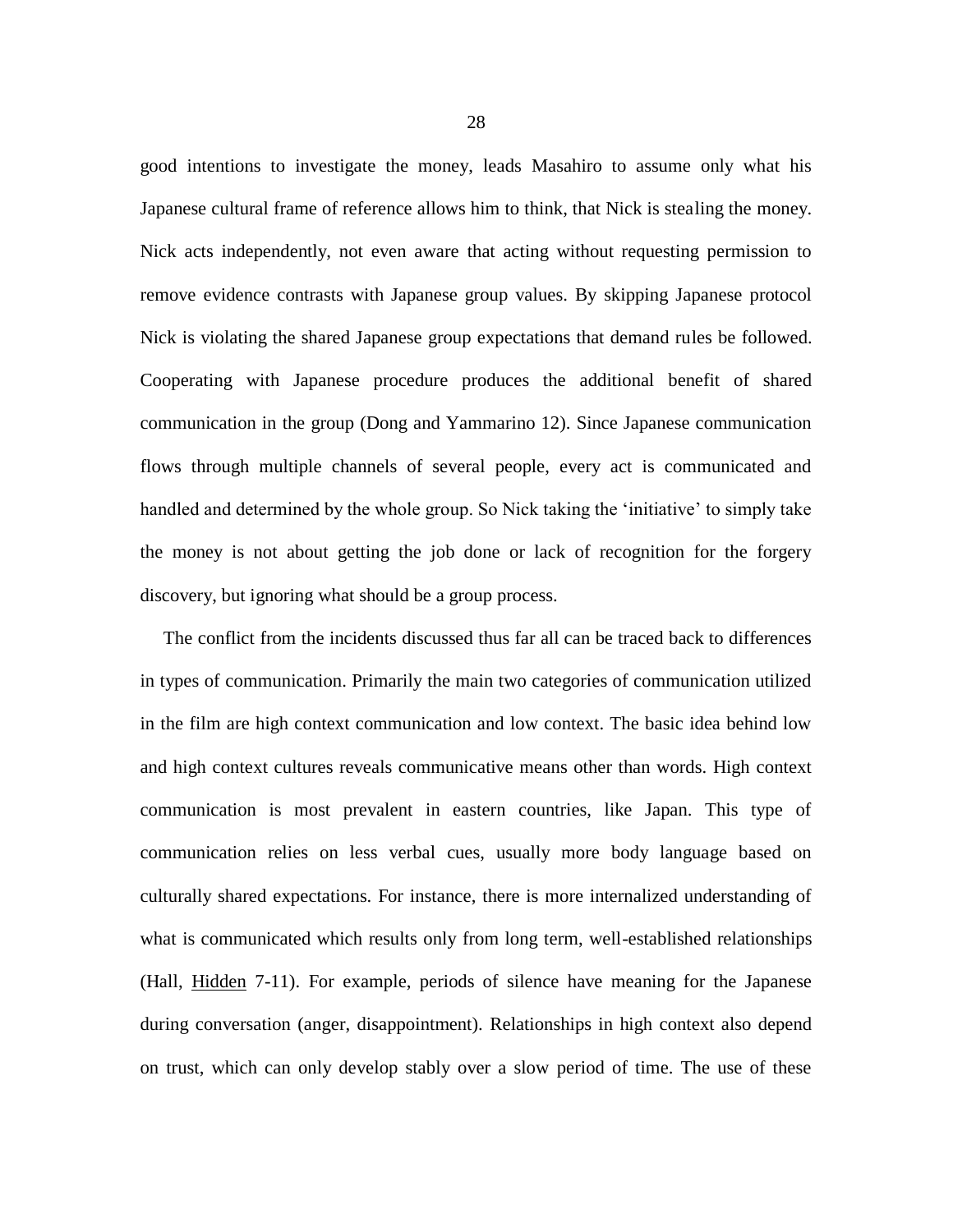relationships also affects the quality of the work done. The quality of work depends on the relationships the people of a high context group have with one another. The identity of the individual is rooted in the group itself whether in family or at work. When Nick asks for permission to observe and take part in the investigation, out of courteous hospitality, the Japanese police chief grants the request. Once Nick becomes too active or violates the Japanese expectation of an observer, the Japanese police chief, then has Nick and Charlie removed from the crime scene. Nick and Charlie valued the goal of trying to solve the crime over group process. To the Japanese mind, an observer would literally only do that, just stand by and watch with no physical involvement. Nick, operating from a very individualistic frame of thinking, sees "bending the rules" as not only necessary but also justifiable if the result is productive and grand enough, behavior that is very individualistic. To the American mind reaching the goal is the main objective. To the Japanese, being a team player and following the proper chain of command is the only thing that matters. Yes meeting goals is important, but group process must be followed and maintained as well. The compliance is what is best for the group, and that is the expectation of the individual; to sacrifice personal wants and "hunches" to preserve the organizational structure that keeps the group operating at peak efficiency. Low Context communication, most prevalent in America, relies on very clear and direct verbal cues to explain practically everything. There are very few, shared expectations that members of a low context group understand of one another. Relationships are brief due to the fact that there can be many people in one's inner circle (Hall, Hidden 8-9). These relationships function for the purpose of getting things done, accomplishing the goal. The social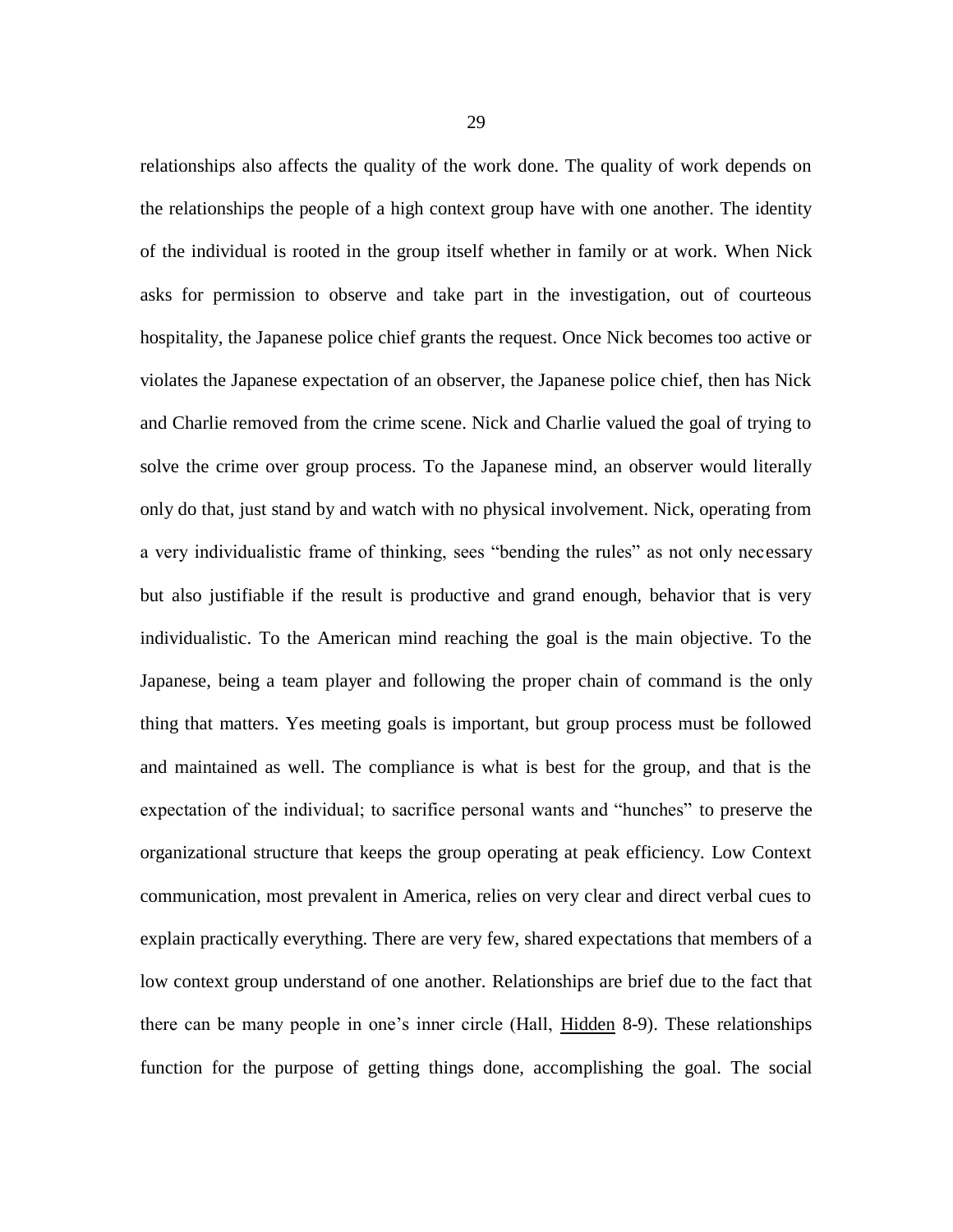structure is decentralized with responsibility being scattered rather than centralized at the top. Nick does not take any steps at all to cultivate a relationship with Masahiro. During their time at a bar, Nick and Masahiro spend the entire scene fighting, whereas Charlie, being more diplomatic, offers Masahiro his tie as a gift. This act is significant for one reason, gift giving has unique cultural context for the Japanese. In Japan, gift giving carries the context of opening the door to the beginning of a relationship. By partaking in the contextual ritual of gift giving, Charlie observes and indirectly communicates his respect and willingness to at least attempt to try and respect Japanese group process.

 Group process and high context communication among Japanese, are both very interesting, and complex. However, both still beg the question of why do the Japanese have such a strong adherence to rules? The main reason being that Japanese society functionally is organized based on military principles (Hall, Hidden 42-43). Military traits such as strong, well defined hierarchal structure where emphasis on following the proper chain of command, always acknowledging differences in rank between individuals creates "an obsession with loyalty, deep personal attachments, emphasis on the performance of the group, willingness to make both individual and group sacrifices to reach a major objective, strong feelings of identity with and loyalty to those within the group in contrast to those who do not belong (clear cut lines between insiders and outsiders)" (Hall, Hidden 43). Recalling Masahiro's report of Nick's alleged "theft" of money from the crime scene applies to giving some context to the Japanese obsession with protocol compliance and chain of command. These different attitudes to authority and command structure create additional issues on leadership quality.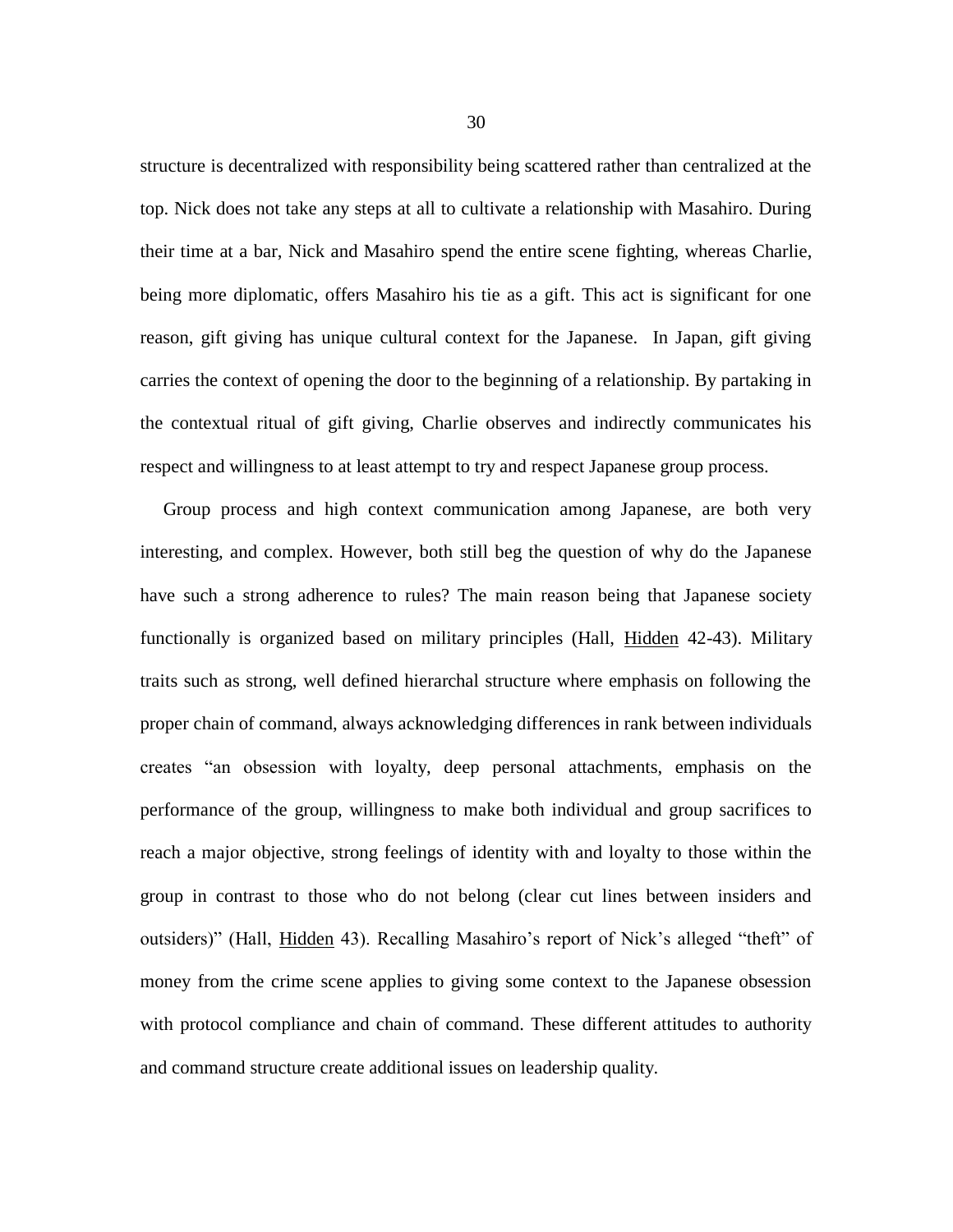Leadership entails the quality of organizing, directing and effectively monitoring groups toward a common goal. Textually, leadership sounds simple enough, but reality destroys this illusion of the complex as deceptively simple. Transformational leadership is a process in which "leaders and followers help each other to advance to a higher level of morale and motivation" (Bass & Bass 642). Both the American and Japanese characters in Black Rain possess transformational leadership elements that are pan cultural and culture specific to each.

 The pan cultural side of transformational leadership requires that one basic proposition be fulfilled; that the transformational leader drives the process of 'transforming' all members of a common group for the purpose of working together to maintain the organization as a whole. A good transformational leader accomplishes this by:

- Connecting the followers sense of identity to their self, the group and the function of group process for the purpose of achieving the tasks at hand
- Leading by example. A leader cannot expect others to comply with requests the leader themselves would not be willing to do
- Being able to recognize the individual talents of each group member and assign them to the jobs where they will be of most use

The Japanese are already connected by a shared sense of identity through a common ethnic link. This group oriented thinking leads to a sharp distinction between those who lead and those who follow. Therefore questioning authority is not an option. Questioning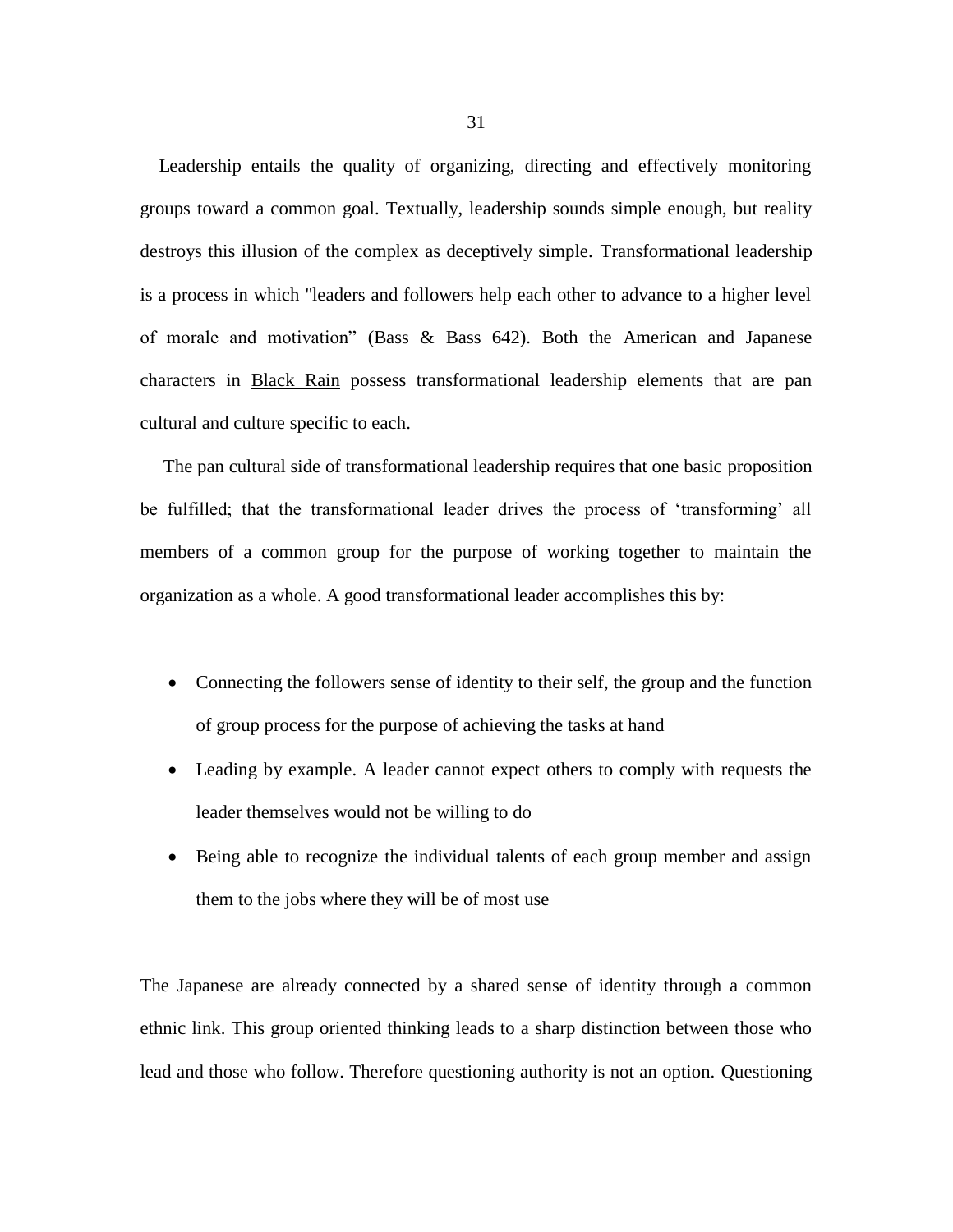authority cannot be tolerated from a Japanese point of view as this introduces a far too individualistic influence that threatens respect for command structure, which threatens group process. Therefore authority must be obeyed with unwavering compliance. The boundary between leader and follower is not always so clear for Americans. Leaders for both American and Japanese share the common expectation of being in service to the public. American leaders are usually placed on an equal level with followers; an official title is just a technicality out of formal tradition. The Japanese hold titles or 'honorifics' (President, Police Officer, Teacher, Professor), as a means of contexting situations (Hall, Hidden 9-10). Reaffirming formal titles reminds each person of the expectations they must meet according to their job title. Masahiro continually introduces himself as "Assistant Inspector" and constantly referring to the police chief as "chief inspector" keeps the division between leader and subordinate clear. There is no deluding the boundaries with first name basis or casual social etiquette. Nick speaks to his Captain Oliver face-to-face, eye level, leaning against a wall, no effort to demonstrate that Nick views Oliver as his superior in any way. Masahiro always holds his arms at his sides, posture straight, bows to the chief inspector when entering the room and again with another sharp, deep bow when the chief inspector leaves. Followers in Japan are expected to show the necessary humility and servitude the title in itself implies. However in America, this attitude has noticeable differences.

 Americans do comply and recognize that authority figures must be obeyed and respected. Compliance to authority does provide the vital requirement of structure for any organization to succeed. However, followers in America are allotted more freedom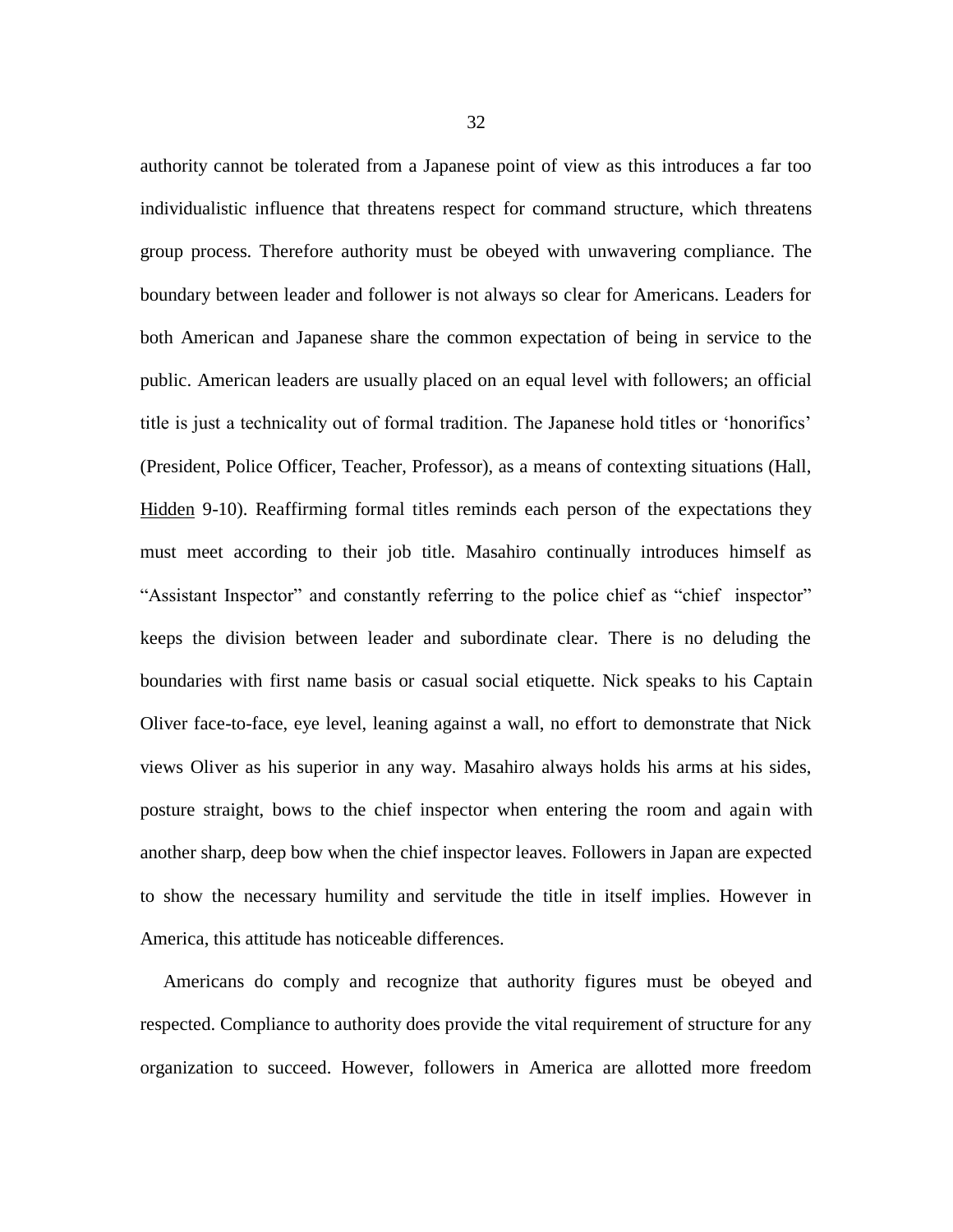toward their superiors. In America, there is a high context expectation that authority must be questioned. Democracy itself was founded on that supposition and can only be maintained accordingly. Followers in America view it as their responsibility to question authority. Nick aggressively argues with not just the IA agents during the interrogation, but also intensely criticizes "city hall". Nick feels very comfortable not only showing his anger to the IA agents but to his Captain Oliver. Although the IA agents do not respond favorably to Nick's attitude, they are hardly fazed by it. Nick's anger is expected, and in part tolerated by Oliver and the IA agents, based on the mutual understanding that all American's function from the shared expectation of individuality, which in this case directs Nick's open questioning of authority. However, when Nick openly shows his raw anger and dissatisfaction with the Japanese police chief, tension abounds. The Japanese police chief is the leader, Nick is the follower, by Japanese terms Masahiro's example is the one Nick should have followed. Understanding teamwork is the key to understanding the Japanese way.

 Masahiro's chiding statement to Nick that he should "think of what is best for your group and not just yourself" draws on an important distinction between Japanese transformational leadership vs. American style. In Japan no matter what the task, the golden rule is not to sacrifice the group process value for the sake of accomplishing the goal. Group oriented vs. task oriented; the Japanese are group oriented whereas in America task oriented. Meeting goals are vital in each culture, but for the Japanese, the group is the means of accomplishing the goal, compromise the group for the goal stems from individualistic thinking. So anything that attaches too much individuality is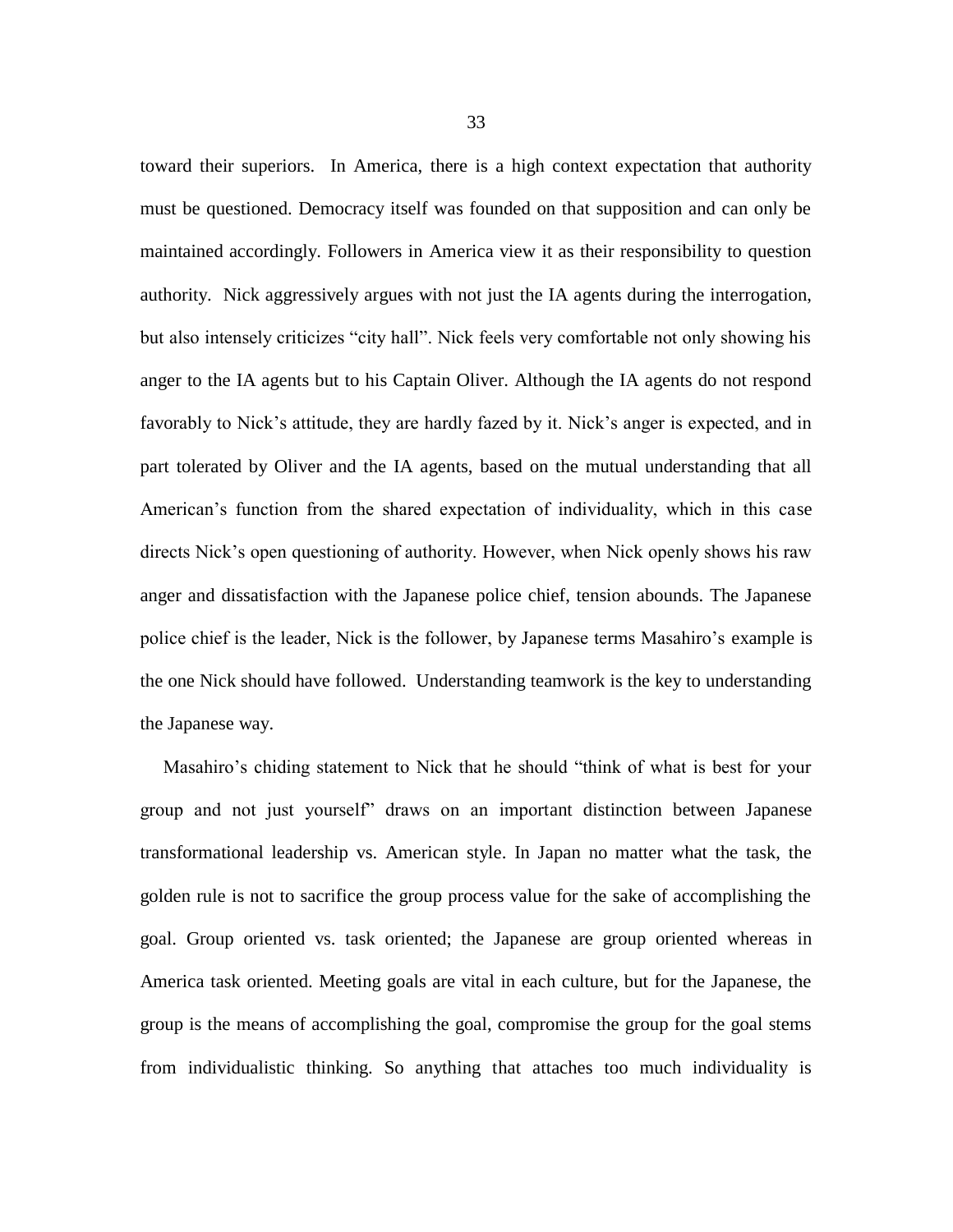inherently from the Japanese mind, a big problem. Individuality though is the defining quality of Americans, the common, shared element of national identity that surprisingly unites rather than divides. Americans are united also by a shared sense of agreement in democracy, common freedoms that are believed to be the right of all people. Although America lacks the ethnic uniformity of Japan, they are mainly united. Leaders in America often draw on the shared sense of patriotic pride to unite a constituency. The Japanese unite on a basis of shared history, ancestry and traditions. But these are not the best or the only two means of effectively uniting. There are universal, timeless leaders whose understanding of transformational leadership principles, whether innate or learned, has set a new standard of leadership. Leaders such as Gandhi possessed a rare combination of not only adhering to the fundamental four, but also displaying flawless incorporation of the universal six.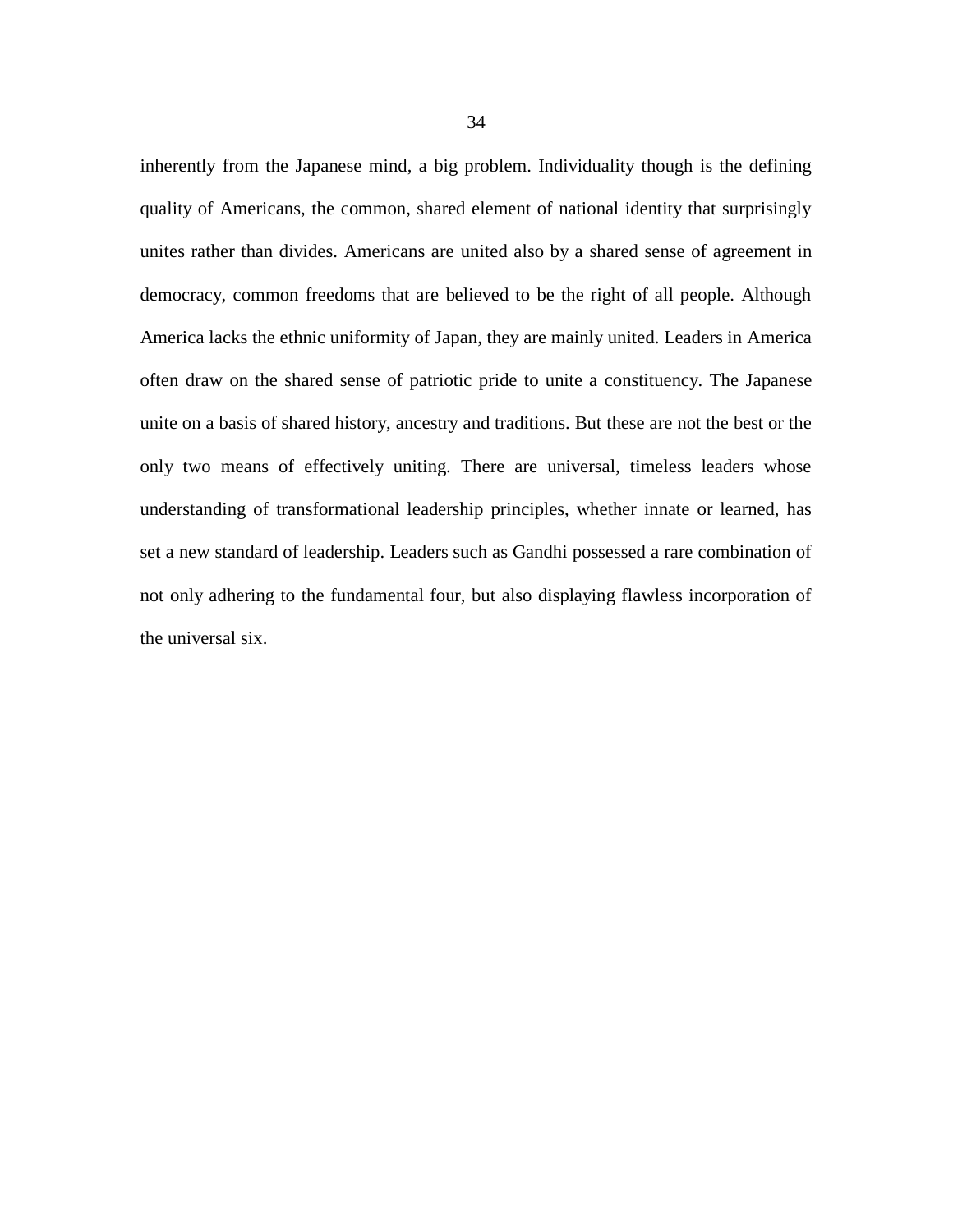### **Chapter 2:**

#### **Gandhi**

 In further examination of culture and transformational leadership, the film Ghandi*,* exemplifies a very solid example of the importance of highly skilled communication for transformational leadership. The previous study shows particular universals, fundamentals of transformational leadership that must be followed for effective leadership to result. Ghandi not only understood these fundamentals, he was able to apply them with a very coherent tone that retained the message for both Indians and British. These particular demonstrations, their communicative value and the communicative dichotomy relative to their western counterparts will be reviewed. The ability to culturally bridge communicative differences is another feature that should be noted by the reader. Such ability is not merely to be admired, but emulated for both leaders and followers. The topic of this chapter will explore the intercultural communication differences between British and Indians and Gandhi's uniquely gifted practice of transformational leadership principles.

#### **Movie Synopsis:**

Gandhi begins with the tragic assassination of a very elderly Gandhi on January 30, 1948 by Nathuram Godse. The next scene cuts to a huge funeral procession, narrated by radio journalists listing the details of Gandhi's life. The movie then backtracks about fifty-five years to 1893, when a young, vibrant Gandhi, now a certified lawyer, is thrown off a train due to South African law prohibits "coolies" from sitting in first class. After a brief conversation with fellow Indians, Gandhi learns of how unjust and inhumane South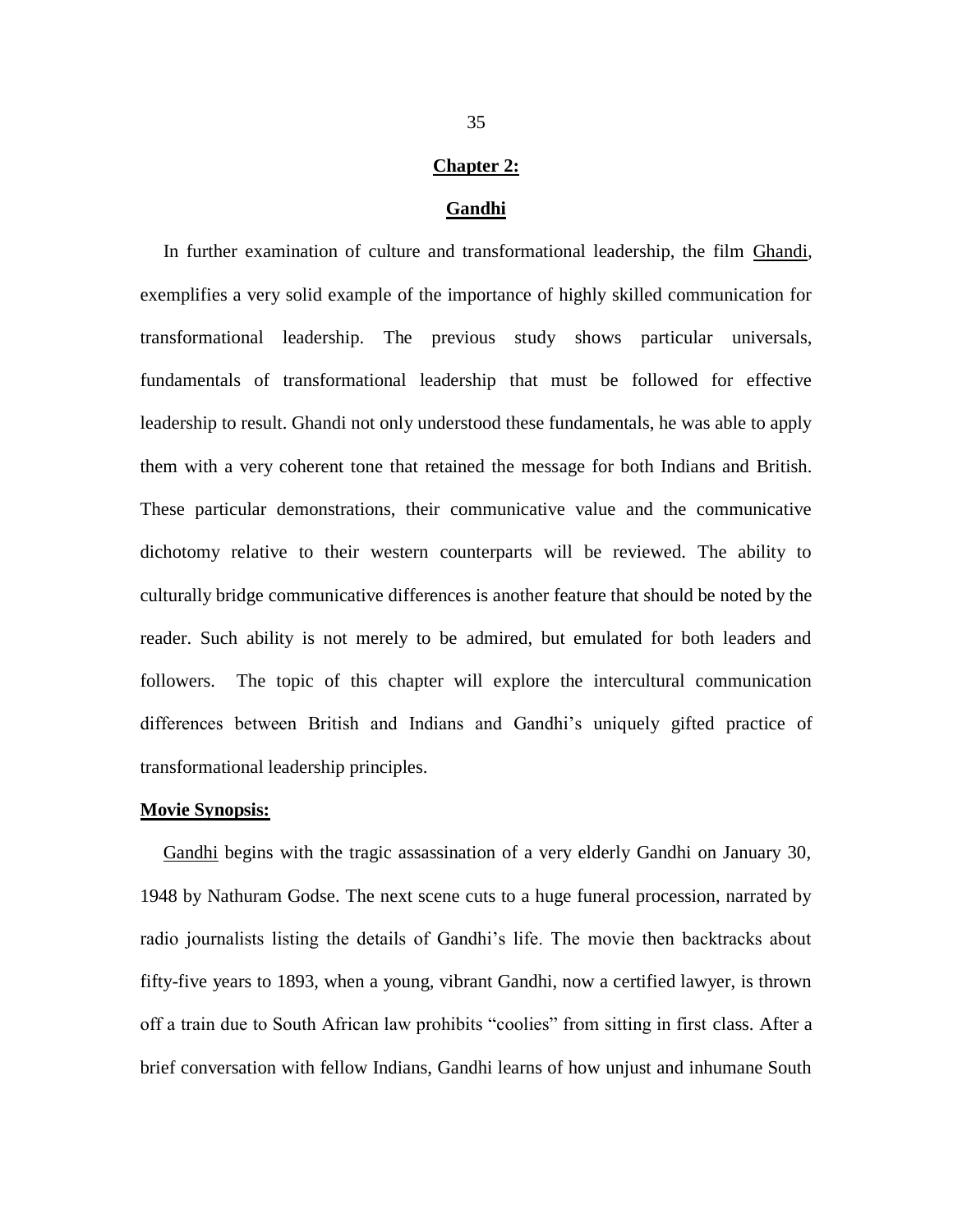African law is against Indians. Gandhi's solution inspired by the Biblical teachings of Jesus, decides to mount a similar nonviolent effort to petition for Indian's equal rights. This is Gandhi's first protest, which begins with the burning of special passes all Indians must carry. Gandhi is beaten and arrested, as are all his new followers for "destruction of government property". After another short protest involving a march against a labor camp, the South African government relents and recognizes the sovereignty of Indians but not for the native black Africans.

 Gandhi then returns to India where he agrees to begin the crusade for India's independence from the British Empire. March after march and many campaigns later, Gandhi's effort proves successful, but not without cost. Many Indians including Gandhi are beaten and imprisoned. The peaceful, nonviolent efforts receive International attention, and Gandhi becomes a media sensation. Depleted from World War II, Britain grants India its' independence. However the victory is short lived as religious turmoil between Muslim and Hindus threatens to tear India literally into two separate countries, India and what was then the emerging country of Pakistan. During the Muslim/Hindu riots, Gandhi goes on a long fast until the violence abates. Eventually the people respond and stop fighting. After eating his first meal from the hunger strike, Gandhi, still weak, is assisted out to the courtyard to greet all the Indians waiting to meet him. The final scene of Godse shooting Gandhi in the chest repeats as the same scene seen earlier in the beginning of the movie. Gandhi is heard yelling "Oh God" and the movie ends.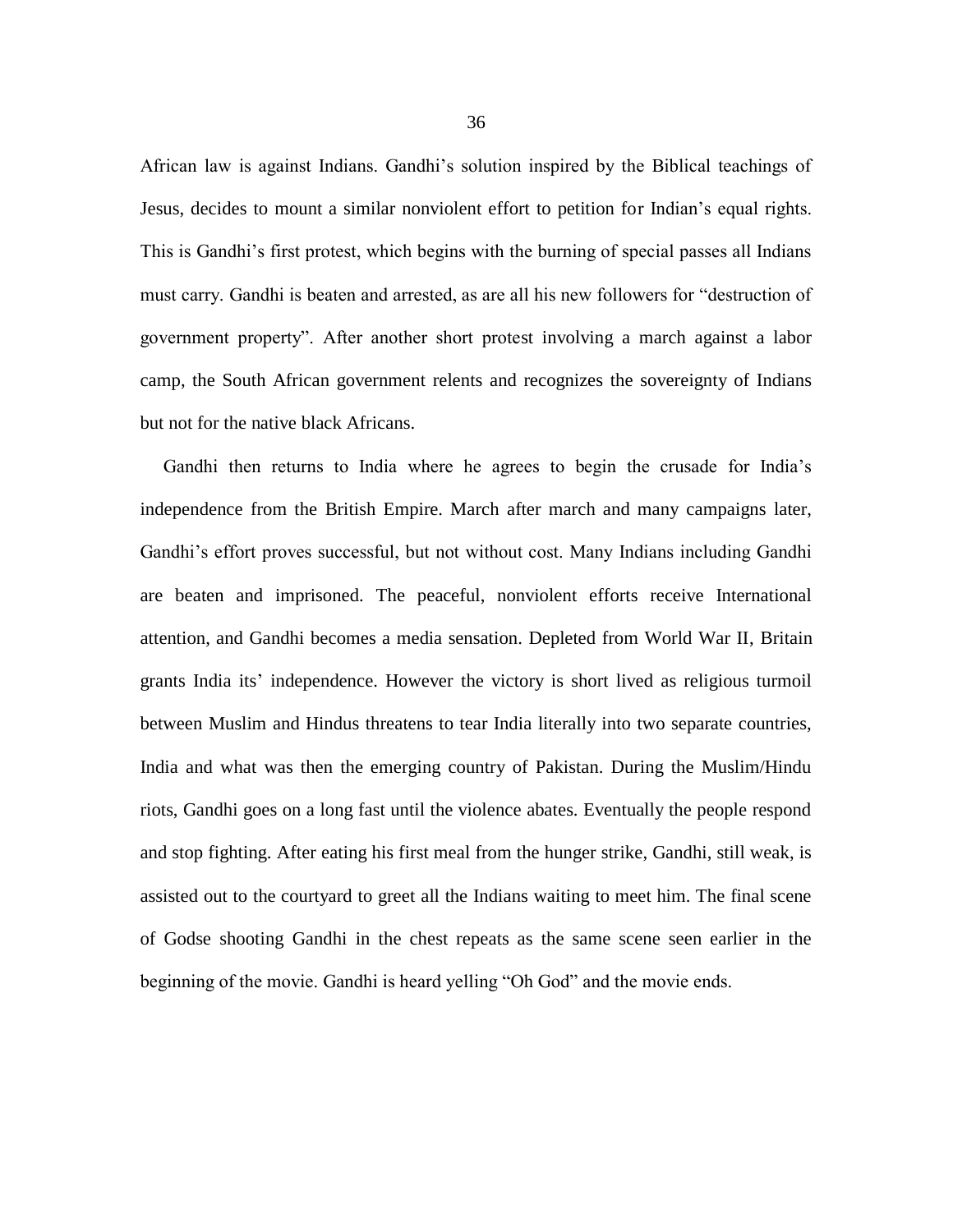#### **Gandhi and Transformational Leadership**

 The first and most obvious of communicative differences between East India and the West lies in high context vs. low context. Indians, much like the Japanese, are very high context. However, the high context mediums that Indians use slightly differ from those used by the Japanese discussed in chapter 1. In Japan high context communication is based on mutually shared expectations. Many Indians demonstrate unique non-verbal cues that hold particular high context meaning. Examples of Indian body language include: hand motions, open palm and wide armed waving gestures are among a few used by the Indians to stress, particularly sensitive points in discussion. The use of Indian body language is exemplified in Gandhi's South African meeting with the resident Indian population. Every speaker emphasizes their point in speaking with not just tone of voice but with very similar body language, anger indicated by stiffen of the whole body and/or further emphasized with abrupt and sharp one arm gestures. Indians also seem to have a clear understanding of their social and professional roles. This is an expectation that has developed from India's very strict caste system, Brahmin at the top and the "untouchables" at the bottom. Very seldom if ever, do the social boundaries of the caste overlap with another. Much like the Japanese, the Indians have their respective jobs relative to their caste status and accept the assigned role. Each job has its expectations with most importantly how one level responds to another. Brahmin for example are at the top, so any lower level would be expected to behave, speak and demonstrate the proper respect to Brahmin. An attitude of servitude such as pouring tea, serving food, even smiling are seen as hospitable acts required not just out of respect but an obliged duty of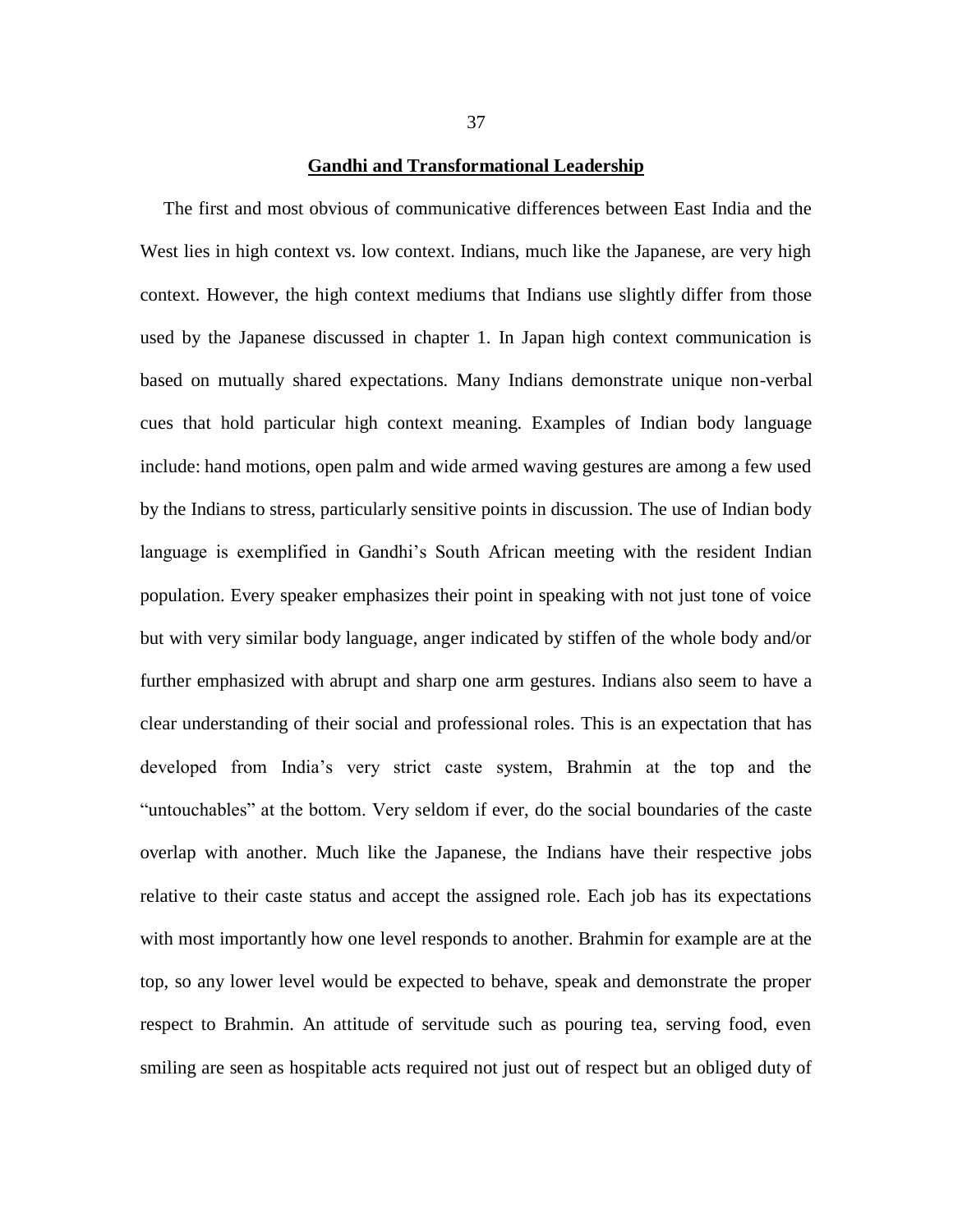the subordinate. Once again, everyone doing his or her job and duty is doing so to preserve and maintain the group process. The good of the group prevails over the needs or wants of the individual.

 Gandhi's use of inverting some of these high context mediums is significant for a few reasons. The first, it should be noted that Gandhi was not an untouchable, but rather came from a fairly wealthy family and was a successful, talented lawyer who had a sterling future ahead of him. Gandhi's aristocratic status alone helped him gain acceptance from the lower classes. Traditionally, upper caste Indians did not associate with lower caste. From a cross-cultural point of view, for someone like Gandhi to literally take a step down to fight for all of India was an act of supreme humility strongly demonstrating transformational leadership. Through these actions, Gandhi is challenging cultural assumptions about caste and in doing so taking a risk (intellectual stimulation, idealized influence). The consequences of his actions could have easily resulted in failure, banishment or even death. Yet Gandhi escaped such a grim fate unscathed. The reason for his success stems from the universal leadership value of humility. Transformational leadership strongly emphasizes humility because of the unique effect servile behavior produces in leadership positions. When a leader who is strong, intelligent, competent and charismatic clearly demonstrates humility, the behavior itself expresses a profoundly sincere desire for the leader to connect with the followers. Gandhi was the essence of the ideal Indian: intellectually, spiritually and emotionally strong, educated and born to a noble family. Yet he chose to step away from all the promise his birth rite had to afford him. Gandhi accepted the price of poverty all for the purpose of being the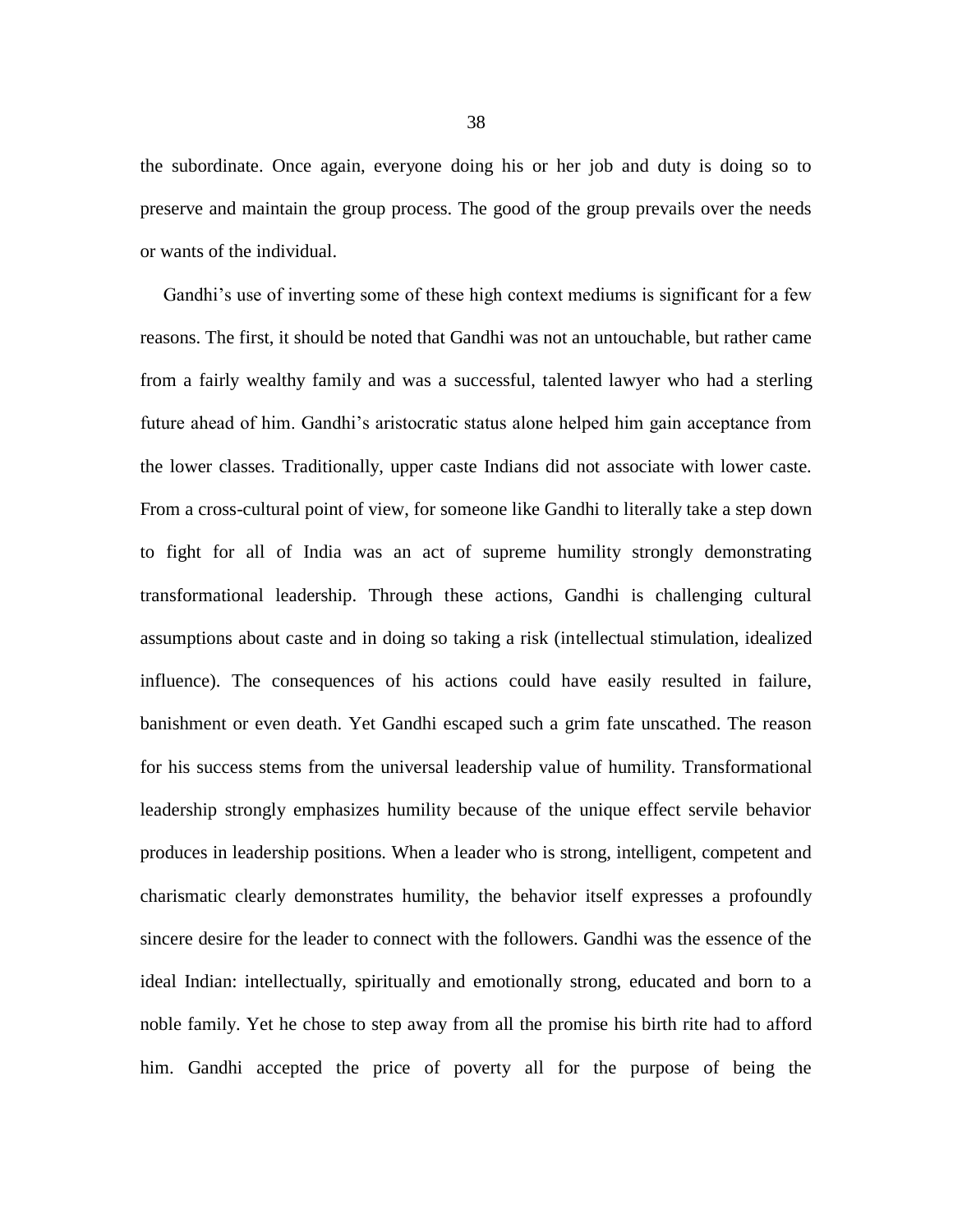transformational leader India needed at that time. Gandhi effectively began his transformational leadership by first transforming himself. Gandhi, whether by accident or deliberately, began his leadership in one of the best possible means by accessing this rule.

 There are additional principles to the transformational leadership model with an Indian interpretation. Gandhi's political philosophy revolved around three key concepts: satyagraha (non-violence), sawaraj (home rule), and sarvodaya (welfare of all) (Dalton 30-45). Whereas satyagraha was essentially a tactic of achieving political ends by nonviolent means, sawaraj and sarvodaya sought to encourage, through social work, spinning of cotton, rural [uplift,](http://www.answers.com/topic/uplift) and social welfare, ideas of individual and collective improvement and [regeneration](http://www.answers.com/topic/regeneration) (Dalton 47). Such regeneration was vital for India to throw off British rule. Non-violence, welfare for all and home rule (or in America, government by the people), are prized values that many cultures relate to. These three principles give people a feeling of acknowledgment, that their voices and opinions are being heard, and an influence in a leader's final decision. Transformational leadership among all things stresses that leaders must make those they lead feel important in the work they do and in the concerns expressed (Schein 50-53). Leaders must be effective listeners. Failure to do so will always be made apparent in a leader and mutate into what would more resemble a dictatorship. Gandhi's entire leadership is built on understanding and responding to meeting the entire Indian community's need to be recognized as "equal citizens of the empire" (Gandhi movie quote).

 Gandhi's leadership entwined a very exceptional blend of understanding the universal leadership values of empathy and humility. Empathy, the ability to comprehend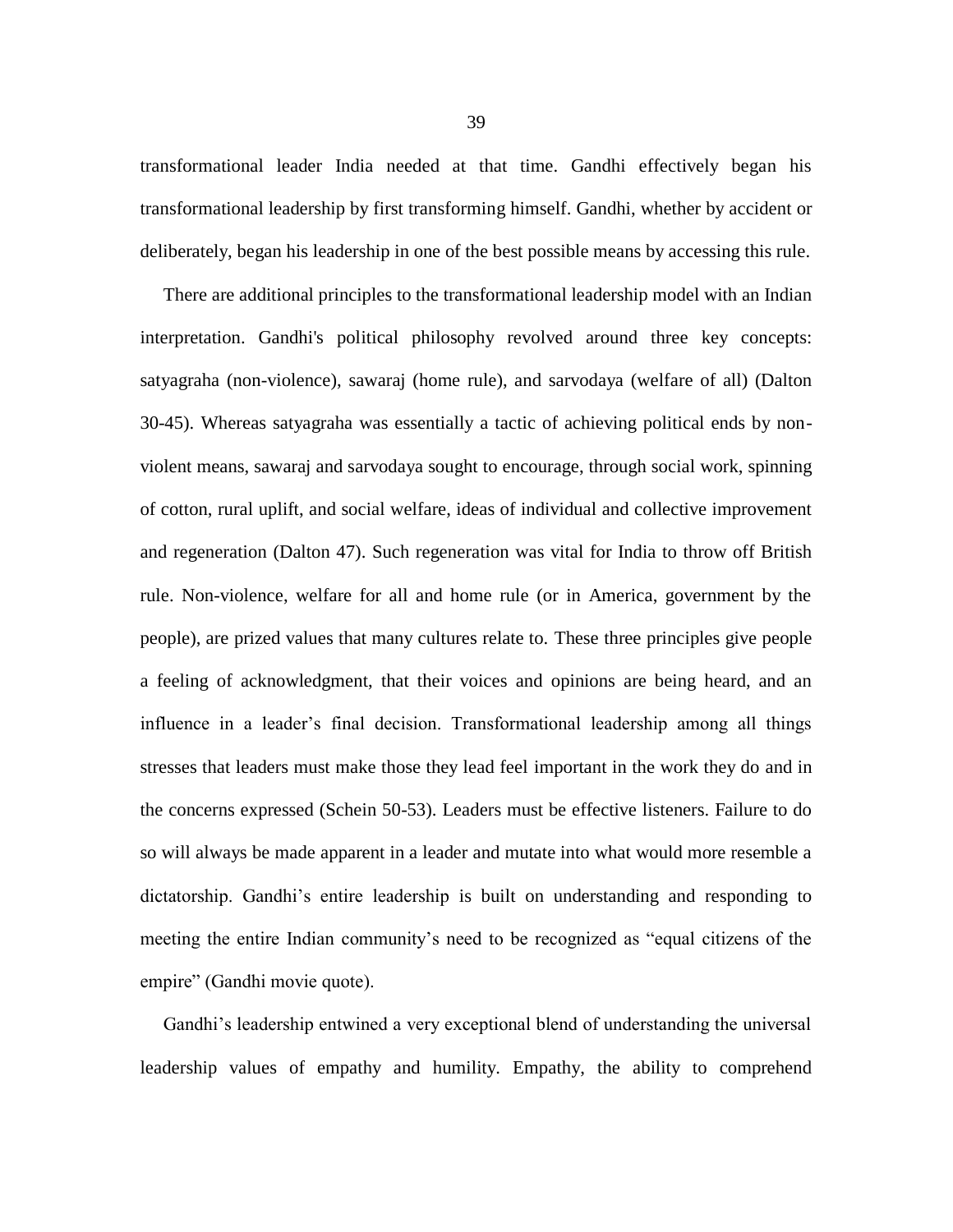experiences from another's point of view, is most definitely a hallmark feature of an effective leader, regardless of cultural origin. A leader cannot engage the issues that are of most concern in a society if they cannot relate to the people. To accomplish this understanding, Gandhi literally embarks on a crusade of constant humility. Gandhi abandons all worldly luxury, makes his own clothing, lives in the same commune as the people he is fighting for, eats the same food in the same portions, and even travels atop the train, on the roof as only the poorest of the poor do. The majority of which, being the untouchables, people who are literally at the lowest point in East Indian social class. All lower caste roles are servitude based, mainly involving hard, unsanitary labor. In one scene, Gandhi is invited to the mansion of a dignitary. Rather than take the offered car ride, Gandhi walks and once arrives, pours the tea rather than allowing the butler. All of these actions reassign Gandhi in a context as a transformational leader the people can relate to, feel something in common with. These actions by Gandhi almost function along the same lines of the working class hero. Humble origins appeal to people as it creates a sense that one of their own is leading them, someone who suffered the same struggles and because of that will be motivated and determined to resolve the causes. Gandhi's voluntary poverty functions in this exact manner. By demonstrating his willingness to live as one of the untouchables, Gandhi, in so many words, physically communicates the latter and other several concepts.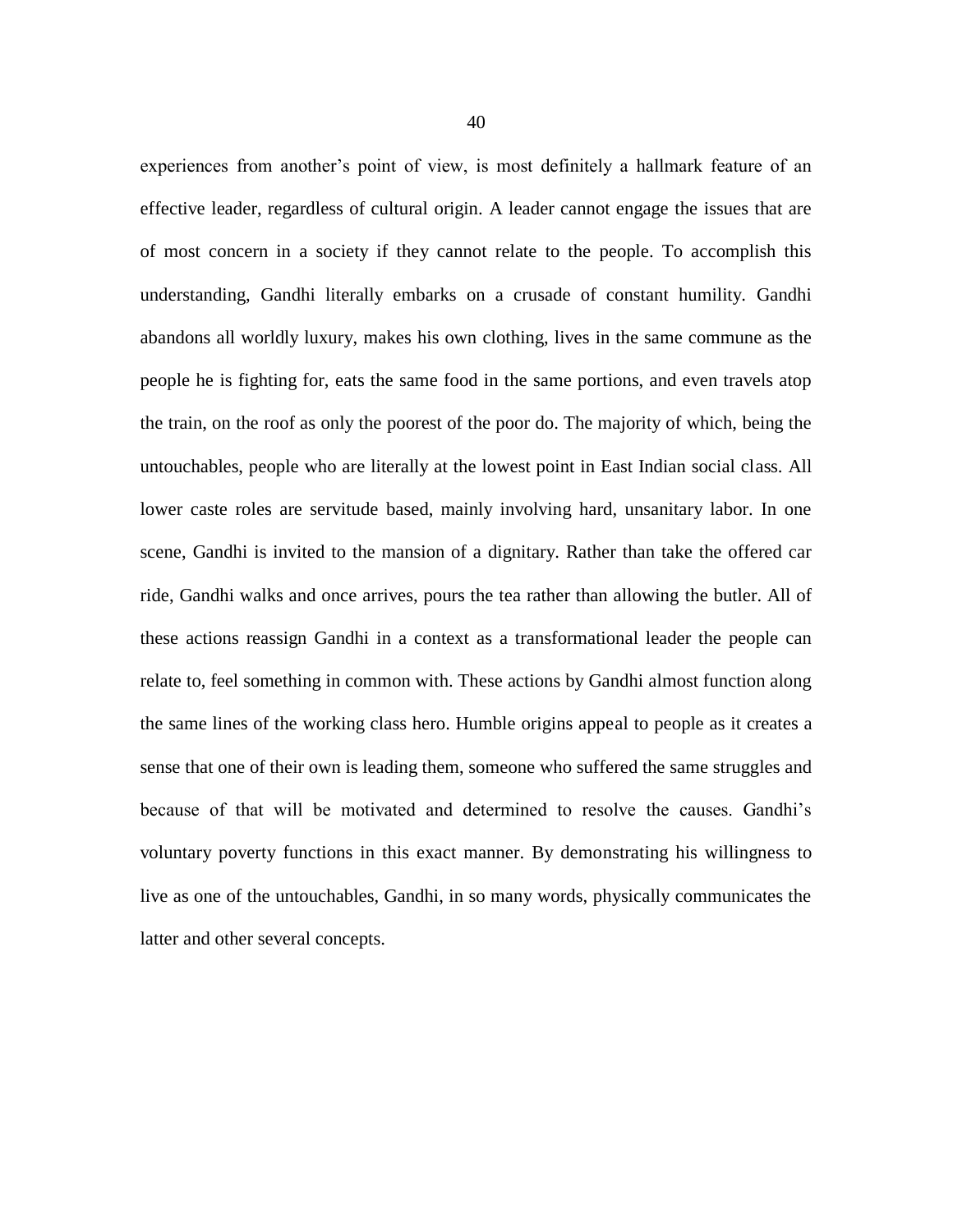#### **Gandhi, Power and Transformational Leadership**

 Power can change leaders by usually distancing them from the people. There are a few solutions that can enable leaders to avoid this pitfall. First, understanding the nature of power helps to understand that the division between follower and leader is a fine line that can easily sway. A careful balance between servitude and authority is a great challenge for many leaders. Too much emphasis on authority undermines a leader's sense of servitude. The absence of the humility that follows a sense of servitude will transform a transformational leader into more of a dictator. Not enough emphasis on authority creates too servile of an image for a leader and undermines the people's willingness to follow. Living as closely as possible to those being led in lifestyle, speech, dress and mannerisms usually is the best way to narrow the distance between leader and follower. By living as one of the untouchables, Gandhi is not only transcending the cultural boundaries of India's strict caste system, but also narrowing the distance between the people and himself (McGee 110). In narrowing the distance, a leader is then free to serve in what is the primary purpose of a leader more than any other function, to unite. Which is exactly what Gandhi is doing, uniting India through the common interest of equality and freedom from not just the British but among the Indian caste. Gandhi argues with his wife in one scene regarding cleaning the latrine. Gandhi's wife exclaims "why should I clean the latrine? That is the work of untouchables!" Gandhi's heated answer is that all will share equally in every job or not at all. Truly effective leadership practices whatever the campaigned change may be starting literally right at home. Leaders who fail to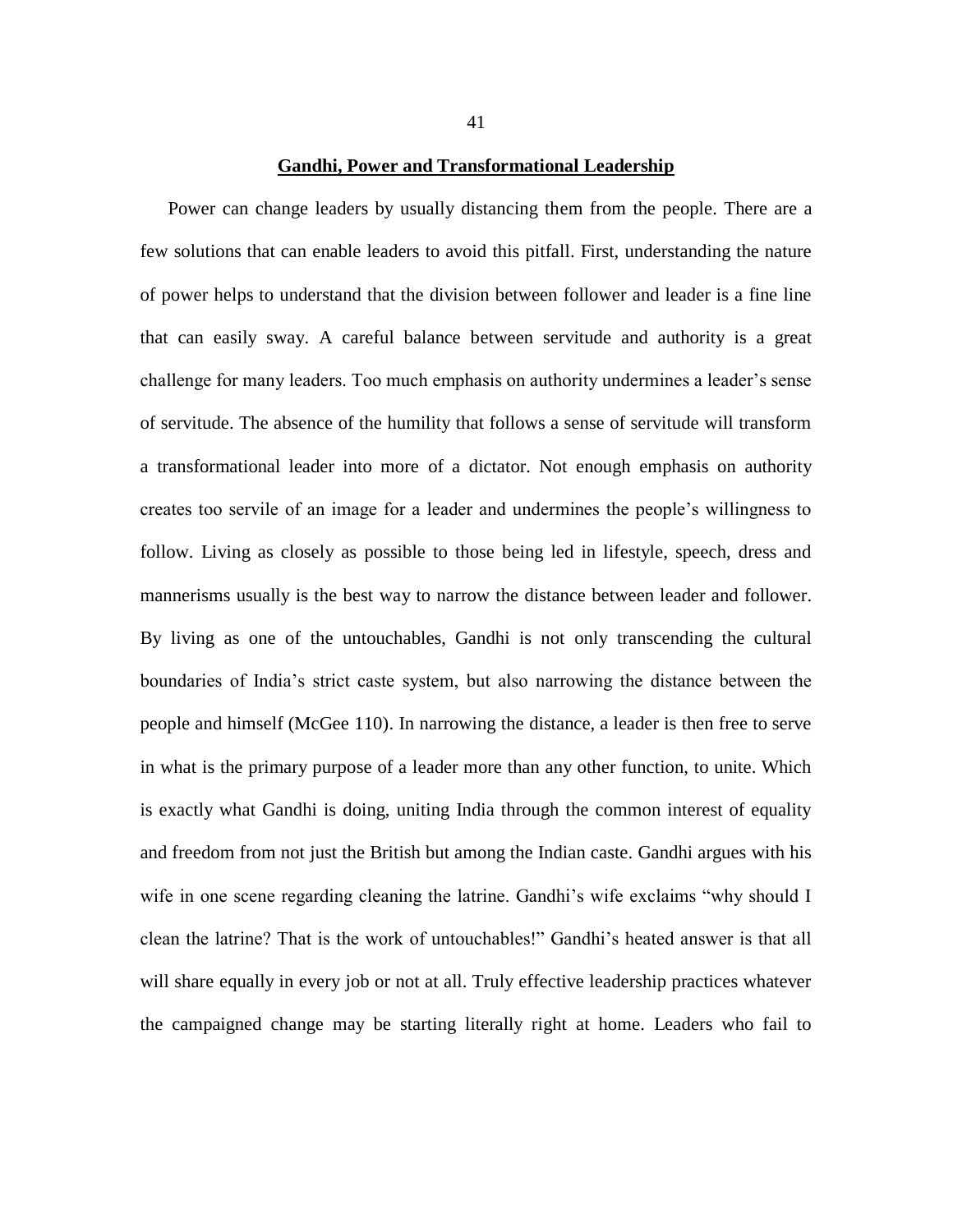practice what they preach rarely last. Leading by example seems to be the most effective and time-tested quality of communicating strong leadership.

 Effective leaders must have an acute understanding of what divides and unites those under leadership. Cultural or social, whatever the differences may be, leaders must possess the proper understanding to be able to identify those who possess the needed talents to understand and advise them leader accordingly or at least choose those who can provide competent support and judgment. Culturally, Gandhi needs no advisors. Gandhi already understands the cultural bias of the Indian caste system in a very clever way, he makes a connection between British superiority and Indian caste superiority (Thomas 10- 15, Livermore 23-42). The British consider themselves superior to Indians, upper caste Indians believe they are superior to lower caste. Both Indians and British share one big, cultural flaw in common, bias. Gandhi understands the hypocrisy he and his fellow Indians harbor. If India is to be free of its British masters, then Indians must first free themselves from their own bias first. Any thinking that enables one person to think they are better than another in any way must be abolished, regardless of cultural origins. Gandhi seeks to do just that, unite all of India not just against the British, but from its own class bias. Uniting in this sense is an additional quality that illustrates Gandhi's unique knowledge of not just Indian or British culture, but on what is so panhuman that cultural thinking is completely removed from complicating the message at all. Gandhi is equating the British mistreatment of Indians to the Indian mistreatment of one caste level to another. If British oppression is to be defeated then the Indians must first defeat the imaginary barriers they have created to divide themselves from one another. Although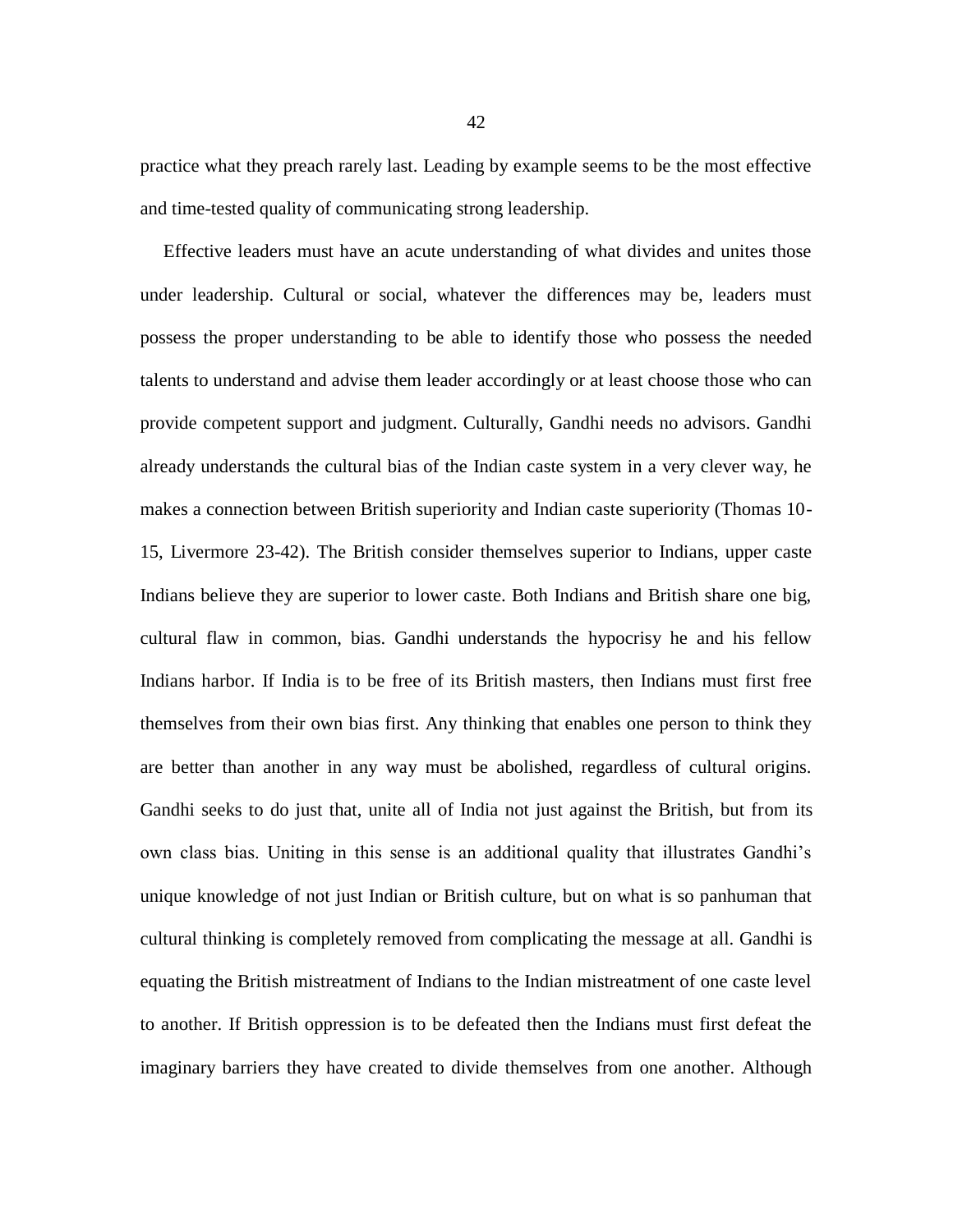Gandhi never had the chance to expand this effect to all of India, it did prove successful among his own followers. Abolishing these caste barriers creates significant unity among Gandhi's followers, which in turn creates a stronger resolve for each to willingly endure all hardships in the common interest of crusading for an independent India. Successful unity is very strongly based on how effective a transformational leader's communication skills are. This may seem like overstating the obvious to some degree, but when put to the test, such communicative expertise is easier said than done. But the truly fantastic element of Gandhi's transformational leadership comes from the rare combination of skillful communicator coupled with strong judgment. Toward the end of Gandhi's movement, he makes a very shrewd choice in staging a protest involving a boycott on salt also known as the satyagraha march or salt march (Dalton 46). The economic and symbolic meaning behind this protest is jointly significant for the enormous challenge to British authority it displayed. Economically, salt was harvested and taxed by the British making any other means of acquiring salt illegal. Gandhi's salt march encouraged all Indians to harvest their own salt, thus foregoing the British tax. Gandhi is essentially hitting the British in their pocket book, he's making a clear statement that he cannot force the British out by force of arms, but he can nearly bankrupt them. The salt march was the final blow that expelled the British presence from India.

 In some cases of transformational leaders, some leaders were skillful communicators but required the supplemental judgment of advisors. Gandhi appears to already be his own best advisor on many issues, usually securing the position of leading even in the particular regard of any social understanding. Those who accompany Gandhi from the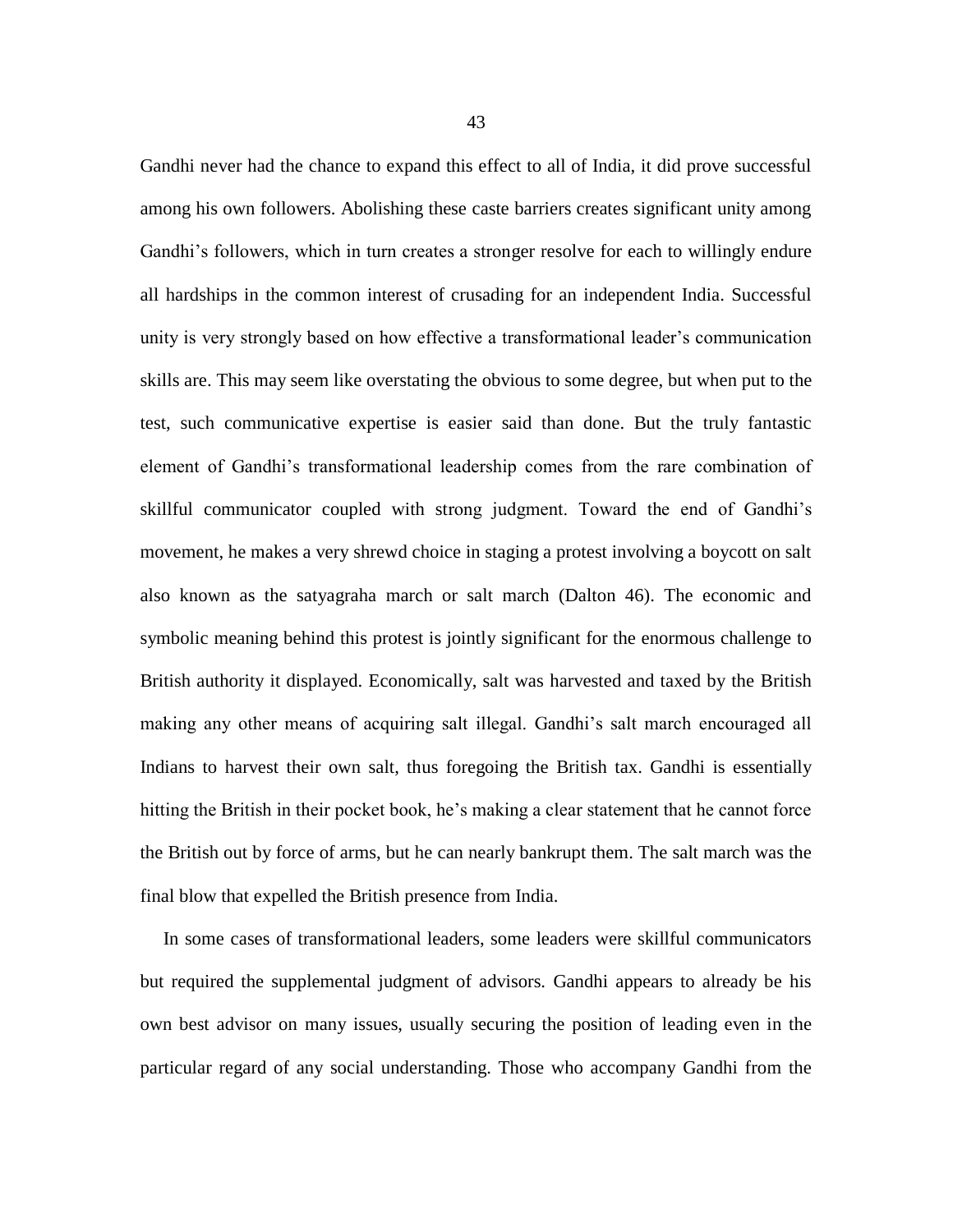beginning serve as political and moral support. Jinnah and the others secure the financial and other organizing details that would otherwise detract Gandhi from securing the intended goal of freedom and equality from Britain. Whether vital, specialized knowledge or just division of labor, any effective leader emphasizes the need for a team of competent and able-bodied persons with reliable judgment and loyalty. However, for the team to function properly, a leader must consistently be the strongest personality, viewed as reliable and able to accomplish the given task. In this regard, a leader functions more as a symbol. Strength as both a symbolic and active quality is essential and required for effective leadership. Culturally, there are different mediums for expressing strength. Gandhi exemplified strength in his seventeen fasts all ranging in purpose from: expressing a deep sense of sorrow at the way those he loved had disappointed him; atoning symbollicaly as a leader for their misdeeds; stirring deep spiritual feelings in others, appealing to their moral sense; bringing the quarreling parties together (the Muslims and the Hindus) to avoid further riots. (Dalton 45-57)

 Strength, unyielding and uncompromising consistency in pursuing a goal is most definitely one of the most noticeable and prized traits in leadership. People must have a feeling that the person representing their interests and needs will do so without faltering. Leaders cannot and should not topple at the first sign of stress or difficulty. Leaders must endure no matter what the hardship may be, even time itself. Gandhi endured British oppression and political hardships in and out of British courts for literally decades. What made Gandhi successful here exemplifies another trait of effective leadership, confidence. Strength relies on a stable sense of confidence in one's abilities and in the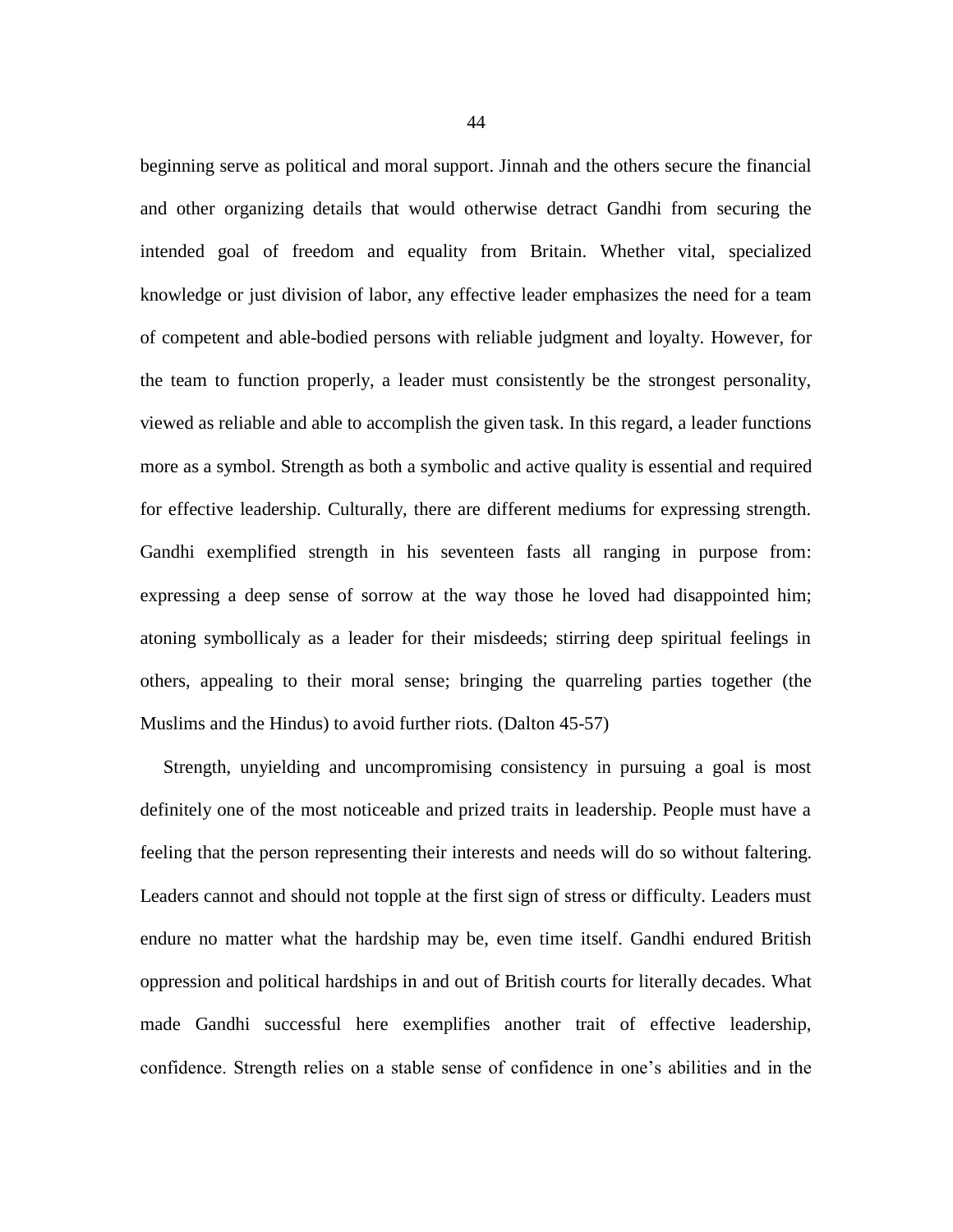targeted goal. That same strength and confidence must be projected from the leader to the followers through speeches and shared hardship. A great leader must also display and rejuvenate the followers with a renewed sense of confidence the leader appears to have in endless supply of. The most renowned leaders are almost always remembered for the manner and degree that they could reassure people with a sense of absolution that a particular goal would be reached regardless of what current difficulties may indicate. President Franklin Roosevelt and Winston Churchill were almost legendary for their ability to inspire and prevail in the face of fear. Gandhi most definitely earned his place in the pantheon of transformational leaders who tolerated numerous trials with strong composure. What helps to give shape to a leader's strength can be found in their principles, what they will and will not do regardless of the cost. These principles guide the people as a whole by setting boundaries of exactly how followers will work and struggle together to achieve the stated goal.

 Principles set limits that, in turn, set boundaries that become what defines a leader's particular quality. Principles must be clearly communicated to followers in both words and actions. There is a profound power in leading by strict principles that can be used or abused depending on the leader. Dictators often set principles and boundaries that secure the goal of constant power by intimidating the governed by threat of force or worse. Principles can be a double-edged sword depending on the goals. To ensure strong moral and ethical latitude, leaders must be closely examined by the people for both the stated principles, and the direction those principles will lead to. Gandhi's principles fortunately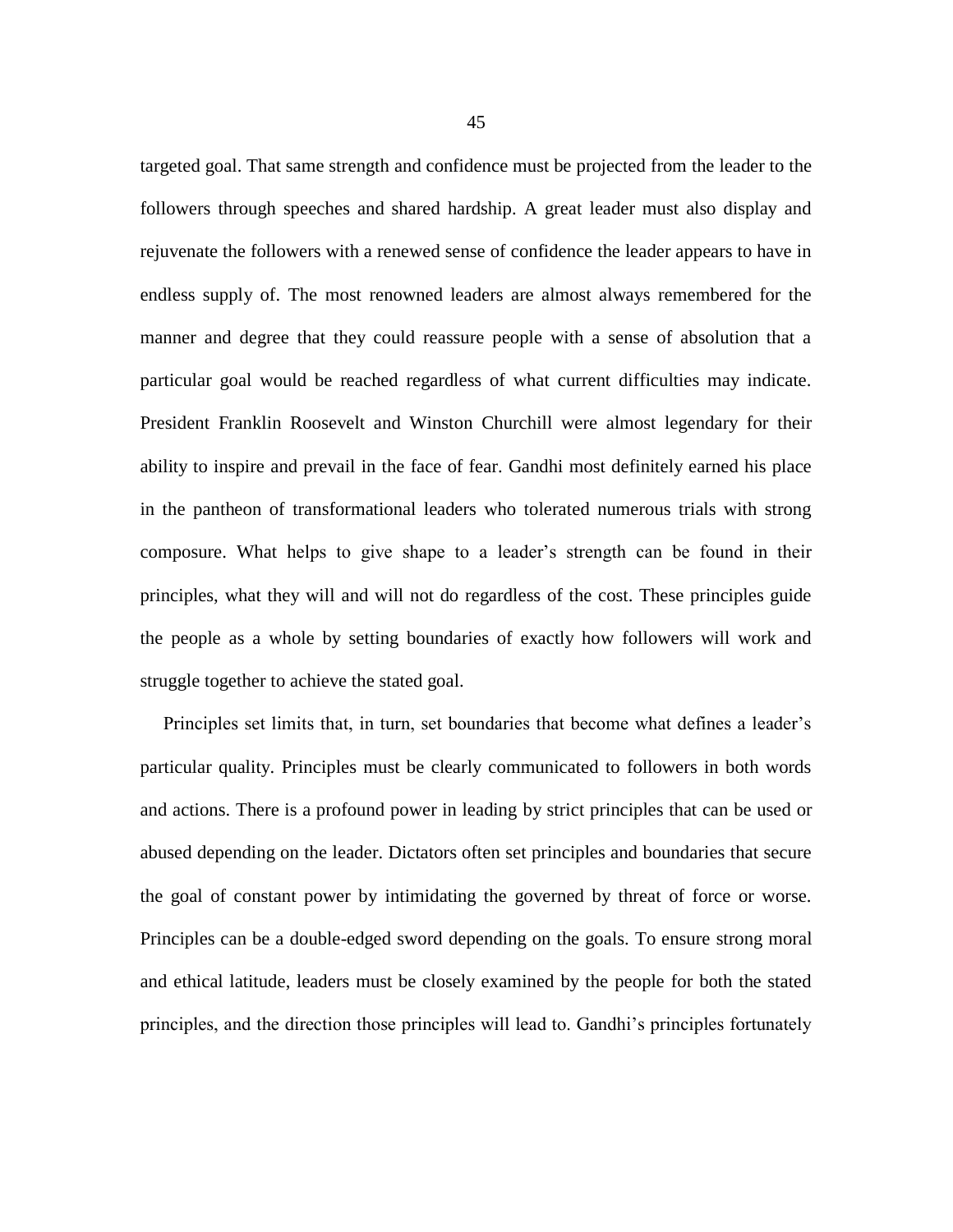were based on the selfless and egalitarian. Gandhi's main guiding principle was peaceful protest with no violent action at all under any circumstances.

 In his first stand in South Africa, while burning a box of the passes all Indians must carry, Gandhi is brutally beaten by an Officer while continuing to declare protest to the unjust Pass law, a law that states all Indians must carry passes stating their limited status as British citizens. Gandhi even states in the movie very clearly to his supporters in South Africa "that there is no cause for which I am prepared to kill". Gandhi not only clearly states the main guiding principle of his leadership (his campaign slogan of sorts) but also leads by example when he is beaten without physically retaliating. Gandhi's leadership principles are not simply his own. Rather, the principles he followed and led his crusade by are established on what are simply basic universal principles for effective transformational leadership. These universal leadership principles are the four fundamentals of transformational leadership. Each "rule" functions as more of a guideline thus allowing the leader flexibility to incorporate the principles to his or her unique style and cultural interpretation on leadership. In further consideration of the transformational leadership model, it is interesting to note exactly how Gandhi encompasses and perfectly executes the four fundamentals of transformational leadership (individual consideration, intellectual stimulation, inspirational motivation and idealized influence). But there are six other ethical principles to supplement the fundamental four in order to further clarify responsible transformational leadership. These six additional principles act as "homing beacons" which basically ensure the fundamental four are not used for selfish or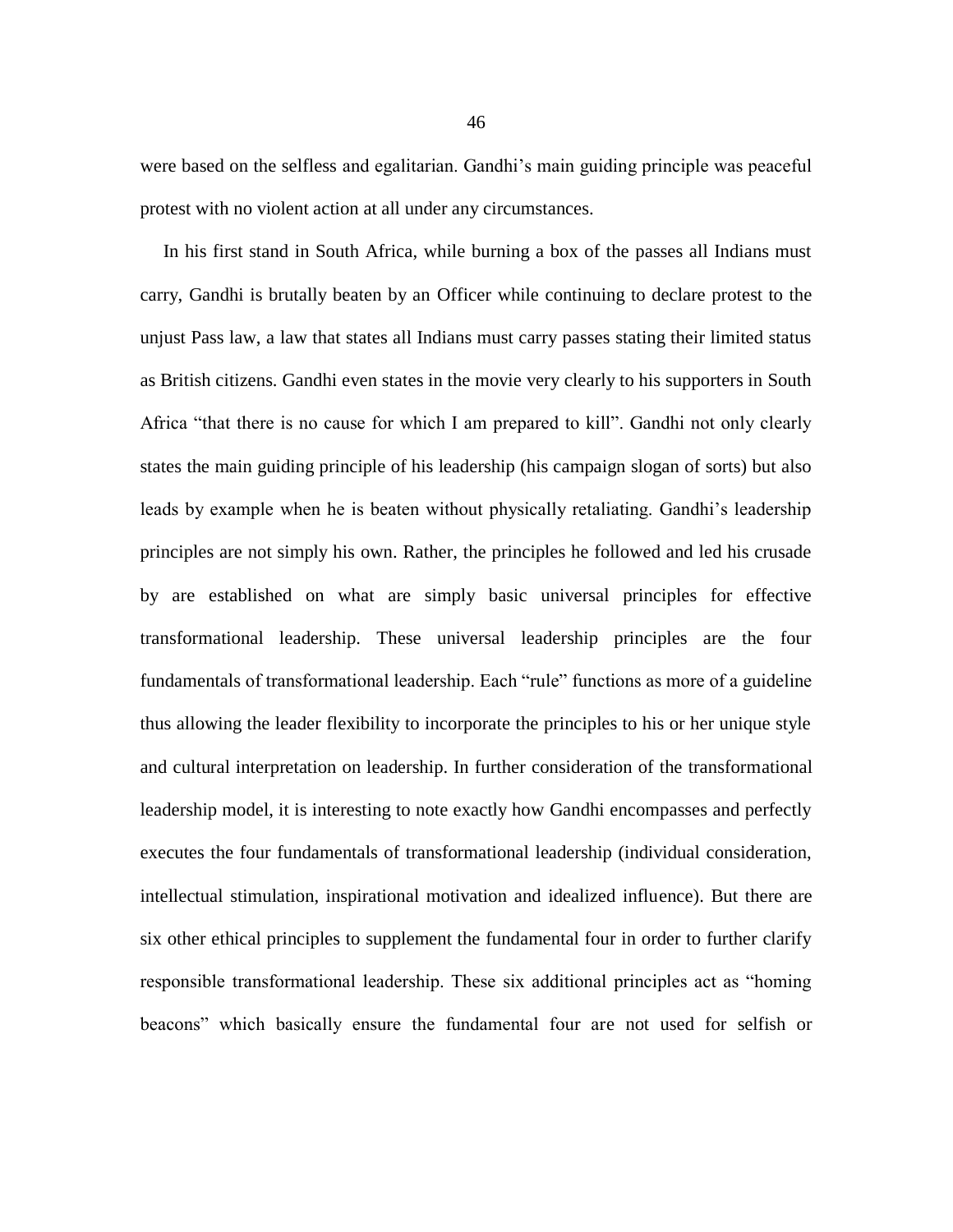misguided means by a leader. It is the presence of high ethical and moral standards that identify any transformational leader as authentic.

 The synthesis of the fundamental four with the six universal ethical principles creates a more precise frame that constructs an understanding of what made Gandhi such an effective transformational leader. Gandhi's use of the first principle, individualized consideration, is plainly established in his first protest for Indian equality in South Africa. The protest itself was Gandhi's challenge not to just the British Empire, but challenging all Indians to follow his example who felt the same about what was an obvious social injustice. Under this challenge, Gandhi united his mass of Indian supporters and created his freedom movement. Gandhi accomplished this as a very articulate, clear and skilled public speaker. Truly effective leaders are able to recognize the factors that are the cause of particular issues. Gandhi recognized that for India to grow and flourish, India had to be free of social and economic oppression. Forcing the British out so a free and independent India can develop was the only solution. This understanding creates the groundwork for which effective, lasting solutions can be built on. Crusading is often even more effective when leaders are associated with ideals, something that is timeless and undefeatable. Gandhi's assuming the look of a Brahmin priest created such an effect. To many Indians, the Brahmin are not just a revered and respected, highest-of-all caste, but a source of wisdom and relief for virtually any problem. Gandhi's ability to project a father-like image as Brahmin is in large part, the reason for his appeal to not just Indians but nearly everyone who knew him or of him (so much to the point that Gandhi's nickname was "Bapu" meaning father). Gandhi's leadership came as not just a political crusade against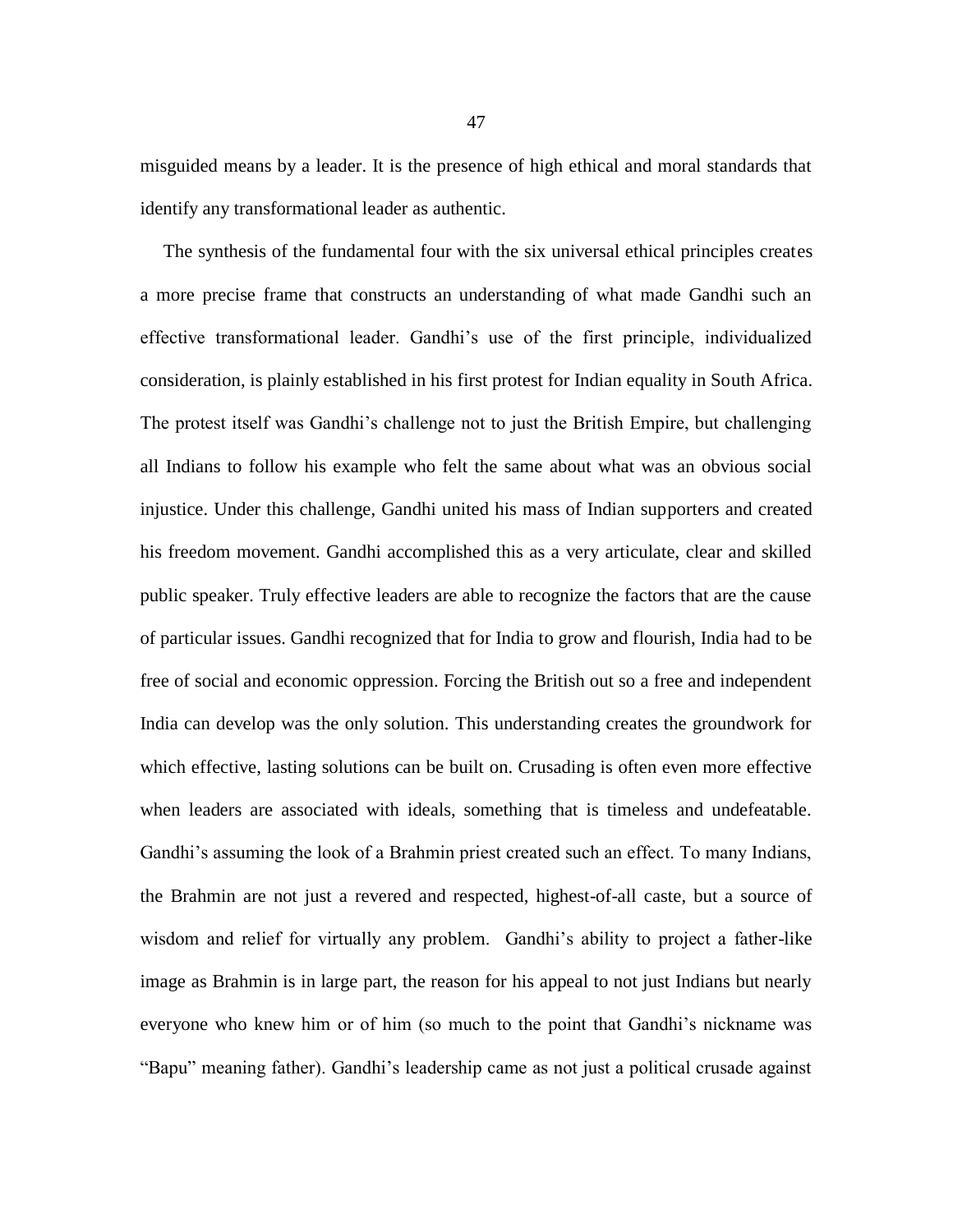injustice but a spiritual one. In this regard Gandhi combines the supernatural with city hall politics covering grounds that made his leadership doubly effective, to not just represent a political leader but a spiritual one as well.

 Gandhi's employment of the second principle, intellectual stimulation, lands on some of the more interesting aspects of his leadership. As previously stated, Gandhi initially began his crusade simply for equal treatment for Indian citizens this then evolved into driving the British out completely. During the evolution of Gandhi's leadership, he masterfully uses the crusade to dichotomize the mission statement against the cultural persecution that Indians inflict on one another through the caste system. In this regard, Gandhi is reasserting himself to challenge his own society's cultural norms, the rigid, uncompromising roles of Indian caste. The latrine scenario between Gandhi and his wife was the exact presumptuousness of "the work of untouchables" that Gandhi sought to abolish. People as Gandhi stated are all equal in the eyes of God. It is not the work that degrades one to a lower quality, only the perceptions that people place on one another. This particular aspect of Gandhi's leadership is doubly interesting for the main reason that such a conclusion stems from very independent thinking in what was a very communal and interdependent society. But once again, this is the exact thing that all effective leaders do, challenge ideas and to do so means entertaining a certain degree of independent thinking even if the given society condemns.

 The fourth and final principle is emphasized and used by Gandhi in several scenarios. In the film, Gandhi transforms from a lawyer donning the image of wealth via expensive suits and shoes, to the image of a pauper. But Gandhi's goal was not to appear simply as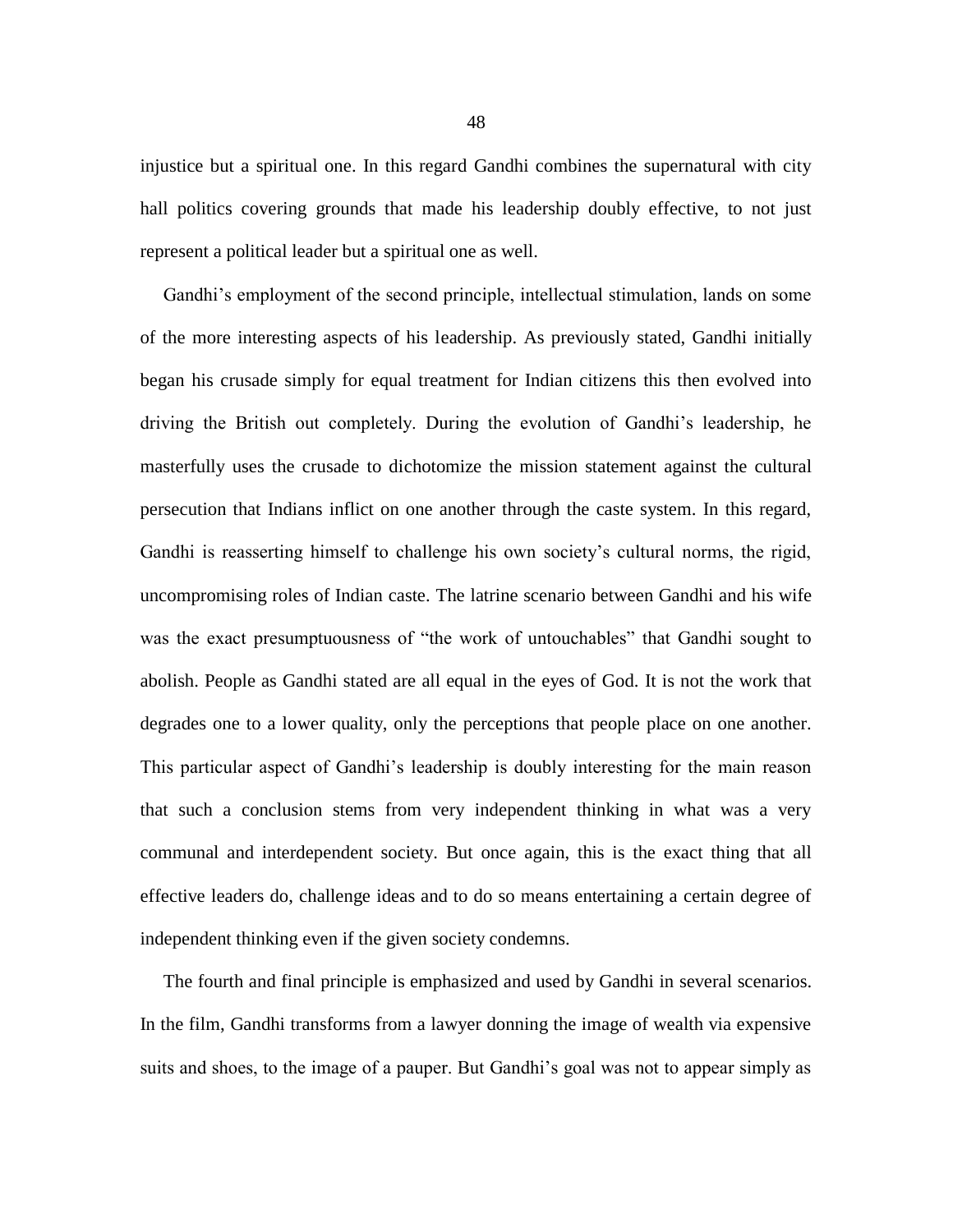a hobo but rather closer to Brahmin, a reflection of his years of devout study of Hinduism. Those same traits he was so well recognized for; simple robes, a thin physique from fasting and a shaved head most popularly characterized the likeness Gandhi had to the Brahmin image. The use of a Brahmin image helped Gandhi to not just win further trust but to demonstrate a high standard of ethical and moral behavior as a transformational leader who quite literally transformed himself as well as his followers. The incorporation of pride in culture or in achieving a goal through noble ideals in followers marks a universal practice in leadership. Gandhi managed to instill a sense of pride in Indian culture in the use of the image of Brahmin. Brahmin as a caste and leadership role in itself, so uniquely Indian, became Gandhi's trademark look. This could reasonably be assumed as the reason that Gandhi went from sporting the traditional suit of British gentlemen in South Africa, to the shaved head, draping white robe and walking stick transition he made once back in India. The use of Brahmin was almost a means of advertisement for promoting a positive perception of Indian culture. However the exercise of the fundamental four is meaningless unless given direction and boundaries by incorporating the six universal ethical principles. The universal six, when combined with the fundamental four, are what help give shape and discipline to a leader's actions. The fundamental four are those principles that must be observed for a leader to qualify as an authentic transformational leader. The universal six are the moral and ethical compass that allows a transformational leader to stay the course and avoid falling into the trap of greed and self-serving motives.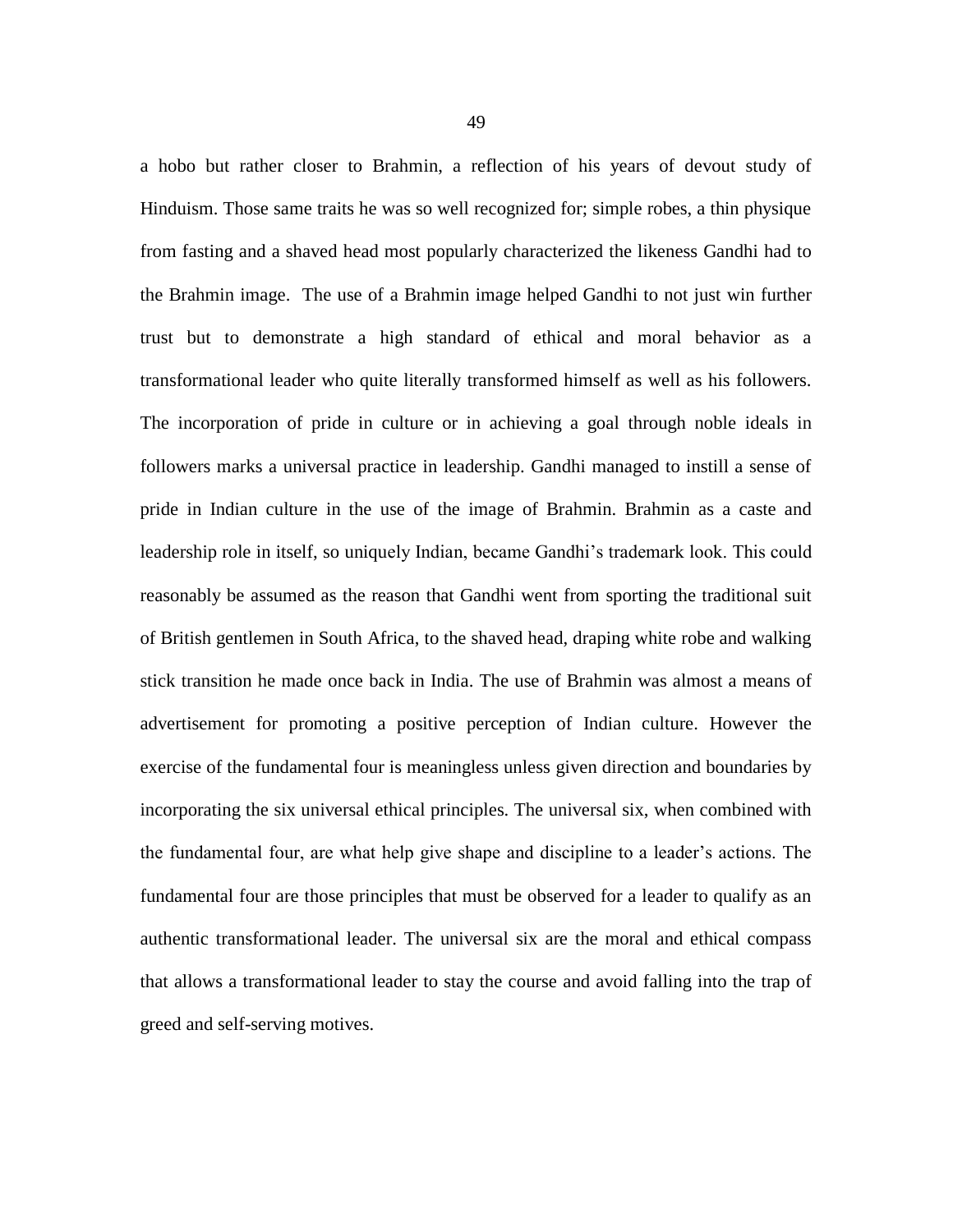The first of the universal ethics warns against overweighing the goal of equality for social values. If governments continue to place more and more laws to accommodate the interests of one class or group against another, equality is lost. Hindu Caste sought to give higher rights and privileges to certain caste members over others (latrine example). The British gave higher right and privileges to Whites over Indians as seen when Gandhi is thrown off the train for riding in first class. The situation comes down to those who are in power and those who are not. When this happens, freedom is sacrificed. A safe assumption can be made then that according to the first universal ethic freedom and equality are separate concepts. Freedom in itself is created and reliant on a balance between social values and equality. The tools that help to preserve this balance are the fundamental four and universal six principles, the boundaries that leaders draw on how they will or will not react in the face of a given situation. Leaders who crusade without principle (things that they will not do to attain a stated goal) will quickly mutate into tyrants or dictators. Leadership above all things is the quality to guide not force. Gandhi's one main rule that he does not break through the whole movie is not to kill or react violently no matter what. In South Africa, while protesting against the government, Gandhi and the protestors are beaten and even trampled by horses. Despite this brutal response by authorities, Gandhi and his followers remain completely peaceful and nonviolent. On this principle value alone, Gandhi's leadership establishes itself. One additional proposition stemming from this same line of reasoning is the principle of solidarity. Solidarity is a vital component to the success of a group's adherence to one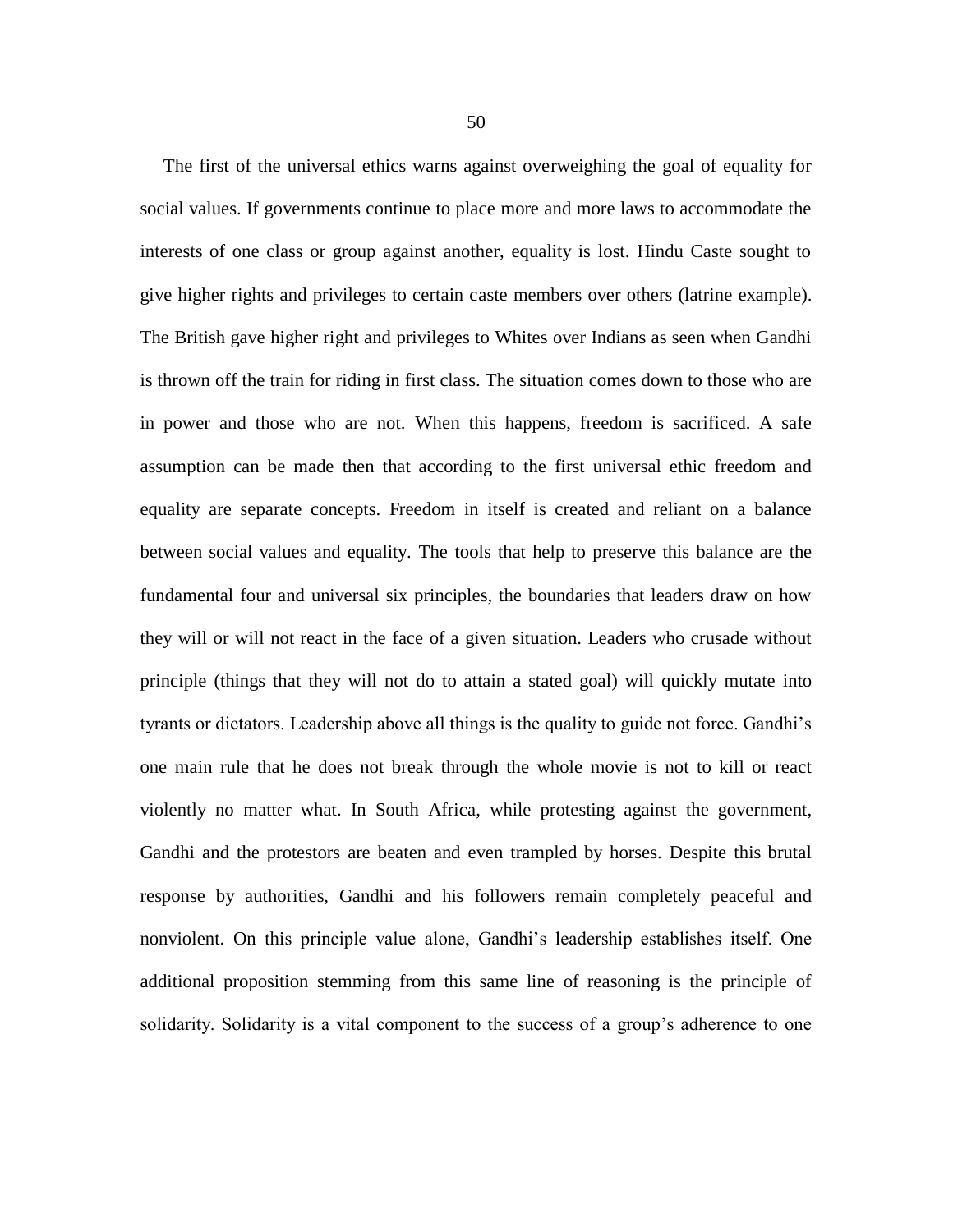another. Gandhi devotes himself to the principle of solidarity with others out of sincerity and to maintain the unity that is necessary to the success of advancing Indian rights.

 Gandhi demonstrates a skillful grasp of solidarity and failure. Gandhi always maintains a strong sense of connectedness and unity with his followers. During every victory and plight, Gandhi shares the outcome of both with his followers as if he was one of them. This sharing in the work product creates and even fuels the social power of unity through a common goal the attainment of which is achieved by Gandhi's strict social principle of nonviolence, humility and a constant mentality of servitude to those he leads (or rather guides). Gandhi serves in many ways, living in the same poverty as his followers, eating the same food in the same sparse portions, making his own clothes and sometimes literally serving tea to untouchables. This attitude of servitude is also what solidifies Gandhi's leadership, as it becomes the value of the goal (breaking away from Britain) and not the command of Gandhi himself that the people are serving. Group process here amounts to everyone following Gandhi and working to attain the stated goal through Gandhi, not by him. No one is following Gandhi because he commands it or that he can force the desired outcome through military might or any other forced means. Rather, Gandhi is merely the figure who comes to represent ideals, the symbols that cannot be destroyed. In this regard alone Gandhi becomes more than just a mortal, but the conduit for something far greater, peace. However as a leader Gandhi is responsible for every outcome, not all of which is always his direct responsibility. Yet no one ever really criticizes Gandhi for the trials and tribulations that befall them. There is one basic reason for this; Gandhi leads by ultimate example by suffering along with everyone else. He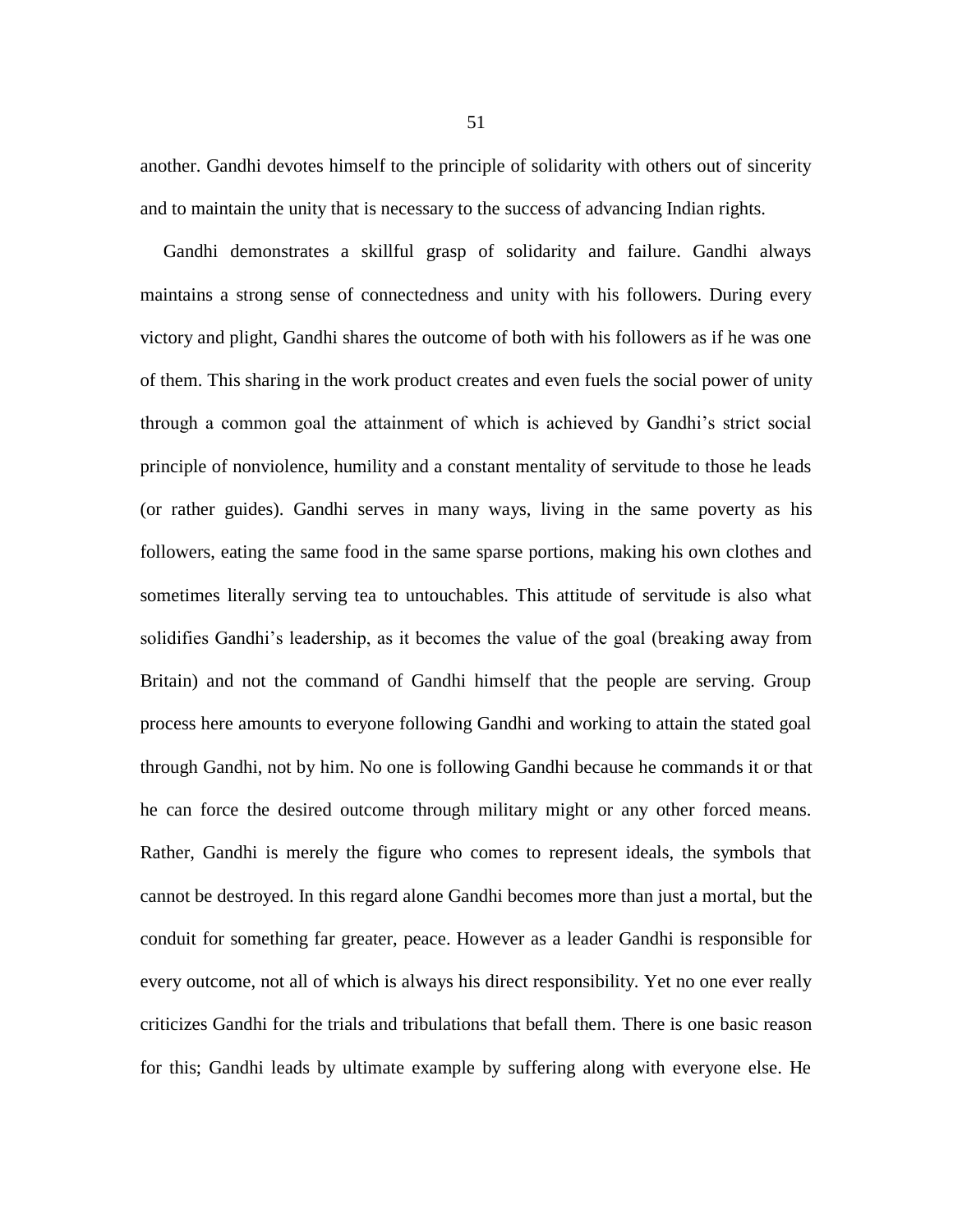clearly communicates the level of affliction is a measure of the value of the goal. The British would not lash out so violently if the nonviolent protesting was not having an impact. In leading by example of living in extreme poverty and oppression, Gandhi communicates another principle of transformational leadership; do not ask others to do what you yourself are not willing to give. Gandhi did not just live in poverty he lived in extreme poverty. In addition to minimal sustenance, Gandhi abstained from every traditional indulgence. He drank no alcohol ever, ate simple food, made his own clothing, slept in a mud house, lived in one of the poorest regions of India and followed a strict vow of celibacy. By creating such a high moral standard in his behavior, Gandhi further inspired his followers to better themselves by focusing on what they could be individually and as a people collectively rather than what they currently were. This echoes universal principle number five, persuading people to what they might become by means of logic, emotion and the leader's character.

 Gandhi employs the fifth principle in one additional matter, protesting. The salt strike as well as the numerous demonstrations, always nonviolent, furthered the resolve of Gandhi's followers. The process of protesting becomes a trial for Gandhi's followers enduring the impulse to strike back. Gandhi understands the territory of human nature; if one person strikes another, a vicious cycle is created until a bloody conflict evolves. Essentially, you cannot fight fire with fire but rather one must fight fire with water. The rage that heats the conflict must be extinguished or as Gandhi states, hate must be fought with love and peace. Gandhi is able to proficiently lead his followers here as well. Gandhi's own example having become a higher and idealized Brahmin standard of moral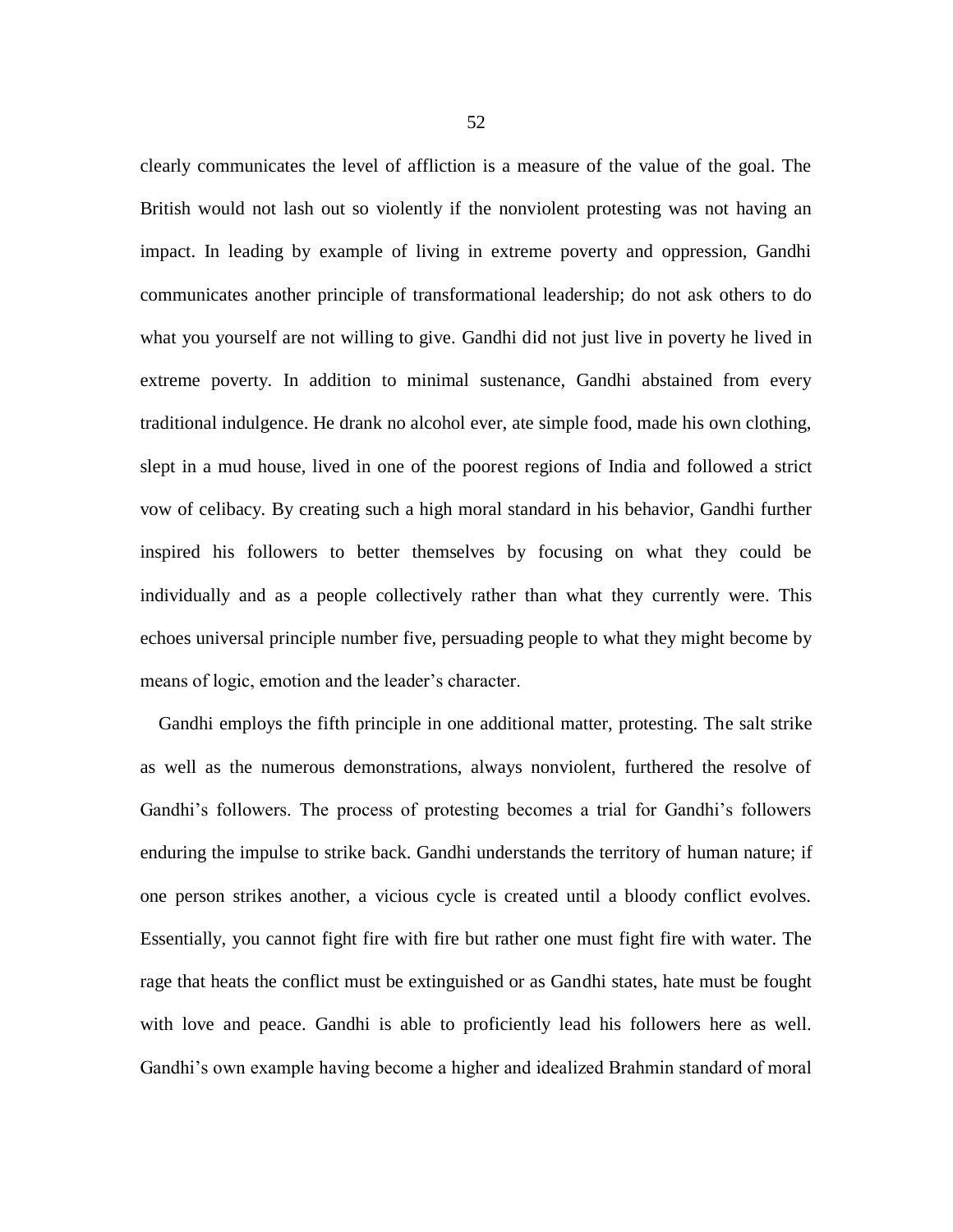and ethical authority fuels his follower's commitment to endure the violent British. Gandhi's extreme example of selflessness creates a simple answer to what initially seemed like a complicated situation. A very perfect solution in its simplicity as the basic idea being to forsake one's own needs and wants for the purpose of living for others. A greater sense of community is promoted and achieved as well as a much stronger resolve in moving toward nonviolently overthrowing the British. Selflessness is the key here, an example that Gandhi becomes another model of. The crusade the Indians are leading against British oppression can only succeed from a nonviolent response. The nonviolence can only be successfully executed if all of Gandhi's followers understand the value of wanting more for others than one's self. The success will not be immediate but is inevitable. This is the hope that Gandhi constantly nurtures in himself and his followers. This aspect of Gandhi's leadership demonstrates another key to successful transformational leadership, sincerity. Gandhi's sincerity is always the key to his convincing everyone and anyone to adopt his principles. A basic factual component of leadership stipulates that you cannot convince others of what you yourself do not believe. None of the first five universal principles means anything unless the last and most important is maintained, accountability. Transformational leaders must take responsibility in the sense of corrected behavior. Recognizing and learning from mistakes is another way that transformational leaders, 'transform' themselves as well as followers.

 Leaders, especially transformational leaders, must always be accountable for everything, in not just verbal admissions but in corrected behavior as well. The most crucial maxim never to be thrown by the wayside is accountability for mistakes made in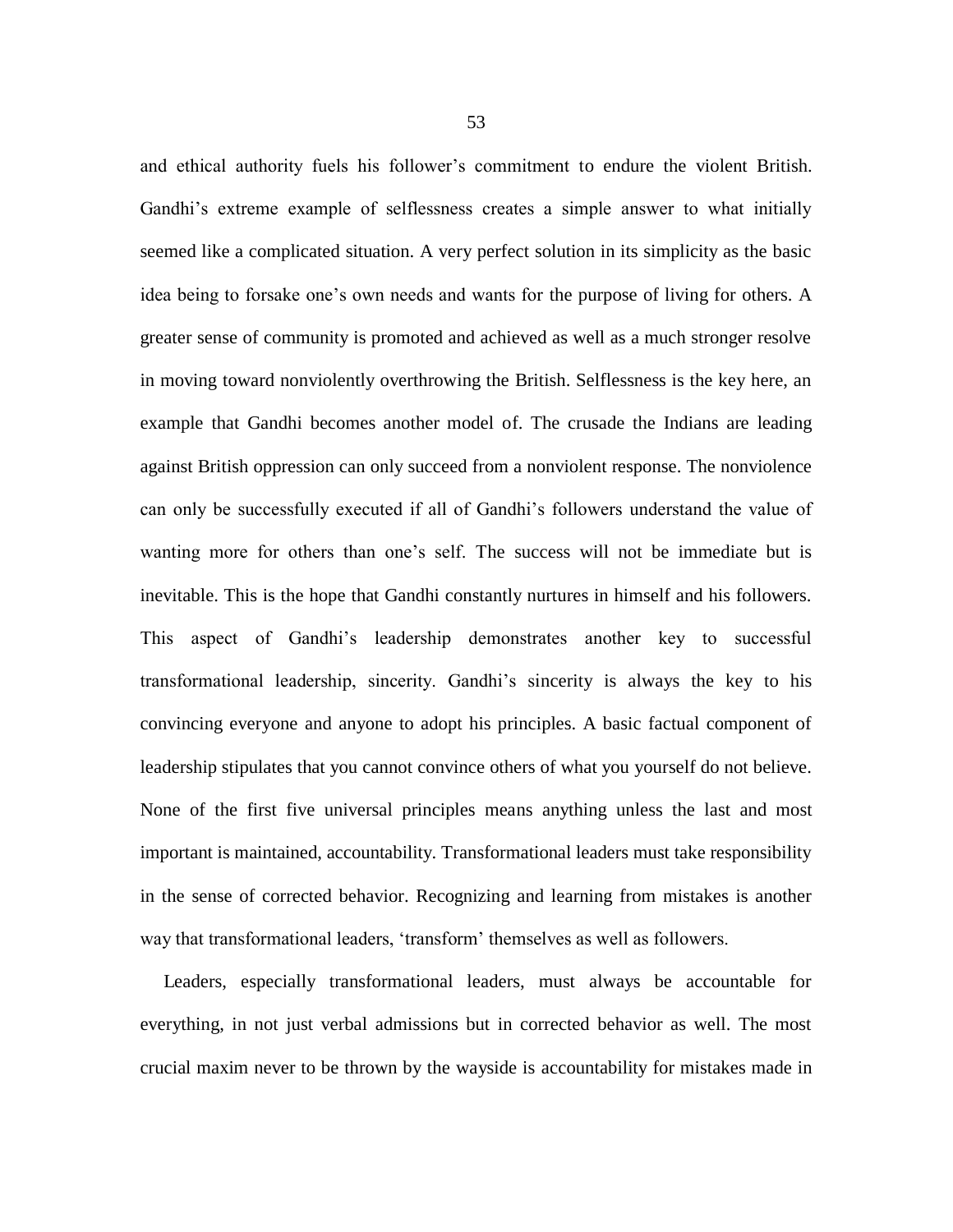an authority position. Authority, whether by title of office or moral and ethical authority, a genuine transformational leader must never use "the position as a shield against responsibility for ones actions". Unofficially awarded the status of Brahmin during life, Gandhi could have easily used the reverence many Indians had for the priestly caste to avoid responsibility for his mistakes. Gandhi's position as an honorary Brahmin was never abused for any form of personal gain or manipulation. Because regardless of whatever faults in himself or in the harsh realities of the crusade itself, Gandhi never violated the fundamental principle his leadership was built on, nonviolence. He also never violated his secondary commitments to refraining from alcohol, luxury and celibacy. The strength on Gandhi's conviction in peace and living for others were far more powerful allies against the military might of an empire that at the time seemed unstoppable. What intuitively seemed like a battle that should have been fought by means of military force was won by means of compassion and understanding. If it is true that humans make up in violence what they lack in reasoning, then it can be safely stated that Mohandas Gandhi was a man of great intellect and inequitable compassion whose leadership has set a new hard to meet standard for centuries to come. But to every rule there is an exception, a leader who although failed, occupies a somewhat gray area between the authentic transformational leader and the charlatan. This leader, though a half wrought form of transformational leader, is valuable for their failures, which serve as equally valuable in the model of what not to do as a transformational leader. The Man Who Would Be King is a film that imparts the embodiment of a leader whose rise to power ultimately fails due to the weak foundation deception ascribes.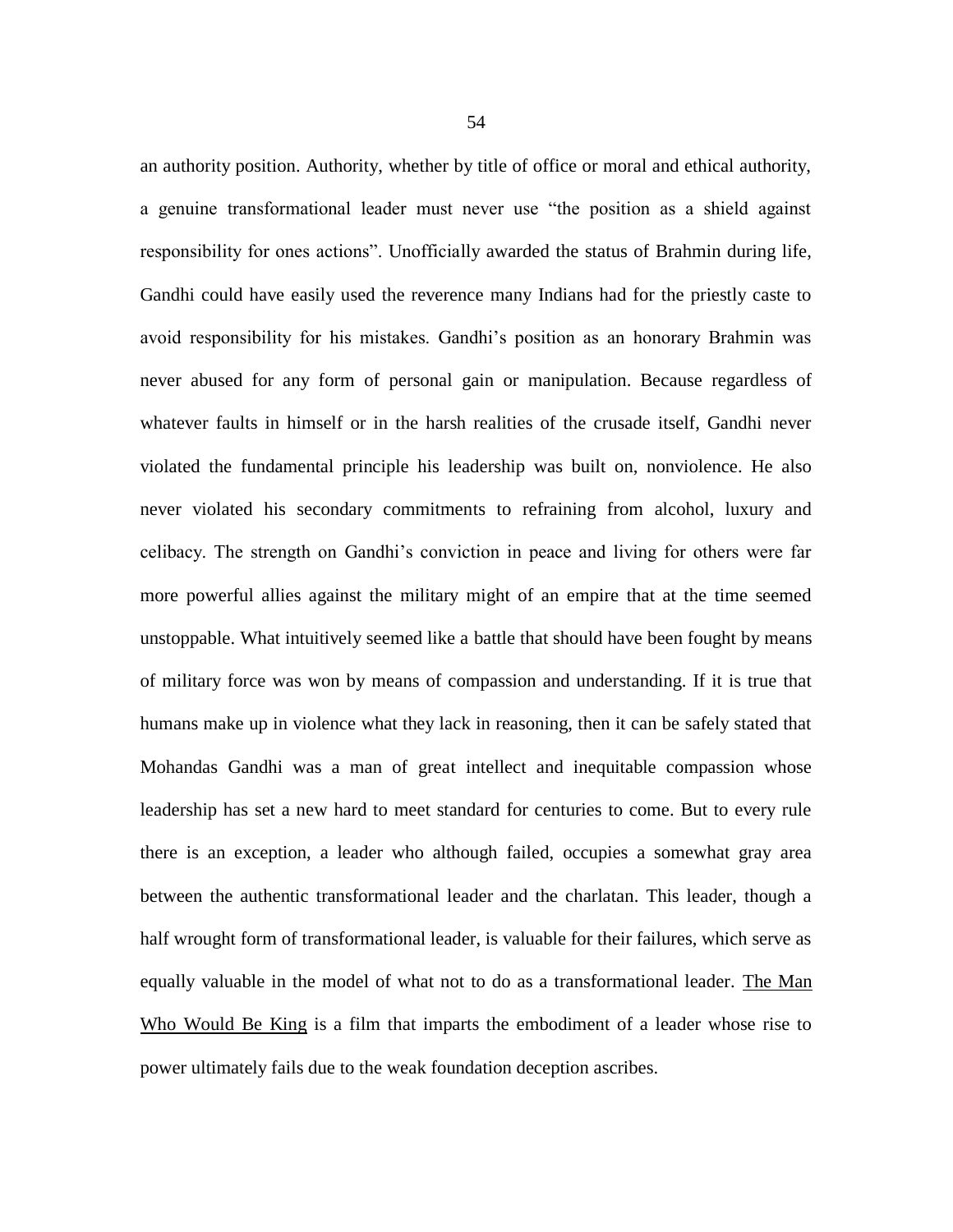## **Chapter 3:**

### **The Man Who Would Be King**

 The foundation on which any institution is built can reasonably indicate the longevity. A well-known and common example is the story of the man who literally builds his house on sand. The end result most obviously being the end of the house after the first mild storm passes. In many ways, leadership is comparable. Those leaders who begin their campaign on deception or promises that cannot be kept are most often orchestrating their own fall. One of the most prized and essential elements people look for in a leader is one who can honor the basic social contract of full disclosure. Leaders must be careful not to give the impression of being more than they actually are. In the case of the film The Man Who Would Be King this is the exact mistake the movies main character, Danny Dravot, falls into. The film does not contain any measurable value of high and low context cultures but redeemably, there are more significant plot elements that illustrates the dark side of hasty, self-centered leadership. The multiple scenes regarding the lure of hastily acquired power and the rationale for nuances like deception make this film ideal for portraying issues of failed leadership. Large-scale deceptions foremost will end any reign shortly before its' even begun, especially when as a leader you are literally viewed as a god like Danny. The issues of transformational leadership's authenticity and integrity will be reviewed in the context of analyzing the film The Man Who Would Be King.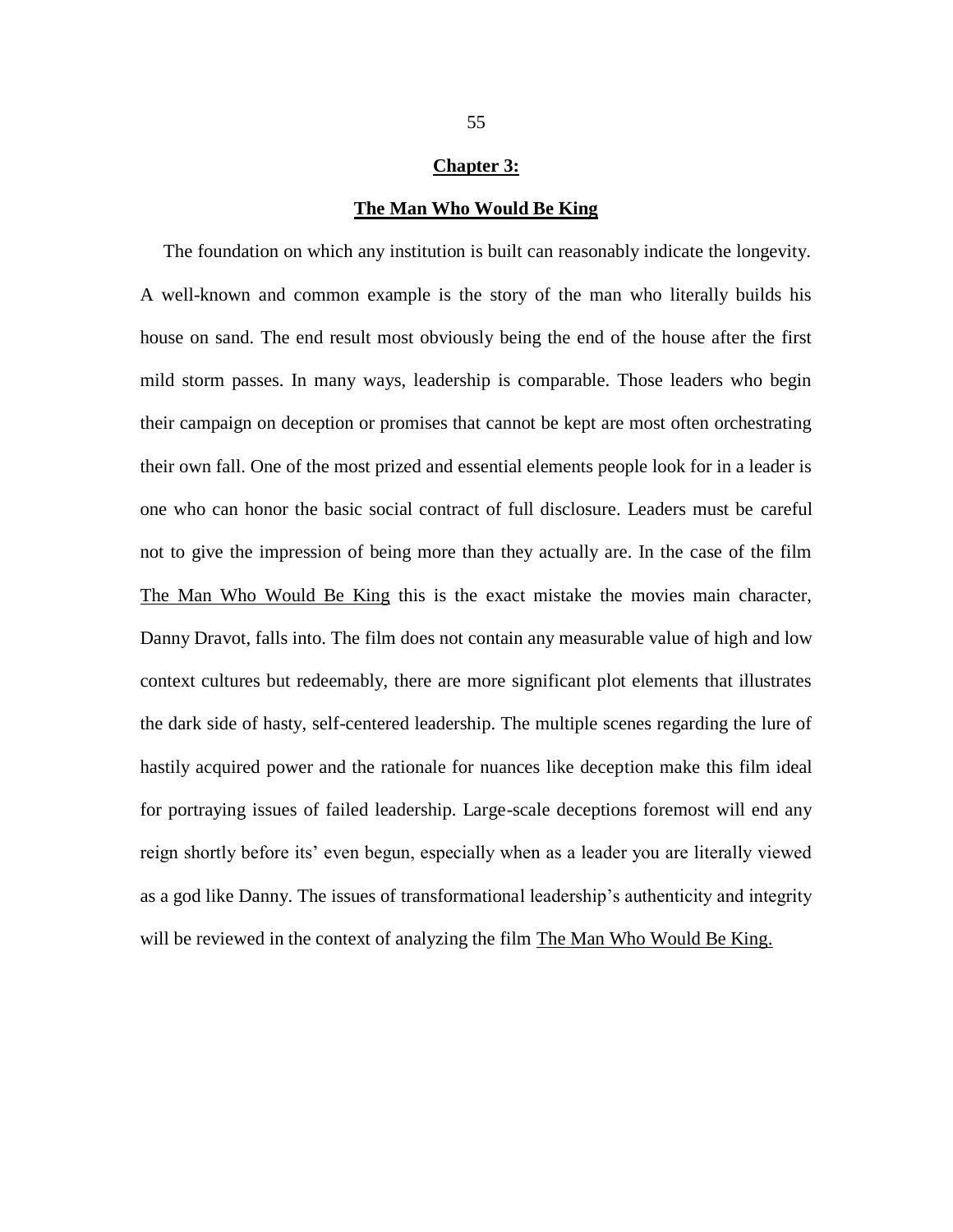# **Movie Synopsis:**

Based on the short story by Rudyard Kipling, The Man Who Would Be King is a story about two friends, Peachy Carnehan and Danny Dravot, who travel to Kafiristan (modern day Afghanistan). By pure accident the two literally become gods, amass incredible wealth and power and in the face of their exploitive deception lose everything. The film begins with Danny and Peachy setting out to find their fortune. After trekking through the Khyber Pass, fending off bandits and other domestic dangers, Peachy and Danny fall into the acquaintance of a Gurkha soldier by the name of Billy Fish. Through him, Danny and Peachy develop a scheme to employ themselves to the local villages as military advisors, trainers and war leaders.

 One such village is the victim of frequent raids and plundering. After helping the village develop an army, Danny and Peachy, along with Billy (who speaks English and the native language), launch a battle. During the fight, Danny is mistaken to be a god when an arrow strikes him and he does not bleed. What the natives did not know was that the arrow had struck Danny's bandolier (a pocketed belt for holding ammunition) that was hidden beneath his jacket. The enemy villagers are slaughtered and in honor of the victory, Danny and Peachy are admitted entrance into the holy city of Sikandergul. One of the holy men retells the story of the battle and Danny's godhood. However the lead holy man is not convinced and demands proof, which can only be offered by stabbing Danny in the heart. The lead holy man is prevented from stabbing Danny, as the sight of his Masonic medal resembles Alexander the Great (or Sikander) who had arrived centuries earlier and promised to return. This second event galvanizes the idea to all the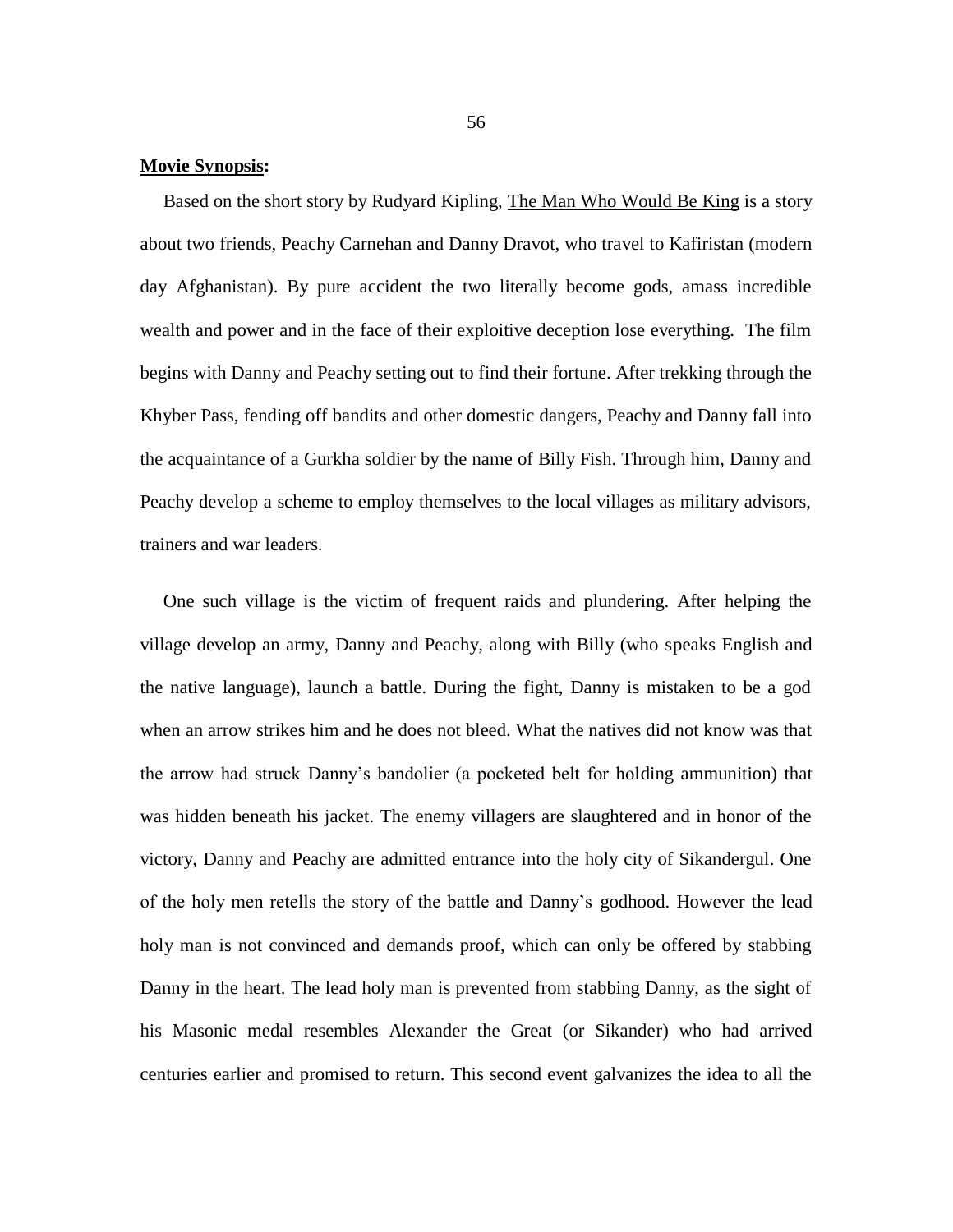holy men that Danny is the reincarnation of Sikander who has returned to reclaim the treasure left.

 In the face of his newfound godhood, Danny quickly descends to arrogant, deluded fantasies of modernizing Kafiristan. Months pass as Danny falls deeper and deeper into his role as a god. Peachy emphasizes the need to leave with the treasure before the locals discover the mistake they have made. Danny of course relents, and even suggests that Peachy show proper respect by bowing, just to maintain the image of his godhood. Peachy then decides to leave while he can, and does so with Danny's consent. At this point, Danny is under the notion of furthering his deluded vision for the country by taking a wife so the locals will always have a direct heir to rule. However, Danny's wife to be is terrified by a local superstition that she will die if she marries a god. While trying to escape during the wedding, she bites Danny in everyone, drawing blood and proving he is human. Danny is pursued and caught by the locals despite Billy's heroic effort to stifle the mob. Danny is beaten and forced to walk a rope bridge over a huge canyon. Before the cords to the bridge are severed, Danny apologizes to Peachy. The movie then cuts back to Peachy's meeting with Kipling at a newspaper office, where he presents Kipling with Danny's head, proving the whole story true.

# **Transformational Leadership: Integrity, Authenticity and Deception**

 Determining authenticity of anything is nearly always crucial. Determining authenticity precludes the imitation from the genuine article. Antiques, for example are appraised and examined by dealers to determine how genuine a given object is. In the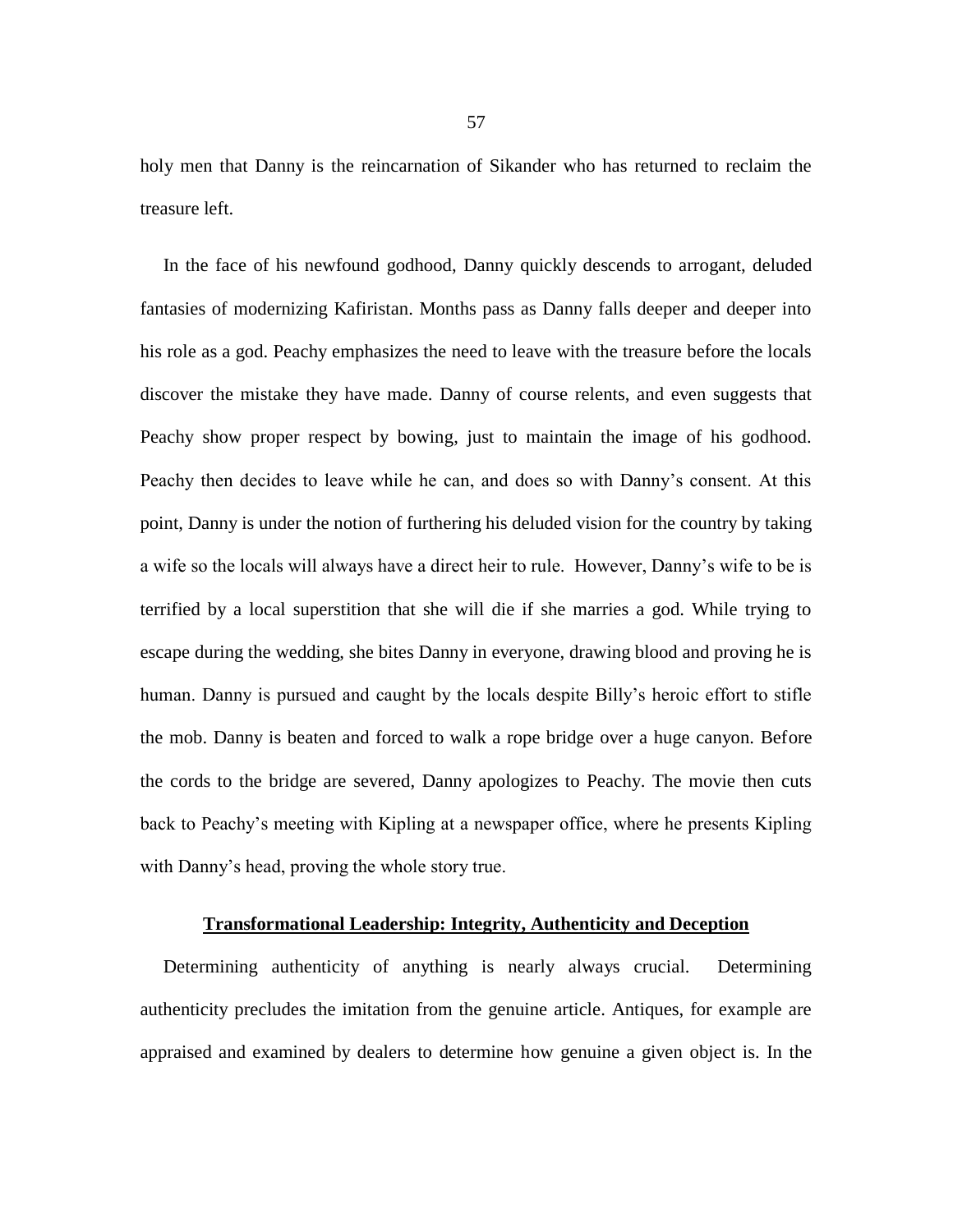case of a transformational leader, the level of integrity can largely verify authenticity. integrity, by definition, is basically the quality of a leader who:

- Keeps promises.
- Admits his or her mistakes.
- Follows through on his or her commitments. (Bass  $\&$  Bass 222)

The attributes of integrity must be synchronized with a leader's behavior. Only then can credibility and trustworthiness be firmly established. All of the aforementioned attributes also naturally incline the authentic transformational leader, who practices these qualities, to be honest. Honesty is the most basic and fundamental of all leadership values. If the governed cannot rely on the validity of what a leader says, loyalty breaks down, anger takes over and that in so many words is how monarchies and governments are overthrown. It is a foregone conclusion though that some leaders may create their own personal constructions of the truth. One example of this involves "half truths", telling only the parts of a story for the sake of giving an orchestrated impression. In the film, Danny does not directly say he is a god. He simply lets the assumptions of the Afghani's hold without correction by continuing to play a role that he cannot possibly maintain. The real danger with this particular scenario of leadership is that the concept of the divine becomes involved. Posing as a deity, Danny places himself in a role of expectations that demand the impossible, like not bleeding for example.

 Half a truth is still a whole lie especially in Danny's case. Leaders who allow themselves to be built up by the governed enjoy the process as its occurring; the positive

58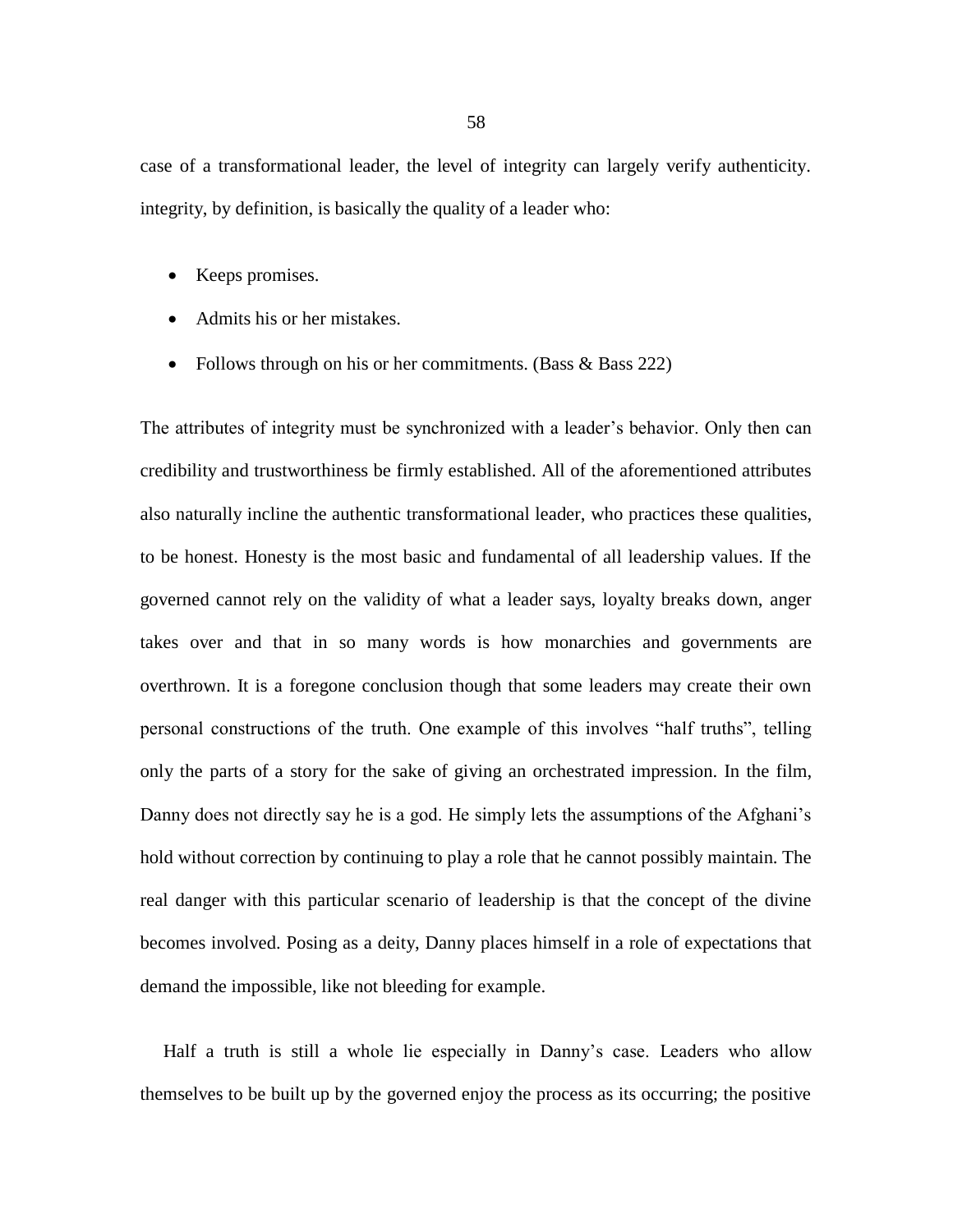affirmations, showering of gifts. Common sense would assume that even a moderate amount of foresight would go a very long way. Economically, it is just a bad investment for a leader to allow themselves to fall into the trap of agreeing to set goals that aren't realistic. The explanation for this can be found right at the front door of the human ego. Good old fashioned arrogance, the common enemy of many an individual and institution. The main appeal of arrogance is that it helps provide a scaffold for supporting insecurity. By our very nature it appeals to people to be told that they matter, have a grand purpose and they alone can enact incredible lasting change. Unfortunately, nothing could be farther from the truth, which is the very proverbial wake up call many leaders face once elected. Truth of leadership very quickly relays one unrelenting fact; what you can actually do based on what you have to work with versus what you thought you could do. Danny assumed a role he initially thought he could live up to, being a god. Act regal, make sure everyone bows down and hope no one sees him bleed should he cut himself. This is a fairly large deception to maintain one that to some extent unfairly exploits the faith of the Afghani's. This inconsideration in itself is neglectful by putting the leader's needs ahead of the followers.

 Authentic transformational leaders must not only hold high ethical and moral standards on themselves but must in turn raise the moral consciousness of their followers as following the universal six enable a true transformational leader to do. Gandhi of course would fit the criteria for the authentic transformational leader perfectly. Danny however is a far cry from meeting any of the three. At most Danny is effective also in regards to his charisma. He's exciting, and as a military officer, daring and bold. Traits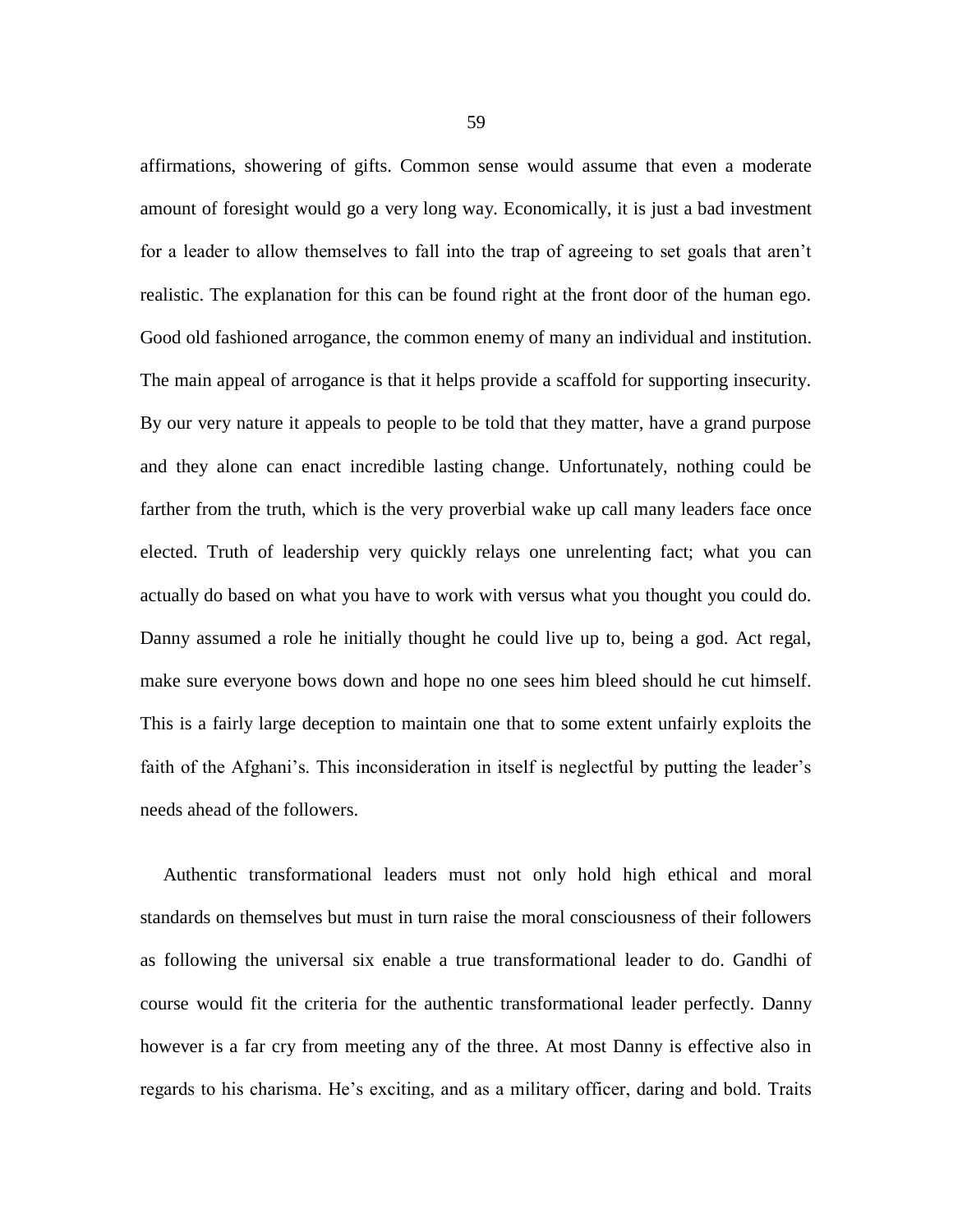that most people anywhere tend to find desirable. These qualities would also serve to help compound the notion in the Afghani's perception of him as a god. However it is Danny's gross violation of one of if not the most vital principle of the fundamental four that make for Danny's failure as an authentic transformational leader, individualized consideration.

 Reconsidering the fundamental four competencies of Transformational leadership (individualized consideration, intellectual stimulation, inspirational motivation and idealized influence) the degree of Danny's leadership as truly transformational can be assessed. The principle that serves as the acid test of sorts to determine a leaders' transformational authenticity is individualized consideration. Danny vaguely enforces individualized consideration. In one scene, several Afghanis' are brought before Danny to settle disputes. Danny proves to be quite a natural in resolving local disputes and conflict, so much to the point that Peachy comments "Danny dealt out justice as though he wrote the book on it". This scene is very true to demonstrating Danny's leadership skills in distributing justice fairly and intelligently. However per individualized consideration, heeding follower's needs for achievement and growth, Danny literally only succeeds in the one single scene. Excellence for a leader cannot be a single act but must be a continuous habit (Aristotle). In terms of the other principles of the fundamental four such as intellectual stimulation, Danny additionally falls short.

 Intellectual stimulation hardly applies to Danny, as challenging assumptions would not be in his best interest. It is the default of the Afghani's assumption of him being a god is what leads to his downfall and execution. It is his failure to fully understand the people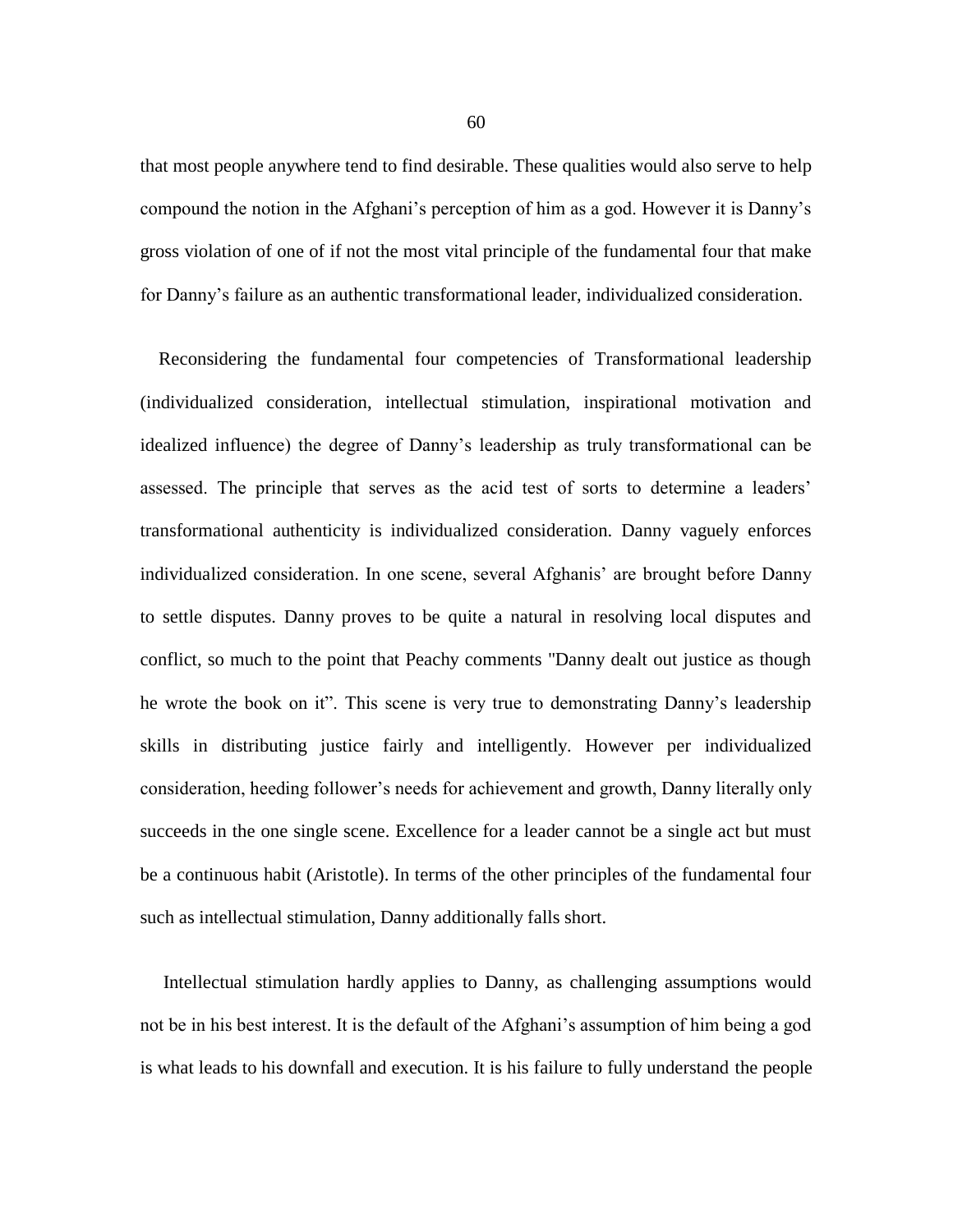he rules over that allows causes him to make ill-advised and faulty assumptions about the compatibility of modernizing a country such as Afghanistan. However, as a leader empowered with the divine reverence of a god, Danny does embody the third and fourth principles, Inspirational motivation and Idealized Influence. Danny does have a vision, to modernize the country and as a god, Danny serves as a role model. But the means by which Danny has earned the respect, trust and credit for high ethical behavior that leaders derive from Idealized influence, is false. The foundation of the respect, trust and honor Danny is awarded is based again entirely on the notion that he is something he is not, a god. Although leaders need not encompass all fundamental four, violating the most important one is an entirely different proposition as seen in Danny's case. Authentic transformational leadership must be primarily characterized by high moral and ethical standards in each of the fundamental four (Bass and Steidlmeier 2-4). Simply stated, honesty, for the sake of authentic transformational leadership, is the best and only policy. Yet acting only in his narcissistic interests, Danny maintains the deception.

 Deception among many things violates the individual as much as the person deceived. Trust does not just establish credibility but allows people to know where they stand with a leader. This reason alone demands that, again in the interest of honesty that all authentic transformational leaders are true to themselves first and foremost before they can be honest with their followers. Danny's deception in maintaining his false godhood violates this cornerstone of authentic transformational leadership. Because of his deception, Danny never truly qualifies as an authentic transformational leader. His reign begins on a very large deception that cannot be ignored. Being that people are ruled according to their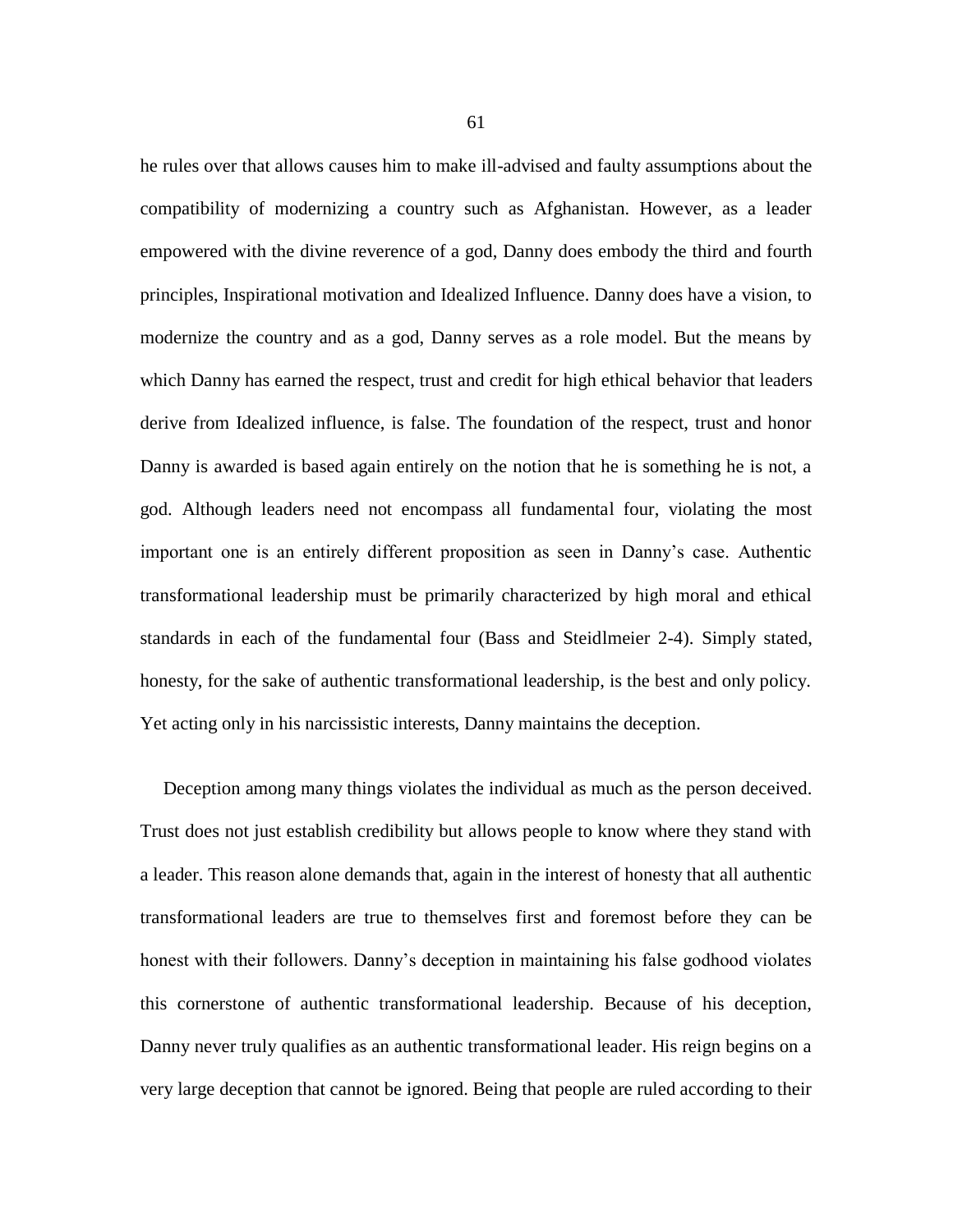own consent and that authority of a leader's title is built to some degree on the respect afforded by popular consensus, the legitimacy of Danny's leadership was ascertained from the people on false grounds. The granted loyalty, riches, and an exalted lifestyle were given to Danny by the people with the expectation that he could rule in a way only a god could. Danny was not and could not meet this expectation but continued his ruse for what were largely selfish, even delusional reasons. The deception was discovered, the people rightfully felt betrayed and in response to overly emotional thinking, killed Danny. Although a leader's use of deception may not always result in such a grisly end, the consequences on how a leader's character and rule are negatively impacted should be observed (Kotlyar & Karakowsky 42-45).

 Deception brings the natural inclination for a leader to become self-serving which in itself causes a leader to disregard the rights, values and feelings of their followers. Such narcissistic behavior will cause a leader to spiral in to a vortex that employs results that are in many ways the antithesis of the fundamental four and universal six. These results are:

- Interpreting moral principles for their own benefit.
- Relying heavily on manipulation.
- Unlikely to inhibit use of power.
- Detaching themselves from however they are perceived by followers.
- Acting in whatever way is of most benefit to themselves, ignoring the expense to others. (Bass & Bass 230)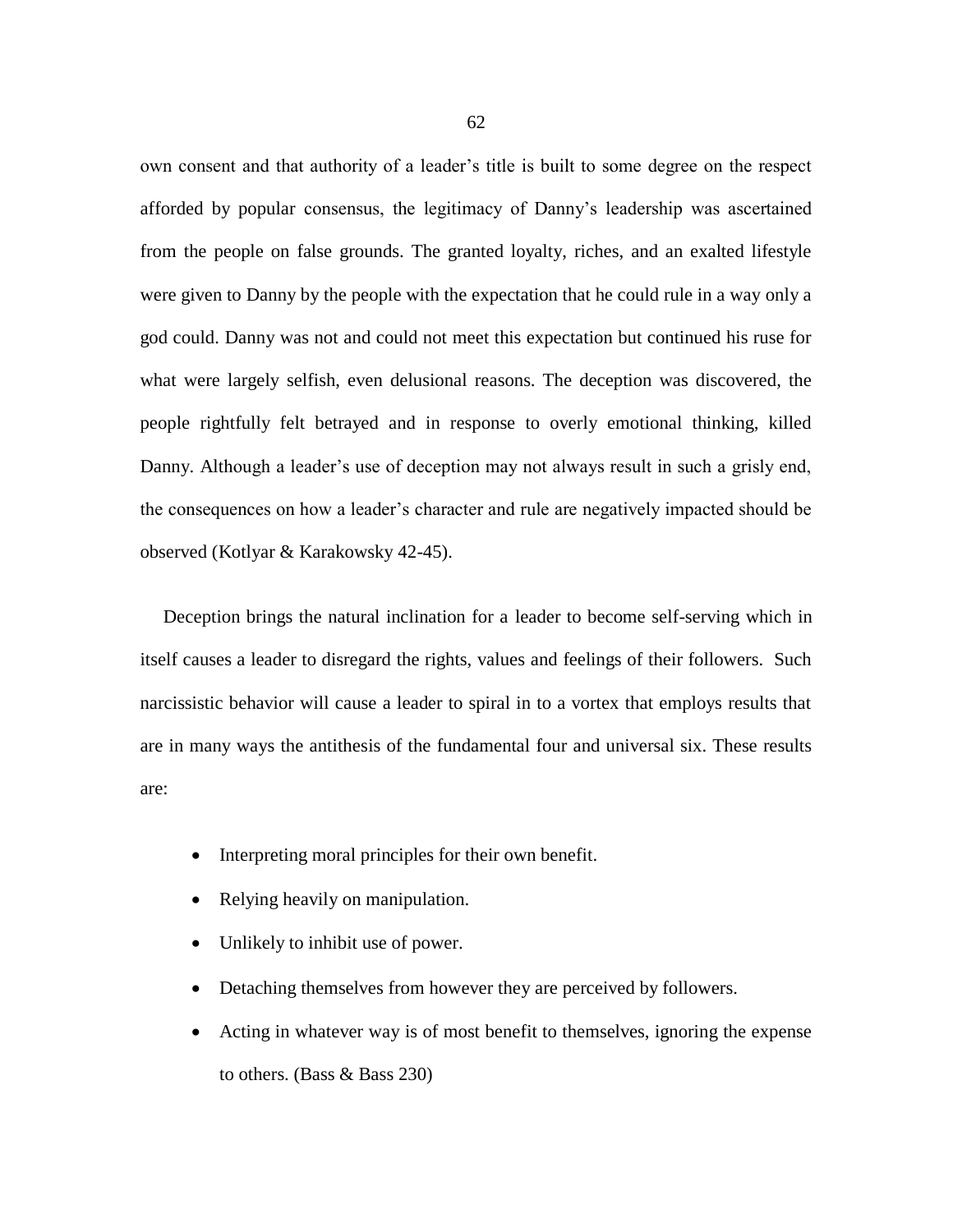Reflecting for a few moments and comparing reputable leaders with non-reputable, it can become apparent how leaders who display these behaviors as opposed to authentic transformational leaders differ. Danny very much unfortunately spirals into each of the self-serving traps listed above. Despite the fact that Danny is not a devious or evil leader, the compromising of his integrity, violating the authority and expectations on a god like leader, all amount to his underestimating the impact of his employment of deception. To avoid such devastating results, there is one way for followers to further determine the authenticity of a transformational leader. The following three questions are suggested by Bass to help address the legitimacy of a transformational leader's ethics. These three questions are:

- Is it legal or legitimate? Will it violate standards on cultural or community norms?
- Is it just and fair? Is everyone involved being treated equitably? Will some people be treated unfairly at the expense of others?
- How would you (the leader) feel after making the decision? If friends and family knew of the decisions you made, would you feel embarrassed, ashamed or proud? (Bass & Bass 236)

 Danny's choice in continuing his ruse obviously violates the first question. By exploiting the faith of the Afghani's, Danny's greed for wealth, compounded by a strong sense of entitlement, violated cultural as well as communal norms. This sort of violation would also extend to many communities, not just the Afghani's. To some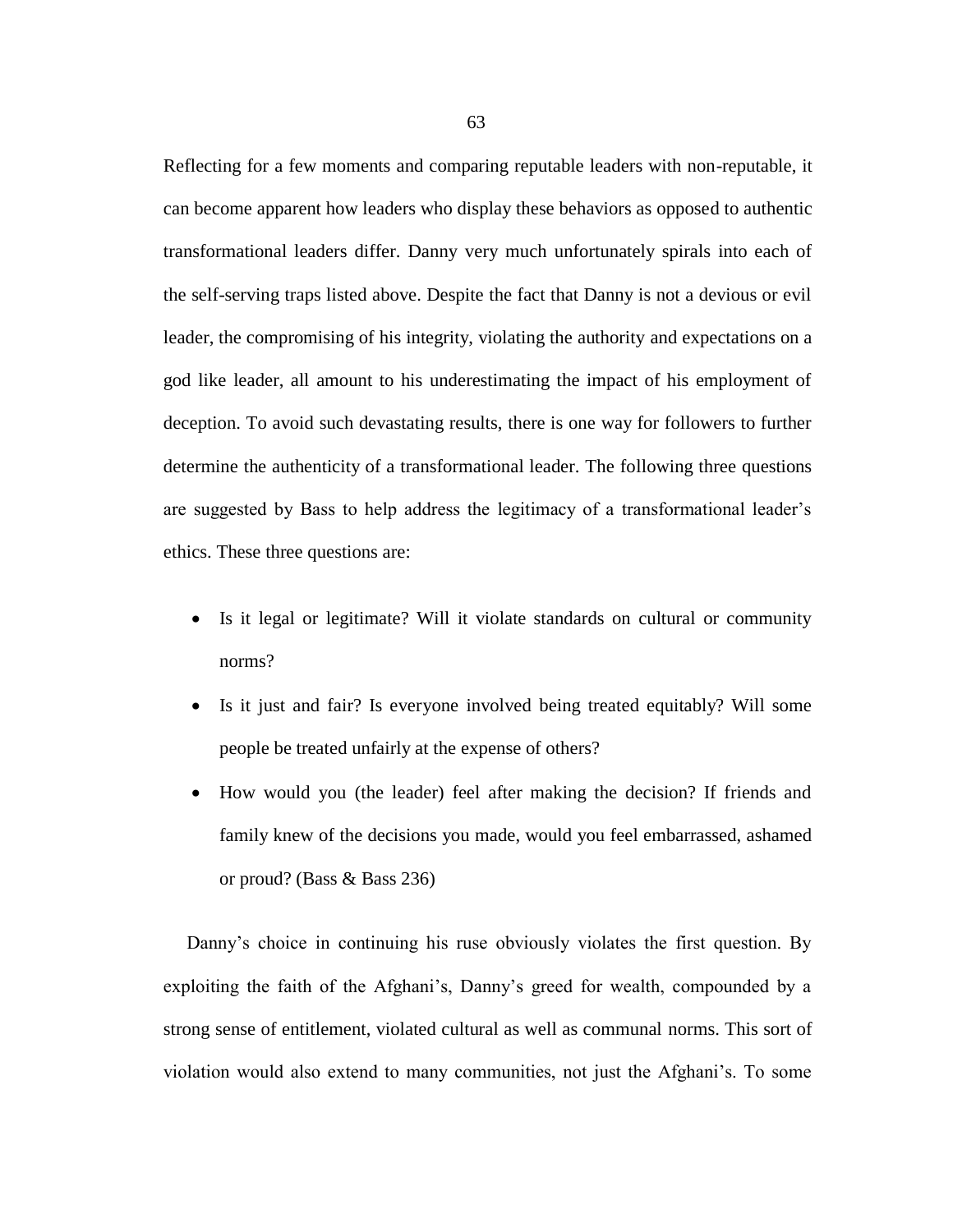extent, Danny does rule very justly and fairly with everyone. Beyond his false godhood, Danny does not mistreat any of his followers. Rather, a strong sense of justice in all matters is extended. In this very competent regard of Danny's leadership, he displays a very clear and strong sense of pride in his leadership. However, Danny's good points are not weighed in balance of the dangers of his deception. The success he enjoys as a just leader causes him to deny or shield himself from responsibility for his actions. Even in the format of a fictional story, Danny's actions are not nearly as farfetched from reality. There are many modern leaders to list who would serve as equally compelling examples, each with the same reason for violating the simple terms of the fundamental for and universal six, ego. Ego begets a sense of entitlement, which gives way to greed in any of its many forms. Once these destructive elements have set in, honesty, the pillar of true authentic leadership, is lost.

 In considering the importance of honesty in authentic transformational leadership, perhaps the small example this case study provides can lend readers some insight into the pitfalls of many modern leaders. Although many politicians deceive to some extent, it seems to be the significant deceptions that anger people to the extreme. Bill Clinton was known to chronically lie, even on small issues, hence the name "slick willy". Whereas Ronald Reagan and again Gandhi were reputably know for their honesty and engagement as 'straight shooters'. Followers know that leaders cannot always tells the truth on every single matter, whether for National Security or whatever the reason. In such a situation, rather than deception, no comment at all might be a better recourse than risking damaging the equity in the leader-follower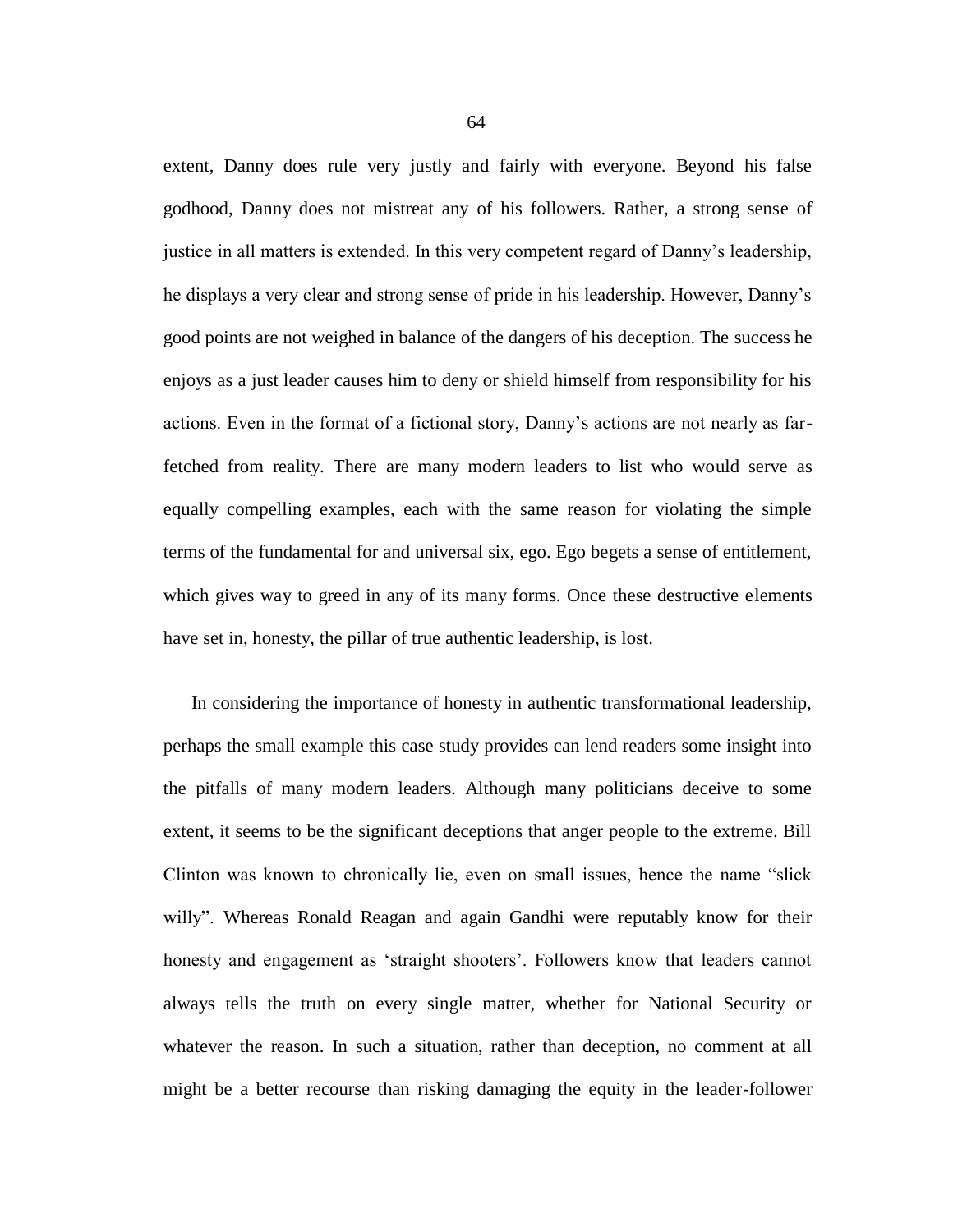relationship. But deception is not limited to just damaging the leader-follower relationship, deception mars the integrity of the office or title on which a good deal of a leader's authority is built on.

 Deception further abuses the egalitarian practice of charismatic leadership. Charisma in an authentic transformational leader is to only be used in the interest of improving the needs and growth of followers. Charisma also serves to increase the attractiveness of an individual to followers. It is a natural fact of human nature that people do tend to elect leaders who are exciting, bold and in these qualities alone, project an image of strength. These qualities are additionally vital for a leader to effectively transform. But beyond these two points, charisma should never be used. A solid rule of conduct for leaders to live by and help in avoiding the temptation of abusing their charismatic powers involves the practice of servitude. Authentic transformational leadership must be practiced from a servile use of power. In so many words it is appropriate to further support the previous statement (incorporating a little Star Trek here) that the "the needs of the many outweigh the needs of the few or the one". If this became the mantra of more leaders, maybe there would be less scandal, less neglect and more followers at least having their basic needs met. Suggesting this level of change may seem naively oversimplifying a complicated issue. But according to Ford's article, "Transformational Leadership and Community Policing"*,* enacting transformational change is really a matter of proper motivation and organizing the necessary priorities. From a personal standpoint, it seems that maybe something as simple as honesty is often overly complicated. Maybe the real danger lies in the power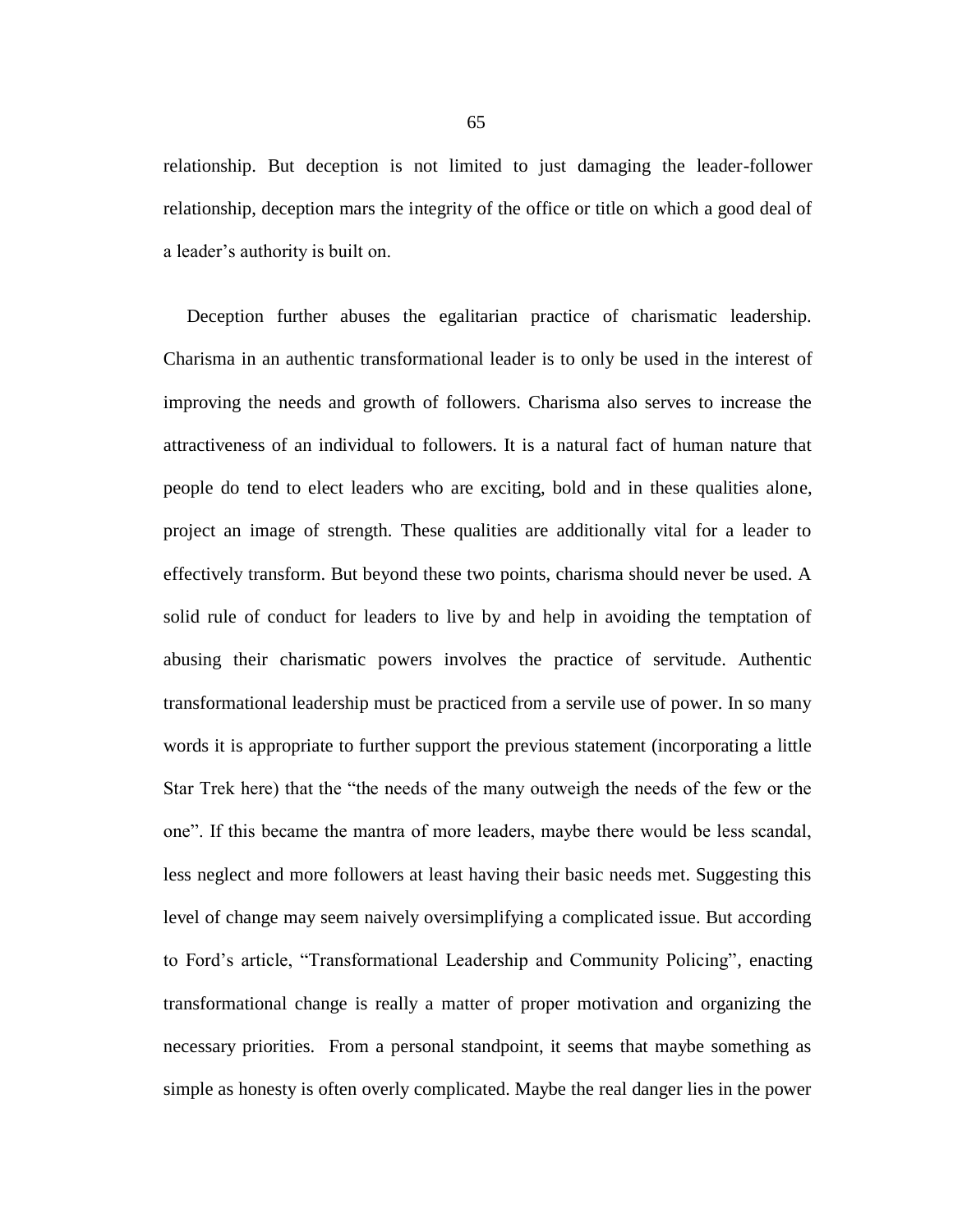of a leader's position, abusing or using authority for the sake of simply using power or deceiving for the sake of deceiving. Power for powers sake precludes individualized consideration as well as idealized influence. Leaders must be morally and ethically responsible for their actions and as stated in the universal six "must not use their position to shield themselves from responsibility".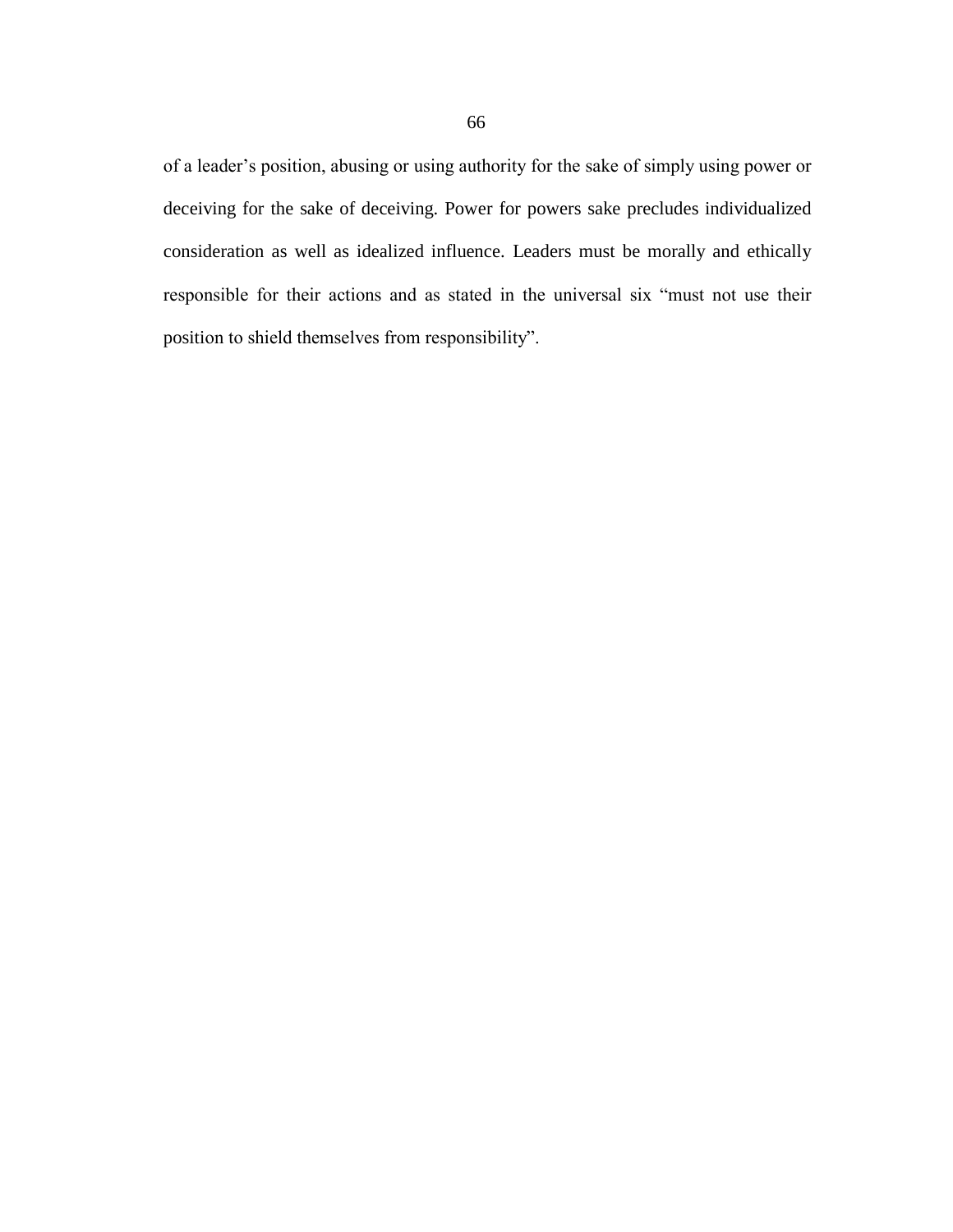### **Conclusion**

 By way of hearsay alone, many people in today's world feel as if it has been decades since any Western country has had any real leadership. In the case of the World War II generation, many agree that the last great and true President was Truman. A few might agree that perhaps Gerald Ford and even Ronald Reagan exemplify effective transformational leaders. Whatever the opinion of the reader or the general public, let it be clearly understood that a leader who attributes election to their own devices and not the will of the people is already in danger of misguided governing. Above all it has been the purpose of this thesis to synthesize transformational leadership with the practice of the fundamental four and universal six principles. Transformational leadership principles are not just to assess and condemn current leaders or past rather to gauge the shortcomings in how we lead ourselves. Transformational leaders were not leaders simply because they fell into a just cause to lead or were elected to an office. They were leaders because they first understood how to manage themselves.

 The fundamental four and universal six are those rules that empower a leader with the knowledge of how to best manage themselves. The fundamental four are the starting point for any potential transformational leader, the how-to get started guide. The universal six provide the acid test to divide the authentic transformational leader from the imposters. True transformational leaders must be tempered with the fortitude of strong ethical and moral character. Such leaders inevitably will lead their followers to a desirable place with lasting change and in the process literally transform the followers to fit the model of the leader. The Japanese in Black Rain function so much higher than the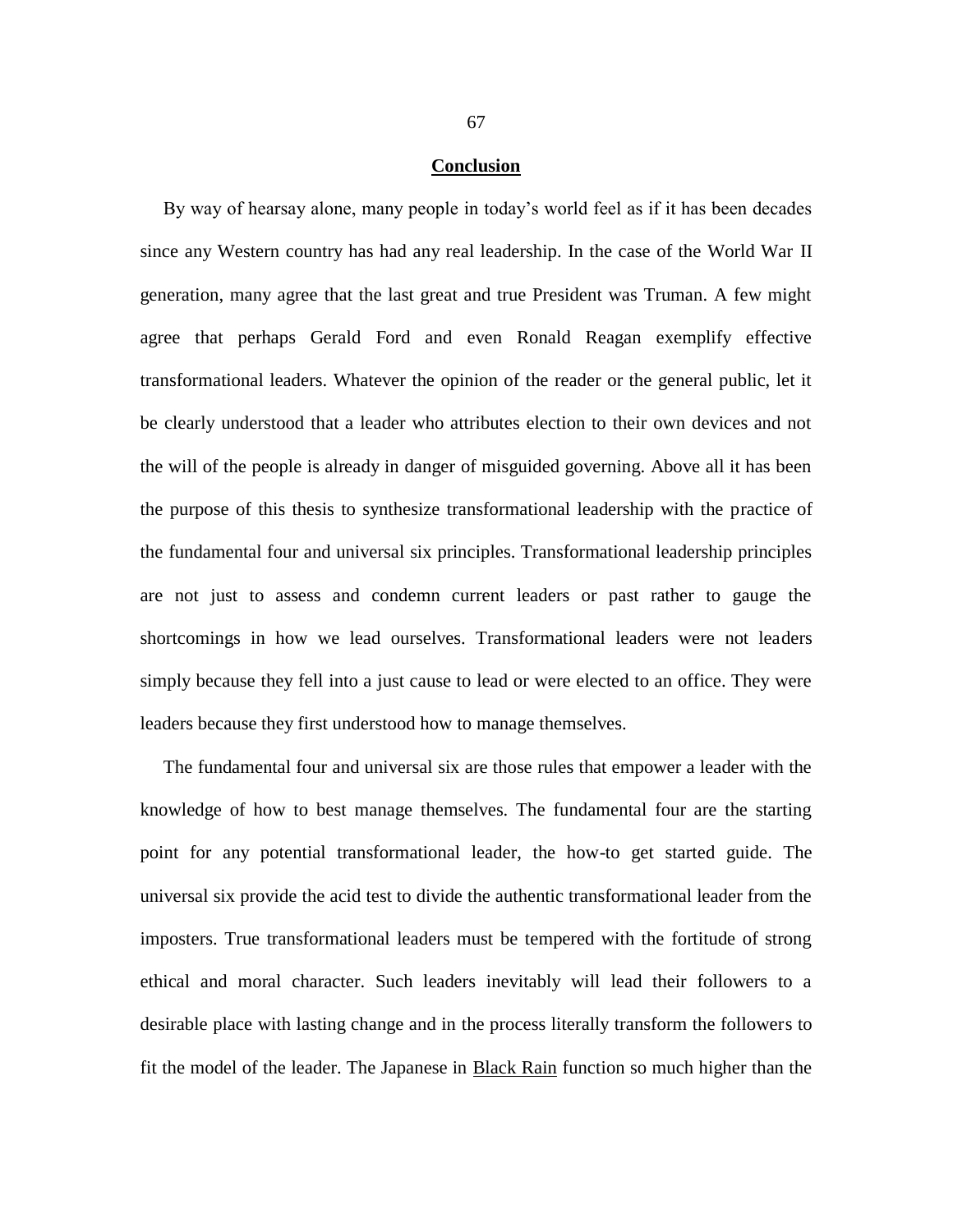Americans because they understand who they are, what the specific responsibilities expected of them are and that every job, no matter how trivial, contributes to the good of the group. Gandhi arguably was able to manage himself on a level much higher than most people would care to admit. Mohandas was a man who exercised, disciplined and developed the ability to manage himself through meditation, fasting, abstinence-all in the interest of becoming the best transformational leader he could be for his followers, not for ego or any other offset of vanity. Danny understood what he wanted out of life, but ultimately fell prey to arrogance to blind seeing himself for who he was, just a man. There was nothing godlike about Danny, nothing spectacular except that by pure accident he fell into what appeared to be a bonanza. Underestimating the religious zeal of his followers and prioritizing his own greed above all else, Danny failed as a leader in regard to individualized consideration, inspirational motivation and idealized influence. There never was save for one scene, any real concern from Danny about what was best for the people, only securing and enhancing his own power. The vision that he had for the city, modernizing, was pathetic and nearly delusional. The means by which Danny "earned" the trust and respect of his followers was not hard won by demonstrating a high standard of ethical and moral behavior but a fluke in assuming godhood whose power was built on impossible expectations from followers. The sharp contrast between Danny and the other authentic transformational leaders should serve to help contrast the Gandhis from the Dannys in our own character reminding ourselves that living for others is the most lucrative and maybe the only proposition any of us would profit in following.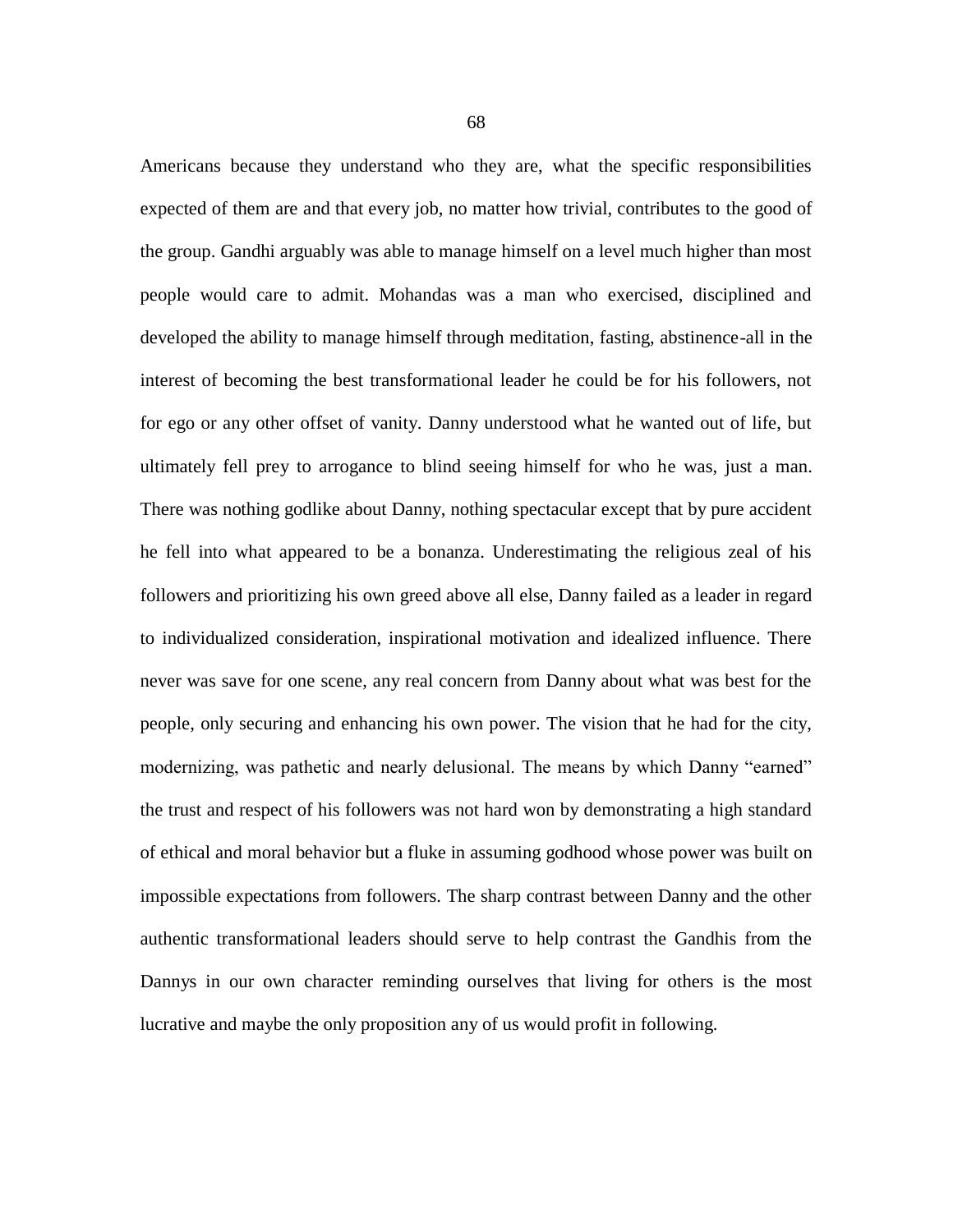## **WORKS CITED**

- Bass, Bernard., & Ruth Bass. The Bass Handbook of Leadership: Theory, Research, and Managerial Applications . New York, NY: Free Press, 2008. 4<sup>th</sup> Ed.
- Bass, Bernard and Steidlmeier Paul. "Ethics, Character and Authentic Transformational Leadership". Center for Leadership Studies, School of Management. New York: Binghamton University, 24 September 1998.
- Burns, J.M. Leadership*.* New York: Harper & Row, 1978.
- Dalton, Dennis. Mahatma Gandhi: Nonviolent Power in Action*.* New York: Columbia University Press, 1993.
- Ford, J., Boles. J., Plamondon. K., White. J. "Transformational Leadership and Community Policing: A Road Map for Change". Michigan State University, December 1999.
- Hall, Edward and Hall, Mildred. Understanding Cultural Differences: Germans, French and Americans. Garden City, NY: Intercultural Press, 1990.
- Hall, Edward and Hall, Mildred. Hidden Differences: Doing Business with the Japanese*.* New York: Anchor Books, 1990.
- Hoebel, E. Adamson and Weaver, Thomas. Anthropology and the Human Experience. New York: McGraw-Hill Companies 5th edition, February 1979.
- Hofstede, Geert. Culture's Consequences: Comparing Values, Behaviors, Institutions, and Organizations Across Nations. Thousand Oaks, CA: Sage Publications, 2001. 2nd Ed.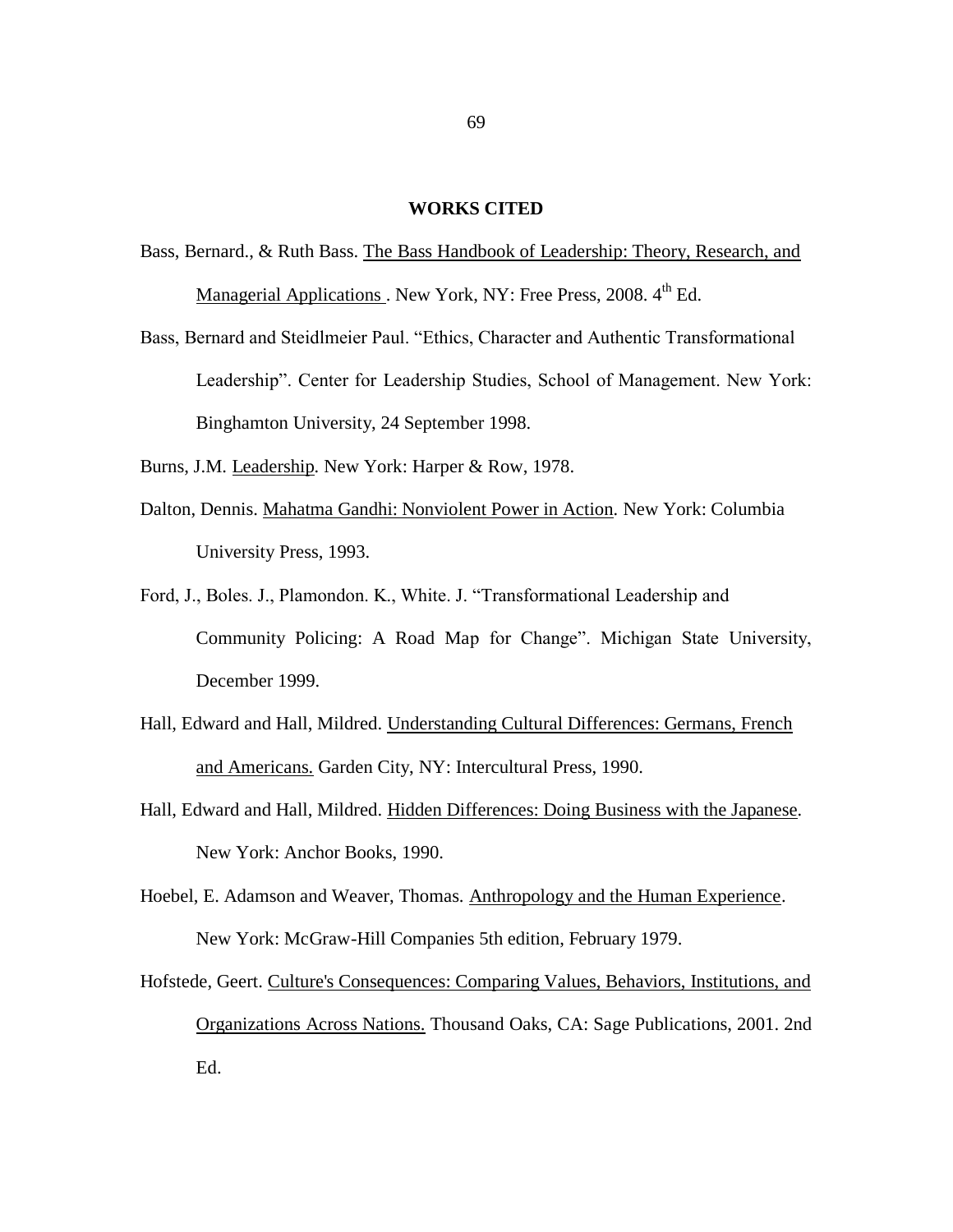Jablin, Frederic M. "Organizational entry, assimilation, and exit". The New Handbook of

Organizational Communication: Advances in Theory, Research and Methods. Eds. Jablin, Frederic M and Linda Putnam. Thousand Oaks, CA: Sage Publications, 2001. 732-818.

Jordan, Ann T. Business Anthropology*.* Long Grove, IL: Waveland Press Inc., 2003.

Jung, Dong I. and Francis J. Yammarino. "Perceptions of Transformational Leadership

Among Asian Americans and Caucasian Americans: A Level of Analysis Perspective." The Journal of Leadership Studies 8.1 (2001): 3-21.

- Kotlyar, I., & Karakowsky, L. "Falling Over Ourselves to Follow the Leader". Journal of Leadership & Organizational Studies 14.1 (2007): 38-49.
- Livermore, David. Leading with Cultural Intelligence. New York: American Management Association Publishers, 2009.
- McGee, R. Jon and Richard L. Warms. Anthropological Theory: An Introductory History. New York: McGraw Hill, 2004. Print
- Repko, Allen F. Interdisciplinary Research*.* Thousand Oaks, CA: Sage Publications, 2008. Print.
- Schein, Edgar H. Organizational Culture and Leadership, San Francisco, CA: Jossey-Bass, 1985. Print.
- Thomas, David C., and Kerr Inkson. Cultural Intelligence*.* San Francisco, CA: Berrett-Koehler Publishers, 2003. Print.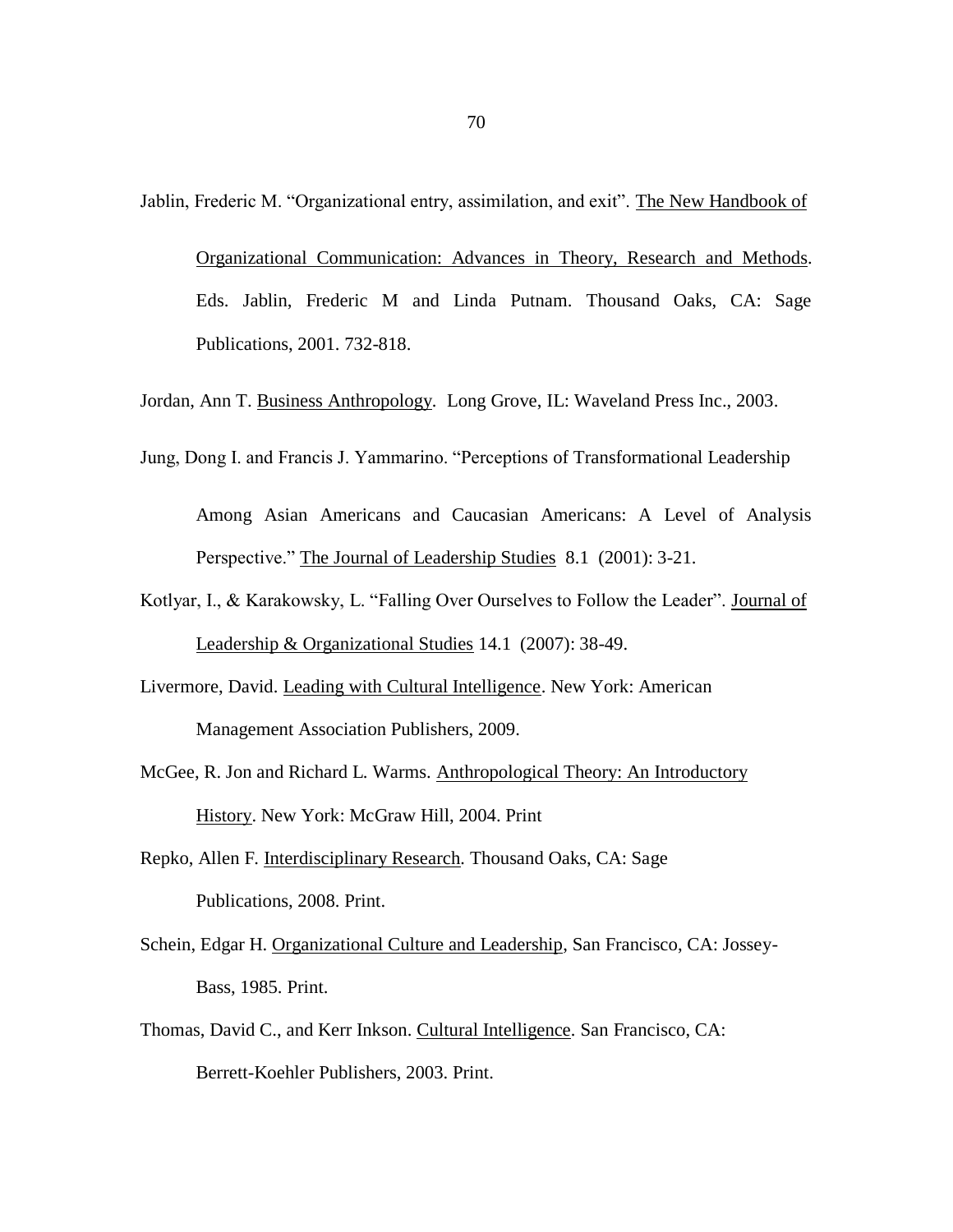- Tuleja, Elizabeth. Intercultural Communication for Business*.* Mason, OH: Thomson South-Western Publishers, 2005. Print.
- Weisbord, Marvin Ross., and Sandra Janoff. Future Search: an Action Guide to Finding Common Ground in Organizations and Communities. San Francisco, CA: Berrett-Koehler, 1995. Print.
- Yukl, G. "An evaluation of conceptual weaknesses in transformational and charismatic leadership theories"*.* Leadership Quarterly 10 (1999): 285-305.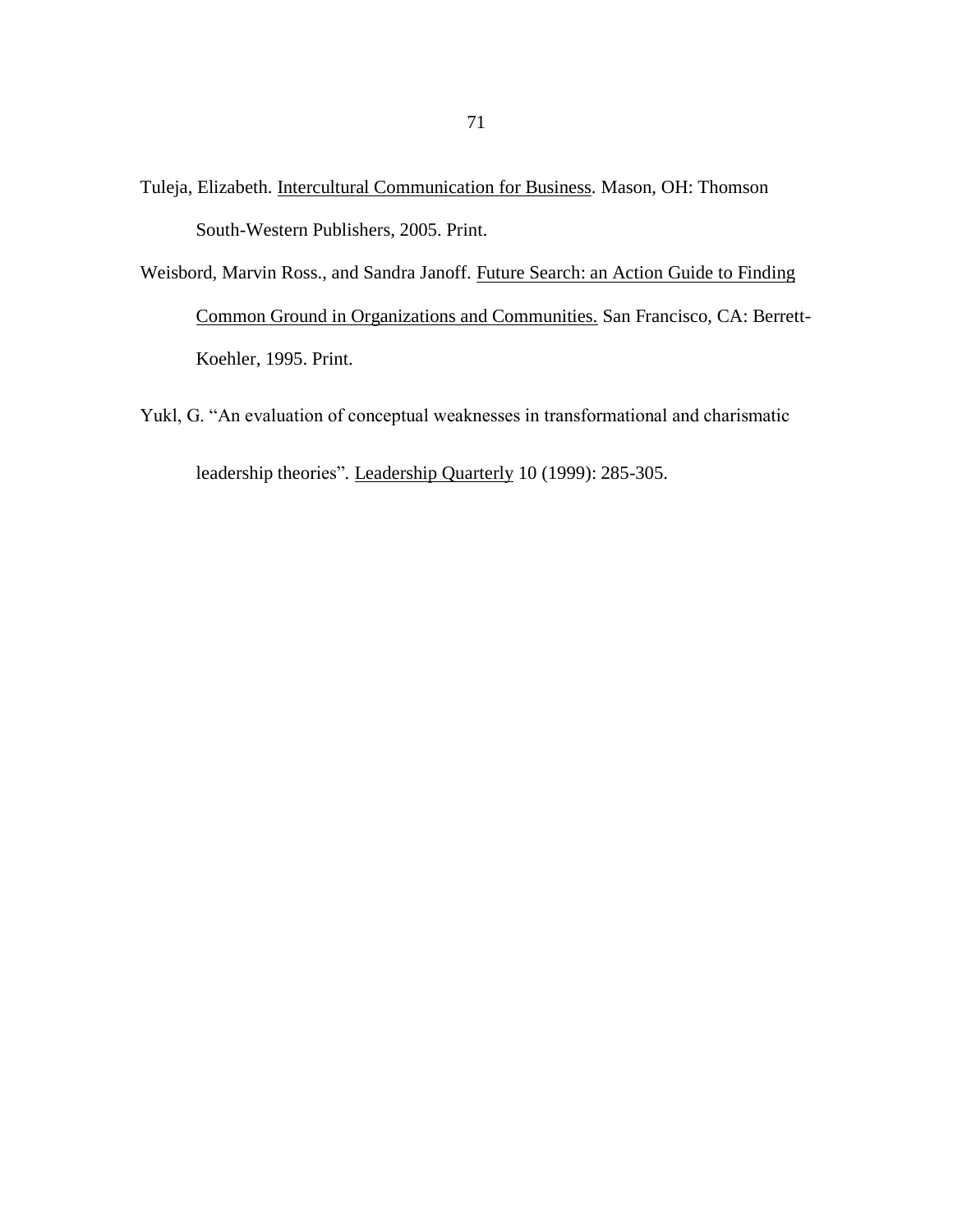#### **ABSTRACT**

# **AN INTERDISCIPLINARY PERSPECTIVE ON TRANSFORMATIONAL LEADERSHIP**

**by**

#### **JOSEPH DAVID**

## **December 2010**

**Advisor:** Dr. Richard Raspa

**Major:** Interdisciplinary Studies

**Degree:** Masters of Arts

 Many people in today's world often submit to broad assumptions, generalizations and faulty reasoning in determining what constitutes a competent leader. Qualities such as high energy, positive attitude and charisma are unfortunately the sole traits that elect leaders. While positive thinking does help to produce compelling visions to inspire people, high energy is necessary for leadership given the workload and charisma needed to win people over. These are components for election not successful leadership.

 Such narrow sighted values for leadership have repeatedly produced a less than desirable quality of chosen leaders. The lack of proper knowledge that identifies rational and effective standards for leadership can empower the likelihood of producing real leaders. Culture also plays a significant role in leadership. In order to empower as many people as possible with a basic yet well-rounded understanding of both, leadership and culture, Interdisciplinary Studies becomes essential.

 Interdisciplinary Studies is the use of two or more subjects to produce a more dynamic, multi-angular understanding of a particular topic. The subjects used for the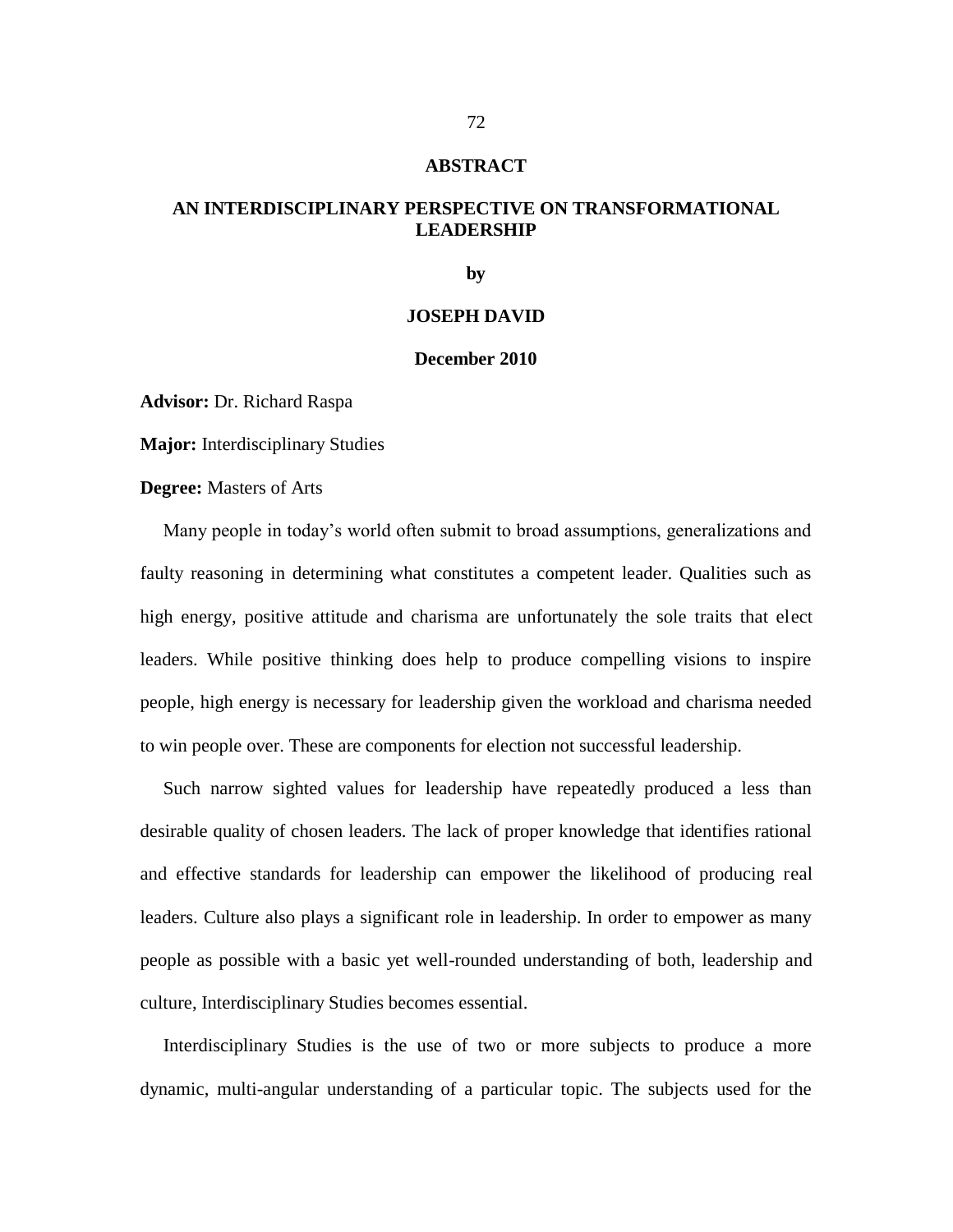Interdisciplinary perspective will be intercultural communication, Anthropology and transformational leadership. The communication portion will cover high and low context communication. To comprehend the cultural portion of leadership, Business Anthropology will be used. Through Business Anthropology's merge between organizational studies and intercultural communication, the cross-cultural components effecting leadership will be more thoroughly understood. Transformational leadership defined is the process of leaders transforming followers to higher moral and ethical standards. This unique form of leadership will be discussed relative to the previously mentioned subjects of communication and Anthropology use films as case studies. The goal of this thesis is to condense the mass of information surrounding leadership and culture into a level of understanding that is as accessible to as many people as possible. To accomplish this, movies will be used as case studies. By exploring the aforementioned subjects in the active scenarios displayed in the movies **Black Rain**, Gandhi and The Man Who Would Be King, the analysis will be made in a more accessible format.